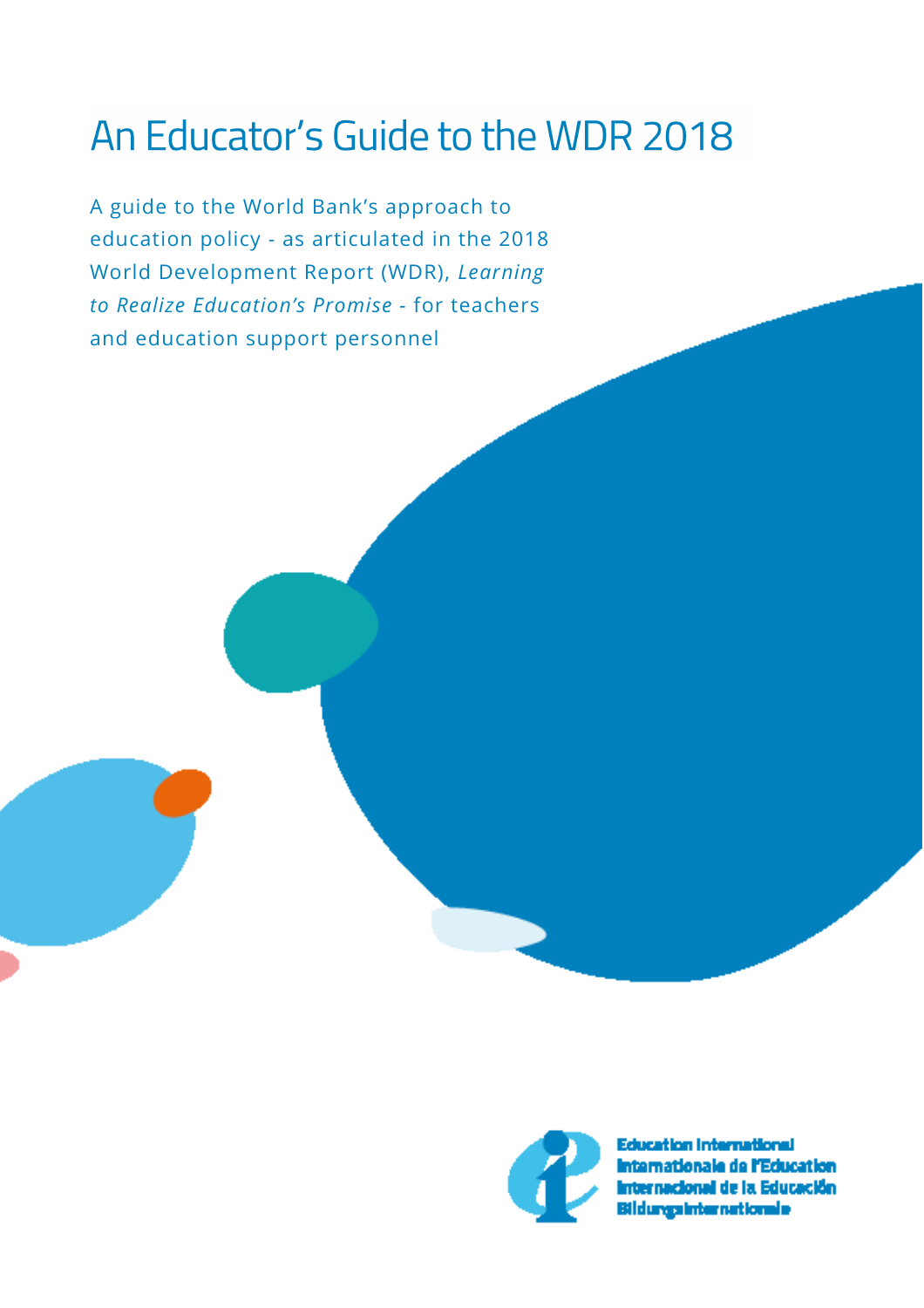## **Table of Contents**

| 1.  |                                                                                  |  |
|-----|----------------------------------------------------------------------------------|--|
| 2.  |                                                                                  |  |
| 3.  |                                                                                  |  |
| 4.  |                                                                                  |  |
| 5.  |                                                                                  |  |
| 6.  |                                                                                  |  |
| 7.  | Invest in trained, qualified motivated and well supported teachers and education |  |
|     |                                                                                  |  |
|     |                                                                                  |  |
| 8.  |                                                                                  |  |
| 9.  |                                                                                  |  |
| 10. |                                                                                  |  |
| 4.  | A Call to Action: What can teachers and unions do to challenge the WDR?38        |  |
|     |                                                                                  |  |
|     |                                                                                  |  |
|     |                                                                                  |  |
|     |                                                                                  |  |
|     |                                                                                  |  |
|     |                                                                                  |  |
|     |                                                                                  |  |
|     |                                                                                  |  |
| 5.  |                                                                                  |  |

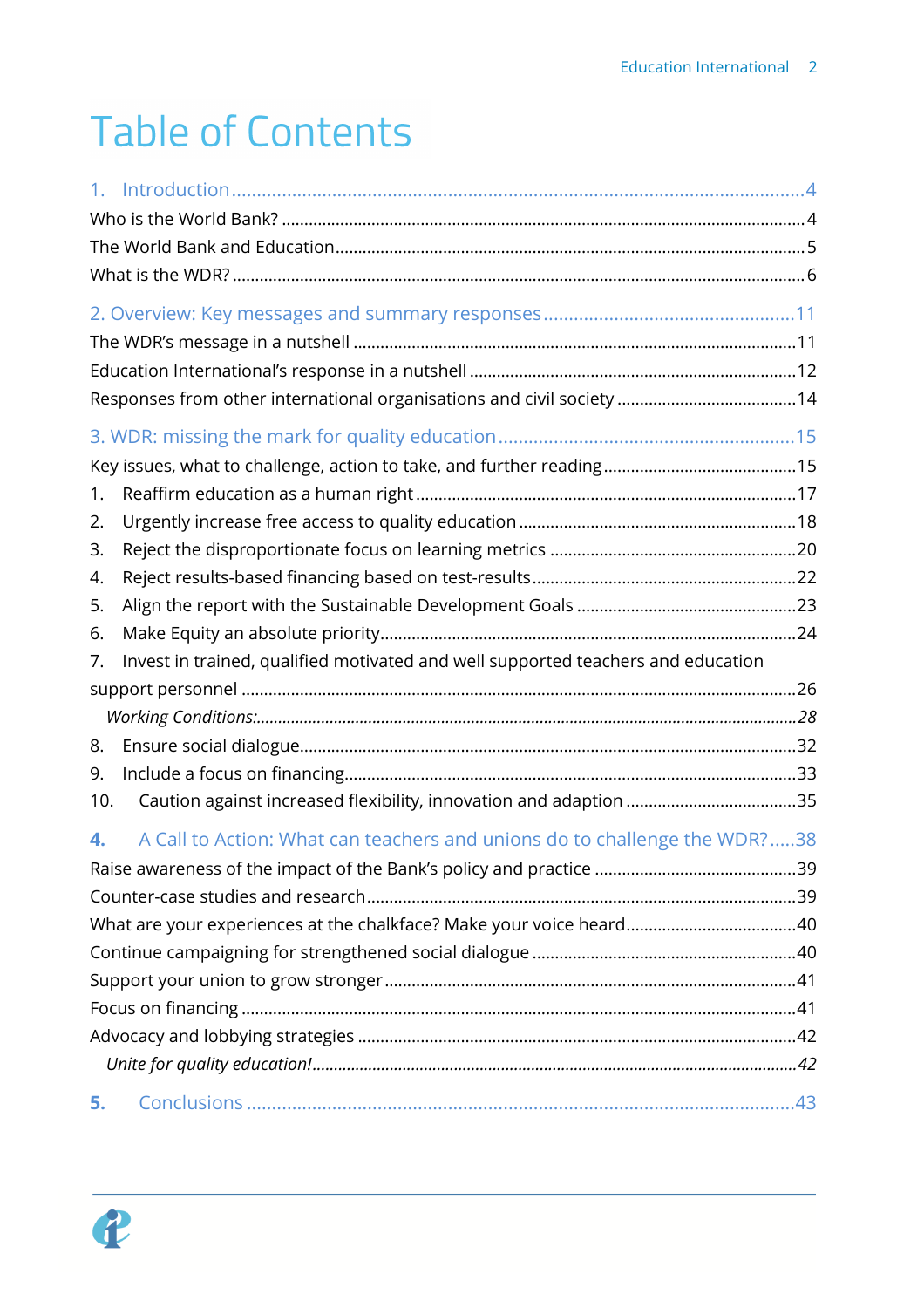**The World Bank (the Bank hereafter), as well as being one of the biggest funders of education programmes, is a hugely influential provider of technical advice to education ministries around the world.** 

**The Bank's policy advice and influence through conditional loans have an effect at a global and national level but also at a classroom level. Therefore the Bank's education policy influences your working conditions and classroom reality. It affects you, as an educator.** 

**The WDR 2018 is the Bank's nearly 300 page analysis and recommendations of how to solve the so-called 'learning crisis' in education. It is relevant to take note of as the report's advice acts as an overview of the Bank's policy position and also of the dominant policy discourse in the global education space.** 

**This guide supports educators and their unions to unpack the meaning and implications of the WDR and provides guidance on how to respond to the report in order to further the campaign for, equitable, free, public quality education for all.** 

**Though in some areas the report appears to have adopted a more progressive policy approach than previously taken by the Bank, this is unfortunately contradicted and overshadowed by the Bank's hypocritical practices which are detrimental to the interests of the profession, quality education and equity.**

**The report fundamentally shows that the Bank has failed to learn from its past failures and continues to offer policy advice without listening to educators.**

**We call on educators to challenge the Bank's problematic advice, and ultimately, to challenge the legitimacy of the Bank's role in education making. The Bank's influence on government policy is undemocratic. Education policy should be developed nationally through dialogue between governments and the ultimate education experts – educators themselves.** 

**We ask you to raise your voice.** 

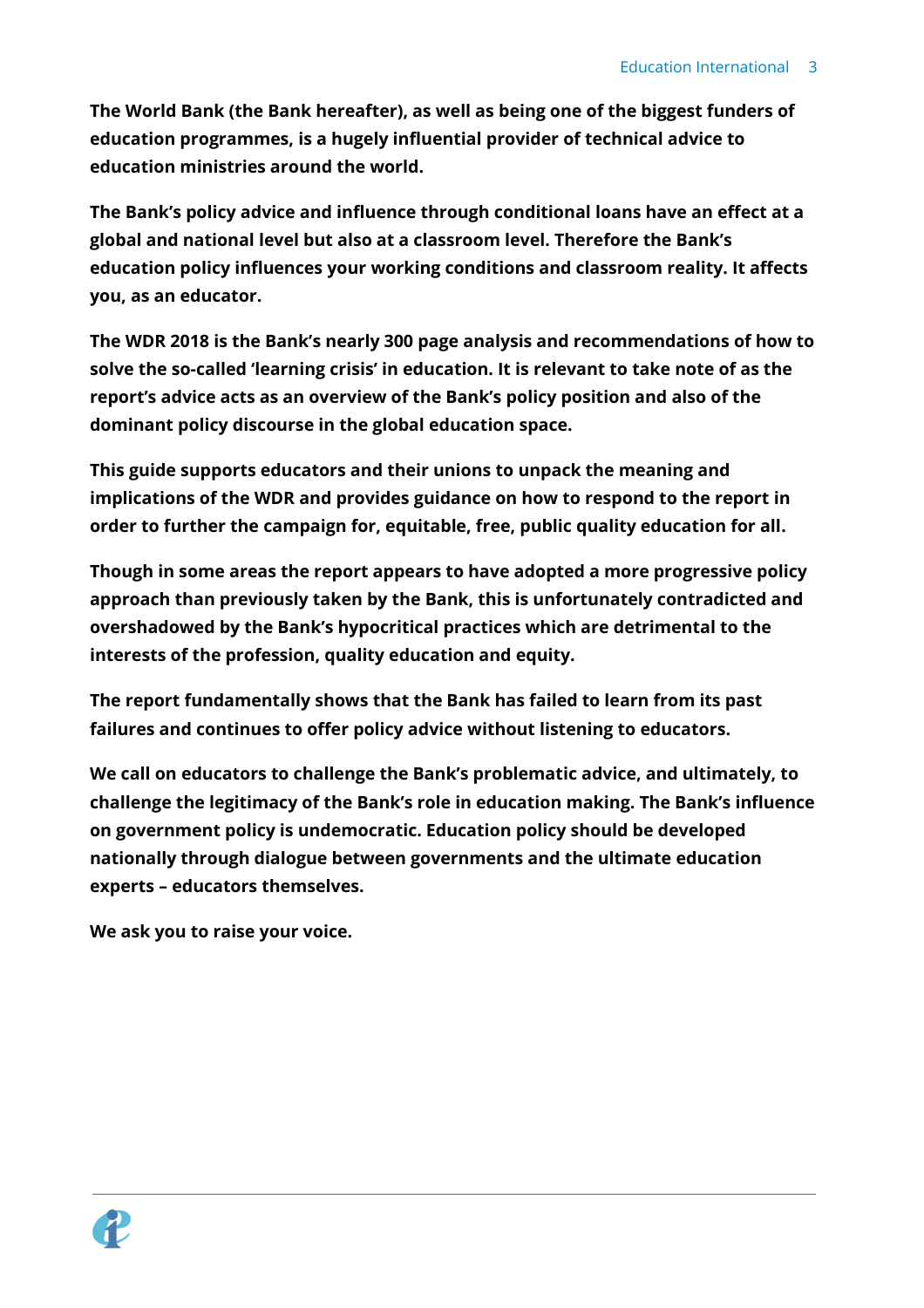## <span id="page-3-0"></span>1. Introduction

## <span id="page-3-1"></span>**Who is the World Bank?**

The World Bank (hereafter referred to as the Bank) has two clear stated missions:

- 1. **To end extreme poverty** by reducing the share of the global population that lives in extreme poverty to 3 percent by 2030
- 2. **To promote shared prosperity** by increasing the incomes of the poorest 40% of people in every country.

The Bank has 189 member countries, including low, middle and high income countries. Whilst opinions vary on the impact of the Bank's influence, there is clear consensus that the Bank is a highly influential and powerful institution, not just because of its financial strength and lending power, but also because of its "knowledge products" and policy advice.

#### **What is the World Bank Group?**

The World Bank Group has been led Jim Yong Kim since 2012 and has its headquarters in Washington DC. It is formed of 5 organisations:

- 1. The International Bank for Reconstruction and Development (IBRD); and
- 2. The International Development Association (IDA)

These two organisations are what are known as the 'World Bank', which provides financing, policy advice and technical assistance to governments in middle-income and poor countries respectively;

And:

- 3. The International Finance Cooperation (IFC);
- 4. The Multilateral Investment Guarantee Agency (MIGA) and
- 5. the International Centre for Settlement of Investment Disputes (ICSID).

These three organisations engage the private sector. They provide financing, technical assistance, political risk insurance and settlement of disputes to private enterprises.

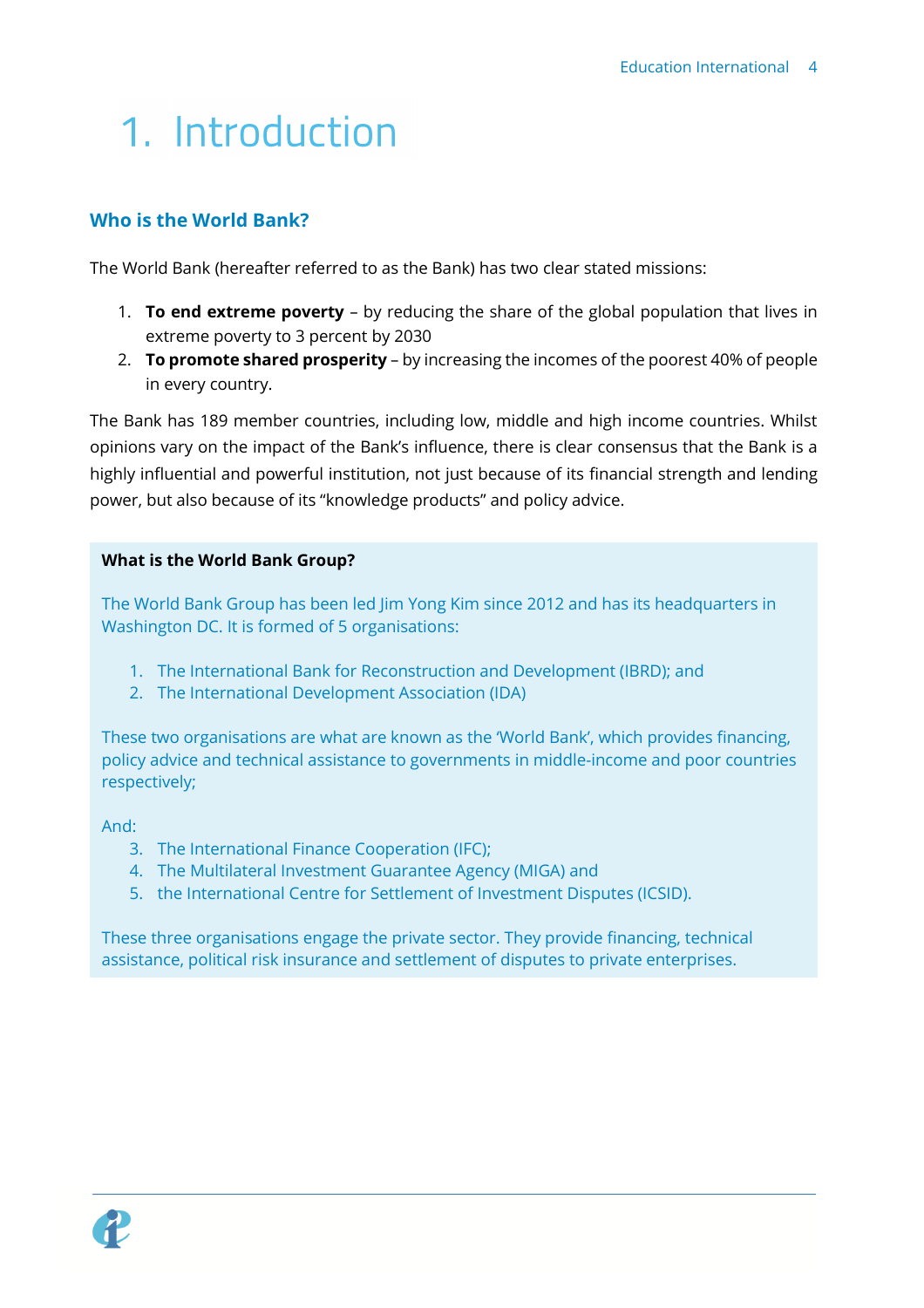In fact, the Bank itself sees its policy work as just as important as its financing work. However, it is essentially impossible to reconcile these two roles; the Bank's research is portrayed as being impartial, yet it can also be seen as creating, reinforcing and serving to mandate the Bank's policy

## **The World Bank's Education Strategy 2020**

'Learning for All Investing in People's Knowledge and Skills to Promote Development' (2011) outlines the Bank's strategy in the field of education until 2020. To meet the goal of learning (not just schooling) for all, the strategy is to: "invest early, invest smartly, and invest for all." This involves focusing on investing in foundational skills in early childhood; investing 'efficiently' to ensure improvements in learning gains; and investing with a focus on equity.

Though appearing to prioritise both quality and equity in education, the strategy shows that the Bank's perspective on education policy continues to focus on the economic benefits of education. Standardised testing and private schooling are given as key mechanisms to ensure learning.

#### **Find out more:**

- World Bank Group (2011) *Learning for All: Investing in People's Knowledge and Skills to Promote Development*. Education Strategy 2020. [http://siteresources.worldbank.org/EDUCATION/Resources/ESSU/463292-](http://siteresources.worldbank.org/EDUCATION/Resources/ESSU/463292-1306181142935/WB_ES_ExectiveSummary_FINAL.pdf) [1306181142935/WB\\_ES\\_ExectiveSummary\\_FINAL.pdf](http://siteresources.worldbank.org/EDUCATION/Resources/ESSU/463292-1306181142935/WB_ES_ExectiveSummary_FINAL.pdf)
- Klees, S., Samoff, J., Stromquist, N. (2012) *The World Bank and Education: Critiques and Alternatives*. Sense Publishers (book)
- A must-read for those interested in academic critiques of the Bank's involvement in Education and Development. Book available at text sharing site Library Genesis: *<http://gen.lib.rus.ec/book/index.php?md5=553BB1B962BFCFE35D3E97C38C96F4B6>*

agenda<sup>1</sup>.

## <span id="page-4-0"></span>**The World Bank and Education**

The World Bank is a key player in the education policy field. Its great capacity for research production coupled with its power and influence through financing mean that it not only gives advice but also drives policy production.

As education is vital for development, the Bank's involvement in the field of education goes back many years. Between 2000 and 2017, the Bank invested more than \$45 billion in education, with \$2.85 billion spent for the fiscal year 2017<sup>2</sup>. Its involvement is fuelled by the understanding that

<sup>2</sup> <http://www.worldbank.org/en/topic/education/overview#3>



<sup>1</sup> Klees, S., Samoff, J., Stromquist, N. (2012) *The World Bank and Education: Critiques and Alternatives*. Sense Publishers p. 49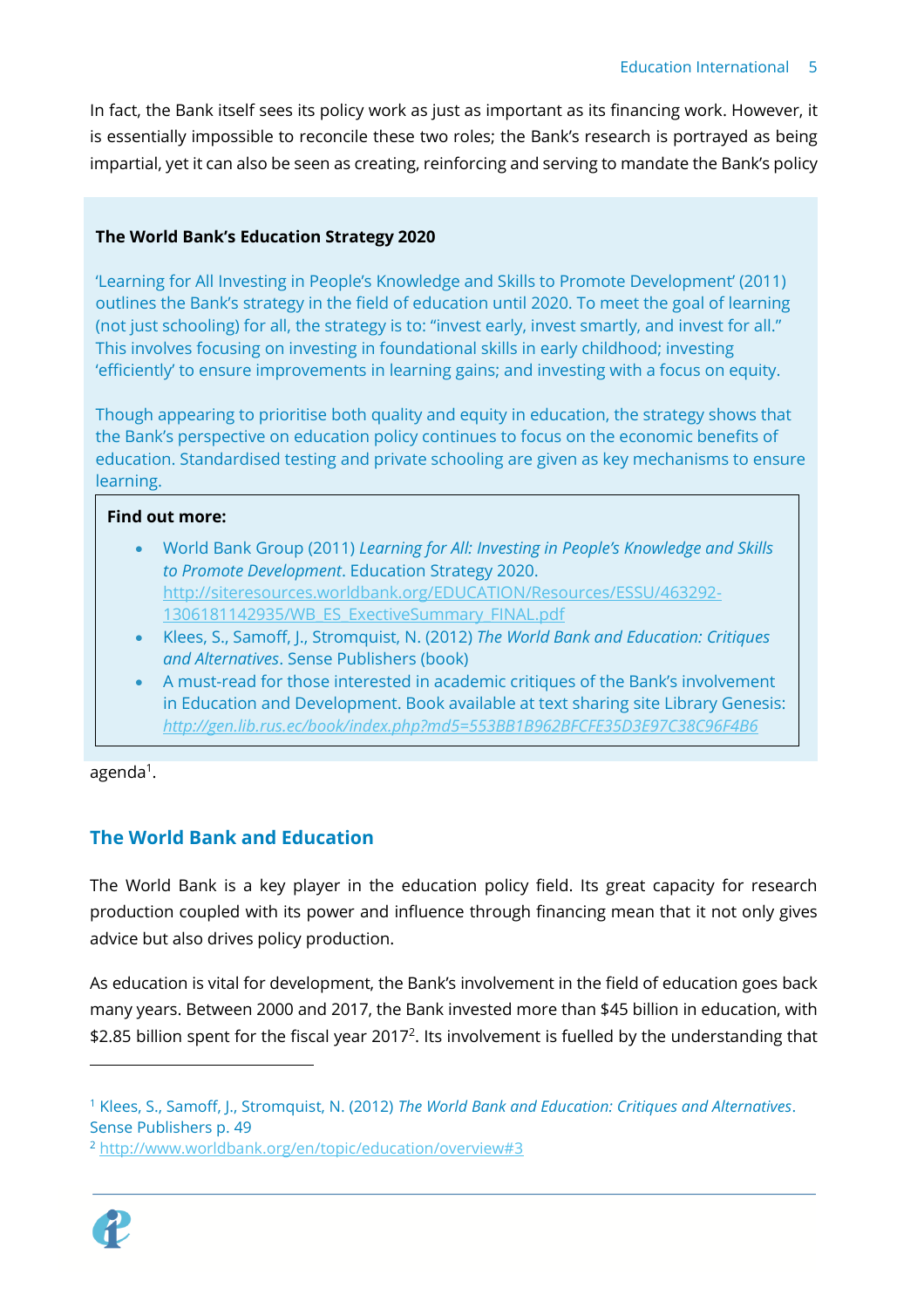education is a driver of economic prosperity though human capital. Human capital theory sees the value of education in terms of its rates of return – ie. to what extent the investment made in education is paid off through individual's increased earnings and a country's increased economic growth.

The Bank is "committed to helping countries to reach Sustainable Development Goal 4 (SDG 4)", and is a signatory for the Education 2030 Framework for Action. It claims that "to make this vision a reality, the World Bank Group is mobilizing all available resources"<sup>3</sup>. Its work in education is guided by the **Education Strategy 2020** (see box on p.5) and includes financing of projects, impact evaluations, tools that track performance and research, mainly in developing countries. However, according to critics, the Bank's policy advice has contributed to the education crisis it aims to solve<sup>4</sup>. The Bank's major focus areas in education are in: early childhood education (ECE), teacher policy, girls and women's education, education for skills, and promotion of results-based financing. The senior director for education is Jaime Saavedra, previously minister of education in Peru and academic.

#### **Find out more:**

• Edwards Jr, D. B. and Storen, I. (2016). The World Bank and educational assistance: history, theory, research. Oxford Research Encyclopaedia of Education. Oxford University Press This paper gives a clear and useful overview of the history and trajectory of the Bank's involvement in the educator sector • Komatsu, H. and Rappleye, J. (2017). A new global policy regime founded on invalid statistics? Hanushek, Woessmann, PISA, and economic growth, Comparative Education, 53:2, 166- 191, DOI: 10.1080/03050068.2017.1300008 Komatsu and Rappeleye show that one of the central arguments backing the World Bank's policy reforms – Hanushek's evidence that higher outcomes on global learning metrics such as PISA leads to economic growth - is flawed.

## <span id="page-5-0"></span>**What is the WDR?**

The WDR is one of the Bank's key knowledge products and a "major analytical publication"<sup>5</sup>. The first WDR in 1978 was 'credibly claimed as the most widely read document in development economics<sup>16</sup> and it continues to be a highly influential publication. Not only does it guide the Bank's own policy formation, but the report serves to advise governments in developing

 $6$  Toye 2009 in Edwards Jr, D. B. and Storen, I. (2016). The World Bank and educational assistance: history, theory, research. *Oxford Research Encyclopaedia of Education.* Oxford University Press



<sup>3</sup> <http://www.worldbank.org/en/topic/education/overview>

<sup>4</sup> Klees, S., Samoff, J., Stromquist, N. (2012) *The World Bank and Education: Critiques and Alternatives*. Sense Publishers p. 49

<sup>5</sup> <http://www.worldbank.org/en/publication/wdr2018>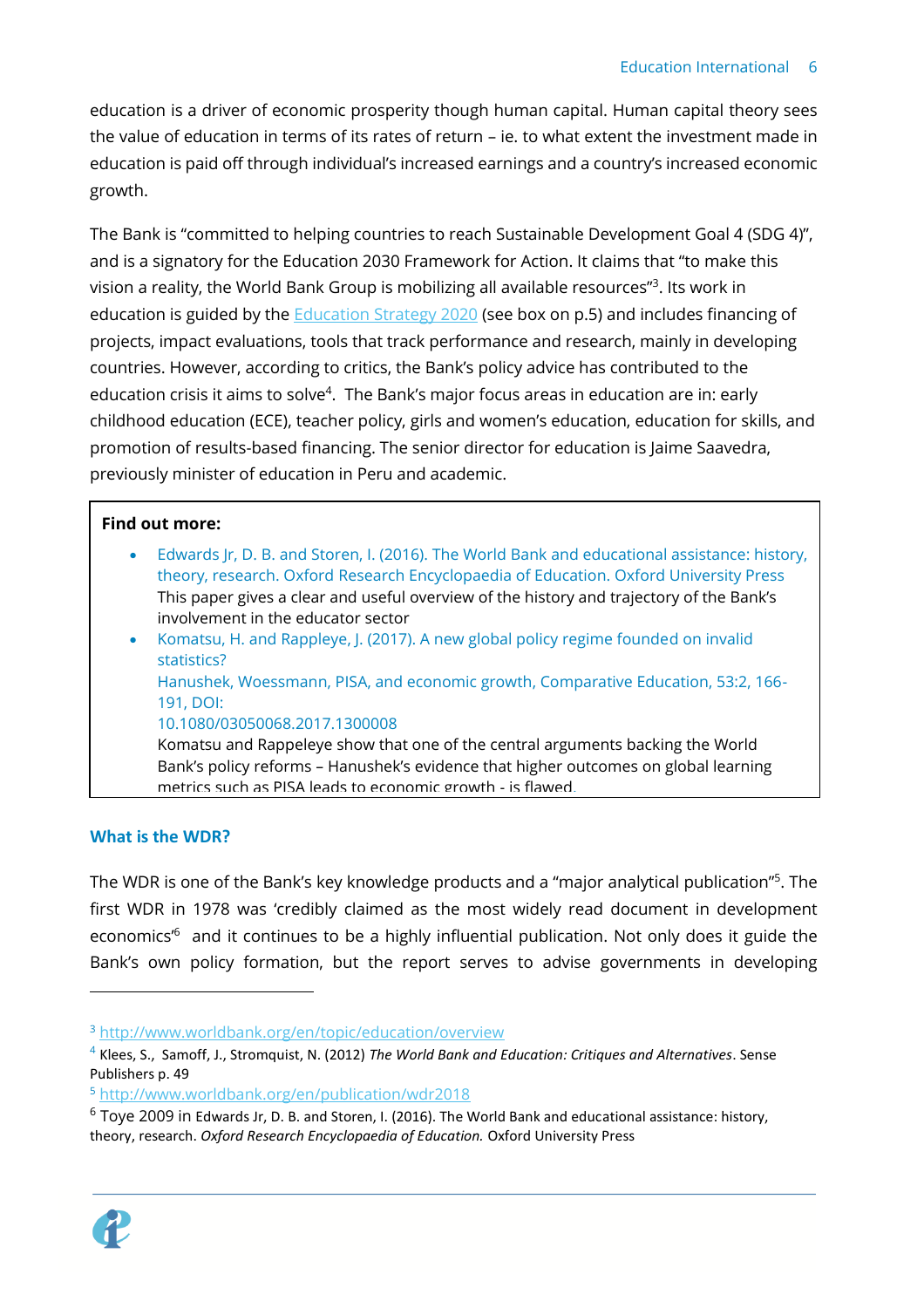countries, particularly finance ministers. Every year a different theme is chosen; this is the first time that education has been the topic of the report.

According to the Bank, the WDR is an "invaluable guide to the economic, social and environmental state of the world today. Each report provides in-depth analysis and policy recommendations on a specific and important aspect of development". Furthermore, "through the quality and timeliness of the information it provides, the report has become an influential publication that is used by many multilateral and bilateral international organizations, national governments, scholars, civil society networks and groups, and other global thought leaders to support their decision-making processes"<sup>7</sup>

Recent previous themes have included, *Governance and the Law* (2017) that looks at why bad policies so often endure, *Digital Dividends* (2016) that analyses the potential impact of the internet on development, and *Mind, Society and Behaviour,* that shows how a richer view of behaviour can help achieve development.

After 40 years of publications, it was high time that the WDR focused on education. By focusing the WDR on the education sector, the Bank shows that it values education as a key driver of development. Some hope that this could help the sector at a time when, despite the replenishment of the Global Partnership for Education in 2018, bilateral aid to education is low<sup>8</sup>.



<sup>7</sup> <https://openknowledge.worldbank.org/handle/10986/2124>

<sup>&</sup>lt;sup>8</sup> See:<https://gemreportunesco.wordpress.com/2016/04/25/aid-to-education-has-again-gone-down/>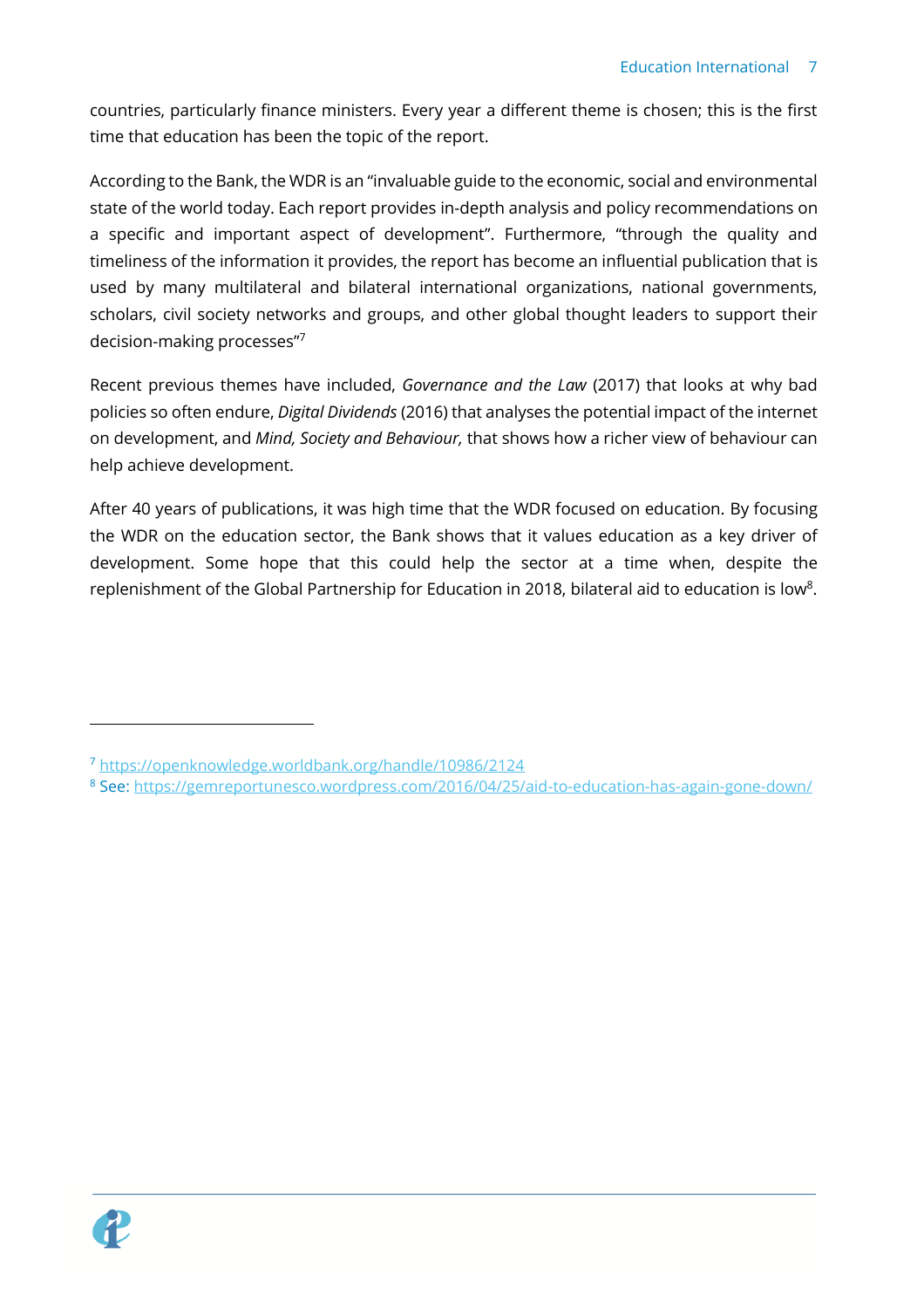### **SABER**

*Systems Approach for Better Results* (SABER) is a World Bank Initiative that aims to strengthen education systems through measuring and comparing education systems against a series of standards. Countries are measured in 13 aspects related to their education systems, such as education financing, student assessment, teachers and engaging the private sector. Countries are found to be 'latent', 'emerging', established' or 'mature' according to indicators of a good education system.

This is a highly problematic initiative for multiple reasons. Firstly, the initiative measures countries according to a rubric which is defined by the Bank, and reflect the Bank's own policy priorities. For example, systems are considered to be doing well if 'there are multiple mechanisms to evaluate teacher performance' and they are 'promoting a diversity of supply' of private schools. Education is characterised as a consumer good rather than a public good and human right.

Secondly, the initiative compares diverse county's education systems, against a 'one-size fits all' blueprint of 'what works' for quality education systems. Aside from the difficulty of gaining data on systems so that can be meaningfully compared with one another, this approach neglects to take into account contextual and cultural differences, and the fact that 'what works' in one place, may not be the best policy in another.

Thirdly, the measurement of countries' progress towards these World Bank 'policy goals' is highly likely to portray a simplistic and limited view of the policy reality. The reality on the ground (and the implementation of the policy may be very different to the portrait of the

#### **Find out more:**

education system painted by this reporting tool.

 $\mathcal{S}_\mathcal{S}$  is the sabel of the sabel . In the sabel  $\mathcal{S}_\mathcal{S}$  is the sabel of the sabel of the sabel  $\mathcal{S}_\mathcal{S}$ 

• The World Bank. 2013. What Matters Most for Teacher Policies: a Framework Paper. SABER Working paper series. [http://siteresources.worldbank.org/EDUCATION/Resources/278200-](http://siteresources.worldbank.org/EDUCATION/Resources/278200-1290520949227/7575842-1365797649219/Framework_SABER-Teachers_Apr.13.pdf) [1290520949227/7575842-1365797649219/Framework\\_SABER-](http://siteresources.worldbank.org/EDUCATION/Resources/278200-1290520949227/7575842-1365797649219/Framework_SABER-Teachers_Apr.13.pdf)[Teachers\\_Apr.13.pdf](http://siteresources.worldbank.org/EDUCATION/Resources/278200-1290520949227/7575842-1365797649219/Framework_SABER-Teachers_Apr.13.pdf)

The WDR is a research think-piece written by a team of World Bank staff (mainly economists). It uses external research sources as well as background papers written by the Bank's in-house staff. However, critics suggest that the Bank is prone to using a limited selection of research in terms of disciplines, methodologies and authorship. Research from the global North is favoured, as is economic research and studies in education that uses quantitative methodologies, particularly large scale RCTs (randomised controlled trials).

To inform the preparation of the WDR, the Bank engages in consultations with organisations, experts and civil society groups in different parts of the world. The consultations include both face-face sessions and an on-line forum. However, the Bank has no obligation to actually take

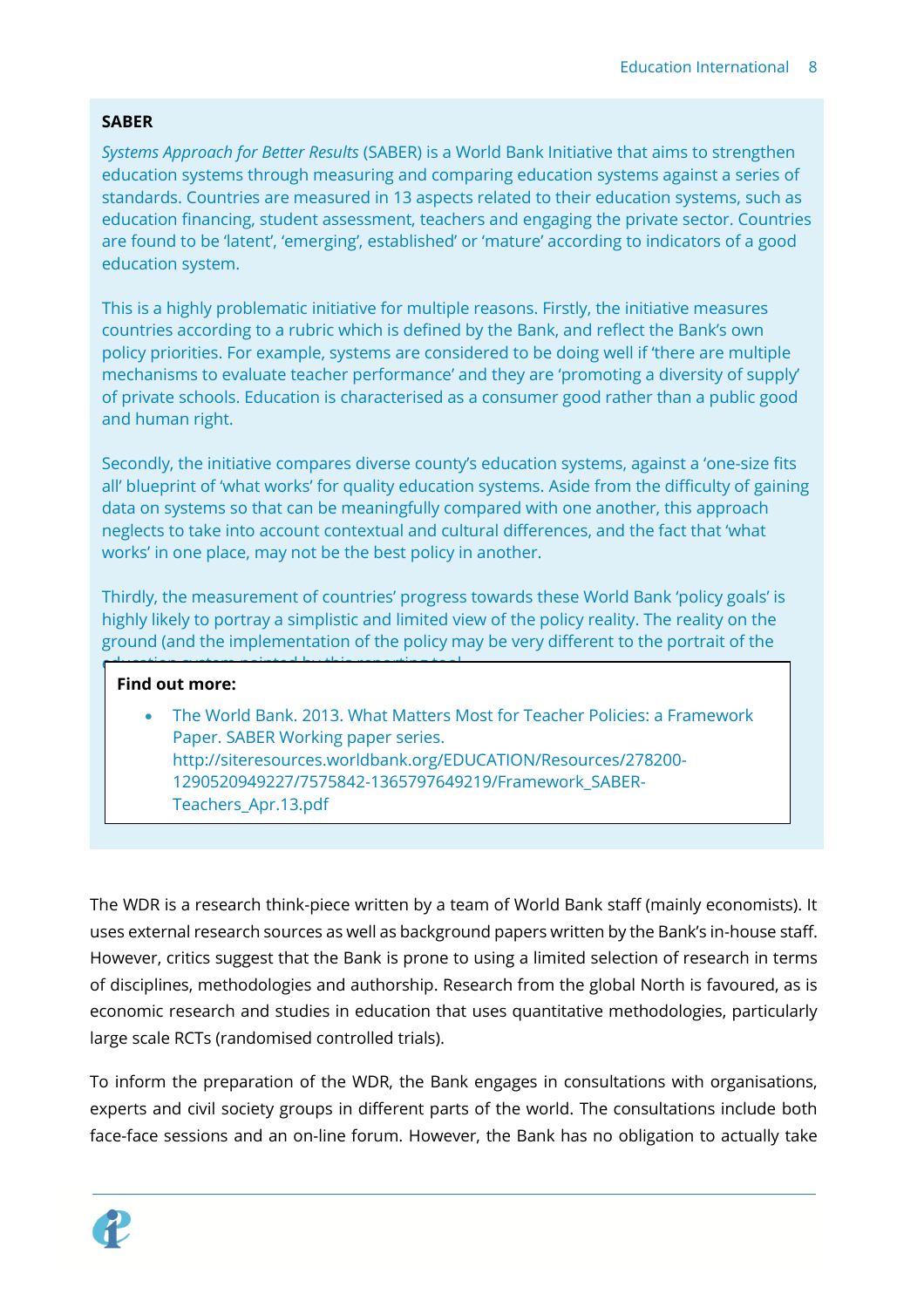into account the inputs and suggestions made at the consultations, making them seem more like an exercise to garner buy-in rather than a true consultation.

### **Find out more:**

- Download previous reports:<http://www.worldbank.org/en/publication/wdr/wdr-archive>
- Read the background papers to the 2018 WDR: [http://www.worldbank.org/en/publication/wdr2018/brief/world-development-report-](http://www.worldbank.org/en/publication/wdr2018/brief/world-development-report-2018-background-papers)[2018-background-papers](http://www.worldbank.org/en/publication/wdr2018/brief/world-development-report-2018-background-papers)
- Menashy, F and Read, R. 2016. Knowledge Banking in Global Education Policy: Bibliometric Analysis of the World Bank Publications on Public-Private Partnerships. Education Policy Analysis Archives. 24:95 pp. 1-29 This paper shows the limited nature of the World Bank's research/ers on PPPs. It is found that the World Bank's research production is predominantly from the Global North, reflecting a disproportionate economic disciplinary focus, but also that the cited authors represent a narrow network, predominantly from US elite universities.

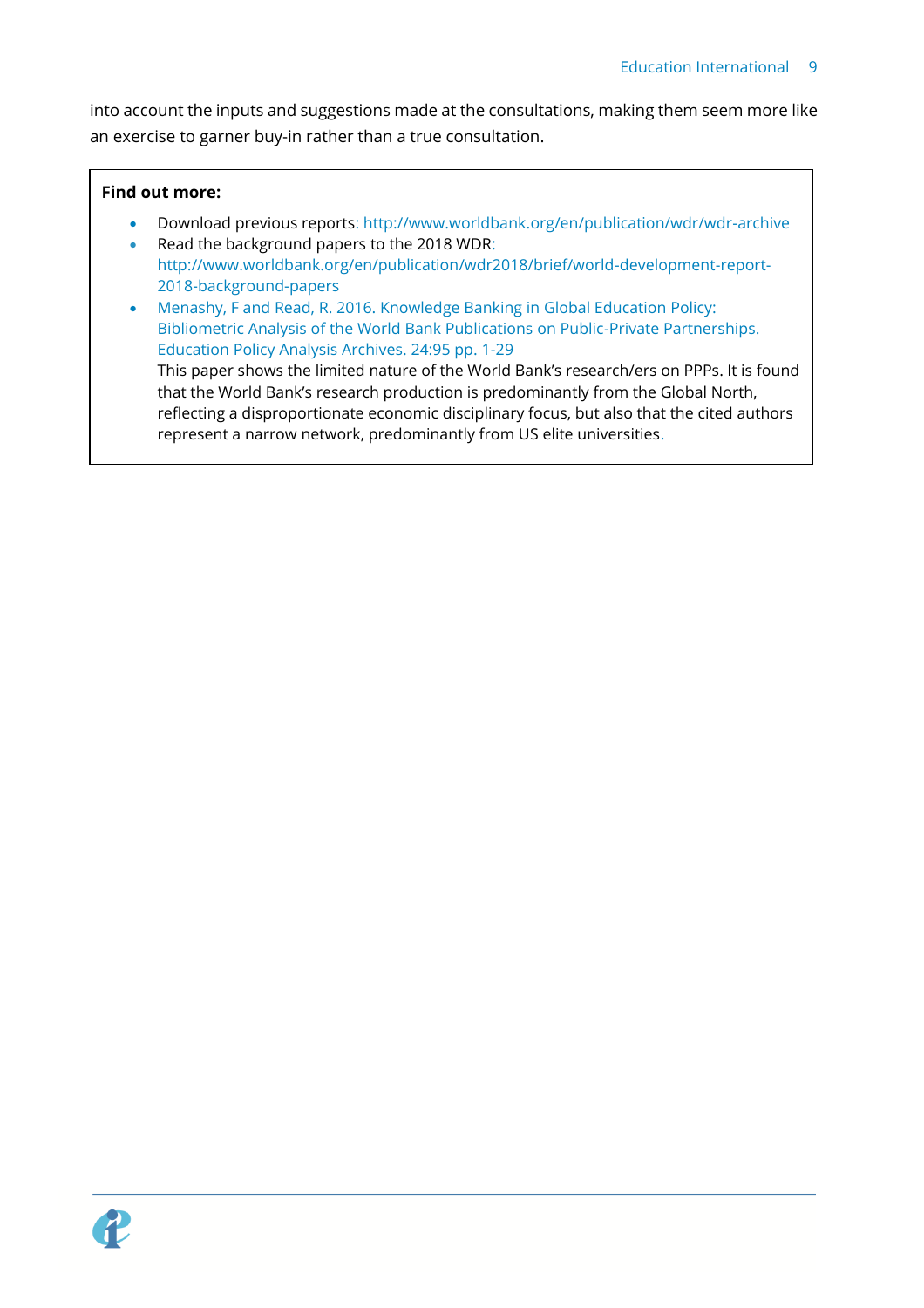## **What is the Global Partnership for Education?**

The Global Partnership for Education (GPE) is a "multi-stakeholder partnership and funding platform that aims to strengthen education systems in developing countries in order to dramatically increase the number of children who are in school and learning" (see GPE website).

It was established in 2011, emerging from the 'Education for All - Fast Track Initiative'(EFA-FTI), which had been operating since 2002. Whereas in the EFA-FTI, decision-making power was clearly held by bilateral donor countries and the World Bank, the GPE aims for a more collaborative, equitable partnership between multiple actors including developing countries, donors, civil society organisations, international organisations, foundations, youth and the private sector. In particular, the GPE aims to ensure country ownership over education sector plans and use of grants. However, regardless of the discourse of partnership that characterises the GPE, power asymmetries akin to those seen in the EFA-FTI remain and the World Bank's strong influence within the GPE continues.

The GPE has five objectives for its 4 year plan until 2020: to strengthen education sector planning and policy implementation; support accountability through inclusive policy dialogue and monitoring; and ensure efficient and effective delivery of GPE support (at a country level); and to mobilise more and better financing and build a stronger partnership (at a global level).

In February 2018, the GPE held an international replenishment event in Dakar, Senegal, in which representatives from developing countries pledged to increase domestic financing for

#### education and donor countries pledged funds for education. The GPE aimed to mobilise over **Find out more:**

- GPE website:<https://www.globalpartnership.org/>
- Framework for the EFA Fast track initiative: [https://ec.europa.eu/europeaid/sites/devco/files/methodology-education-all](https://ec.europa.eu/europeaid/sites/devco/files/methodology-education-all-fast-track-initiative-fti-ec-guide-200403_en_2.pdf)[fast-track-initiative-fti-ec-guide-200403\\_en\\_2.pdf](https://ec.europa.eu/europeaid/sites/devco/files/methodology-education-all-fast-track-initiative-fti-ec-guide-200403_en_2.pdf)
- EI article on GPE replenishment 2020 by Jeff Pessi: [https://worldsofeducation.org/en/woe\\_homepage/woe\\_detail/15709/reflections](https://worldsofeducation.org/en/woe_homepage/woe_detail/15709/reflections-on-gpe-replenishment-rhetoric-facts-questions-and-the-way-forward) [-on-gpe-replenishment-rhetoric-facts-questions-and-the-way-forward](https://worldsofeducation.org/en/woe_homepage/woe_detail/15709/reflections-on-gpe-replenishment-rhetoric-facts-questions-and-the-way-forward)
- Menashy, F. 2017. Multi-stakeholder aid to education: power in the context of partnership. Globalisation, Societies and Education. [https://sci](https://sci-hub.tw/10.1080/14767724.2017.1356702)[hub.tw/10.1080/14767724.2017.1356702](https://sci-hub.tw/10.1080/14767724.2017.1356702)

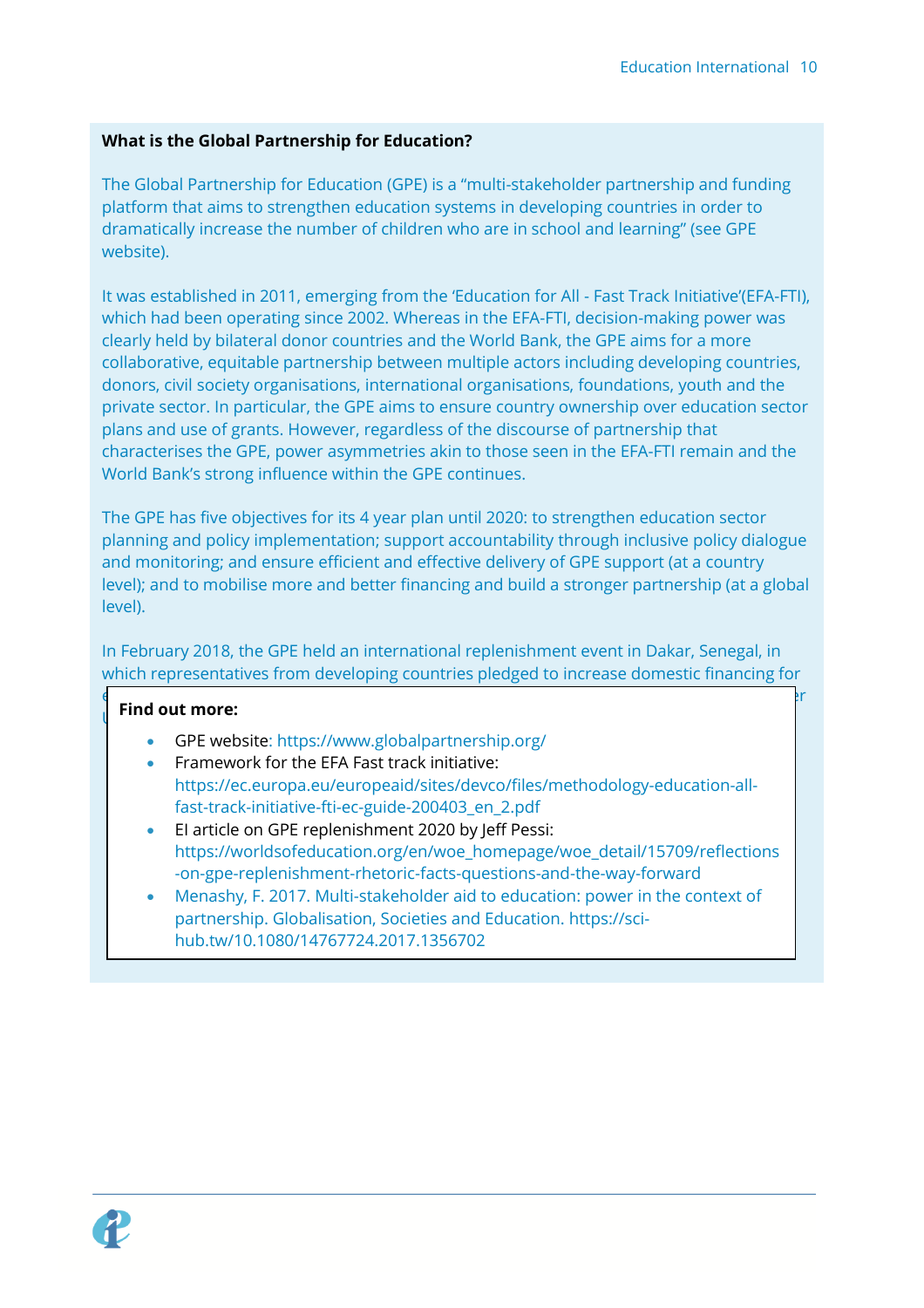# <span id="page-10-0"></span>2. Overview: Key messages and summary responses

## <span id="page-10-1"></span>**The WDR's message in a nutshell**

The WDR is a long document of over 200 pages. Below is a very brief summary of the report's main messages. We also recommend reading the **report overview** (only 24 pages).

*Learning to Realize Education's Promise* focuses on what has become termed "the learning crisis". Though major progress in school enrolment occurred following the Millennium Development Goals (MDGs), attention from the international community has now been turned to learning rather than just enrolment, as it has been found that millions of children who attend school are not learning – after years in school they are still unable to read, write, or do basic mathematics. The report examines the dimensions and drivers of this crisis, and provides policy guidance on how education systems can be reformed to improve learning.

The Bank identifies its [main messages](http://www.worldbank.org/en/publication/wdr2018) as the following:

### **The Learning Crisis**:

- Schooling is not the same as learning
- Schooling without learning is not just a wasted opportunity, but a great injustice.
- There is nothing inevitable about low learning in low- and middle-income countries.

## **The Three Dimensions of the Learning Crisis**

- 1. The poor learning outcomes themselves.
- 2. The immediate causes:
	- Children arrive unprepared to learn.
	- Teachers often lack the skills or motivation to teach effectively.
	- Inputs often fail to reach classrooms or to affect learning.
	- Poor management and governance often undermine schooling quality.
- 3. The deeper systemic causes.

#### Three policy actions to address the crisis:

- 1. Assess learning, to make it a serious goal.
- 2. Act on evidence, to make schools work for learners.
- 3. Align actors, to make the system work for learning.

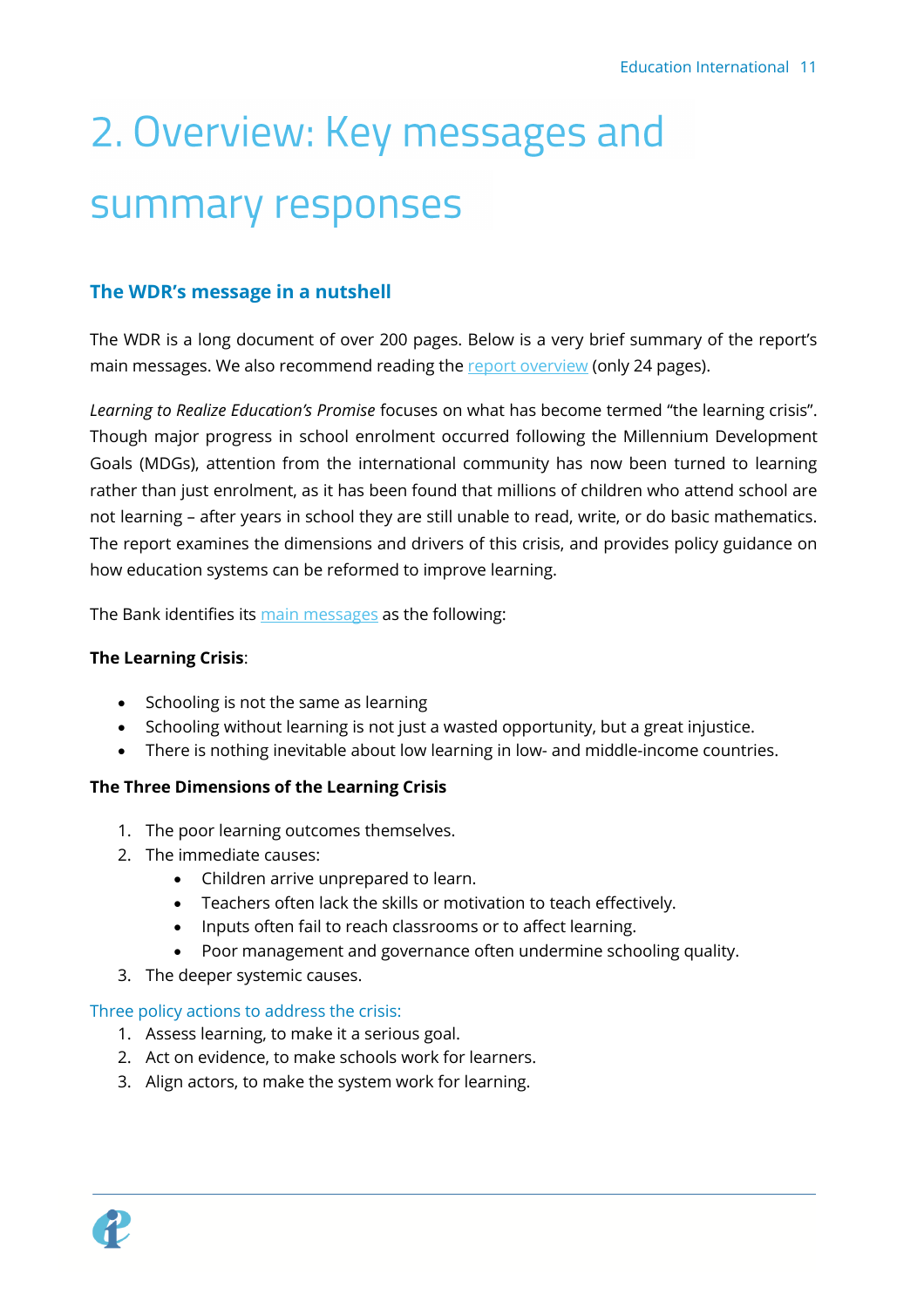## **Find out more:**

WDR 2018 press release: [http://www.worldbank.org/en/news/press](http://www.worldbank.org/en/news/press-release/2017/09/26/world-bank-warns-of-learning-crisis-in-global-education)[release/2017/09/26/world-bank-warns-of-learning-crisis-in-global-education](http://www.worldbank.org/en/news/press-release/2017/09/26/world-bank-warns-of-learning-crisis-in-global-education)

## <span id="page-11-0"></span>**Education International's response in a nutshell**

The report was described by EI's general secretary, David Edwards, as a "superficial and incoherent effort" that "brushes over complex issues, oversimplifies recommendations and opts for broad generalizations that should make even the most well-intentioned finance minister scratch her head."<sup>9</sup> As a rigorous synthesis of research it is deficient - the report unfortunately shows that the World Bank has continued in its tradition of presenting research evidence which reflects its policy agenda.

There are some notable recommendations made in the report, such as:

- teachers must be better prepared; they should be motivated to teach and compensated as professionals; high calibre candidates should be attracted to the profession;
- the critical role of early childhood education; and
- the admission that private schools do not necessarily deliver better results than public schools; and that the ultimate responsibility for fulfilling the right to education lies with governments (and cannot be outsourced to private providers

However, overall the WDR's recommendations fall far too short to realize the global commitment to ensure inclusive and equitable quality education for all, as articulated in the UN's Sustainable Development Goal 4.

The report has certain major omissions, such as:

• A focus on the education financing crisis. Being produced by the largest Bank in the world, it is ludicrous that education financing does not take centre stage in the report, particularly considering the international focus on education financing in 2018 with the campaign for GPE replenishment.



<sup>9</sup> [https://ei-ie.org/en/detail/15400/ei%E2%80%99s-initial-reaction-to-the-release-of-the](https://ei-ie.org/en/detail/15400/ei%E2%80%99s-initial-reaction-to-the-release-of-the-bank%E2%80%99s-world-development-report-on-education)[bank%E2%80%99s-world-development-report-on-education](https://ei-ie.org/en/detail/15400/ei%E2%80%99s-initial-reaction-to-the-release-of-the-bank%E2%80%99s-world-development-report-on-education)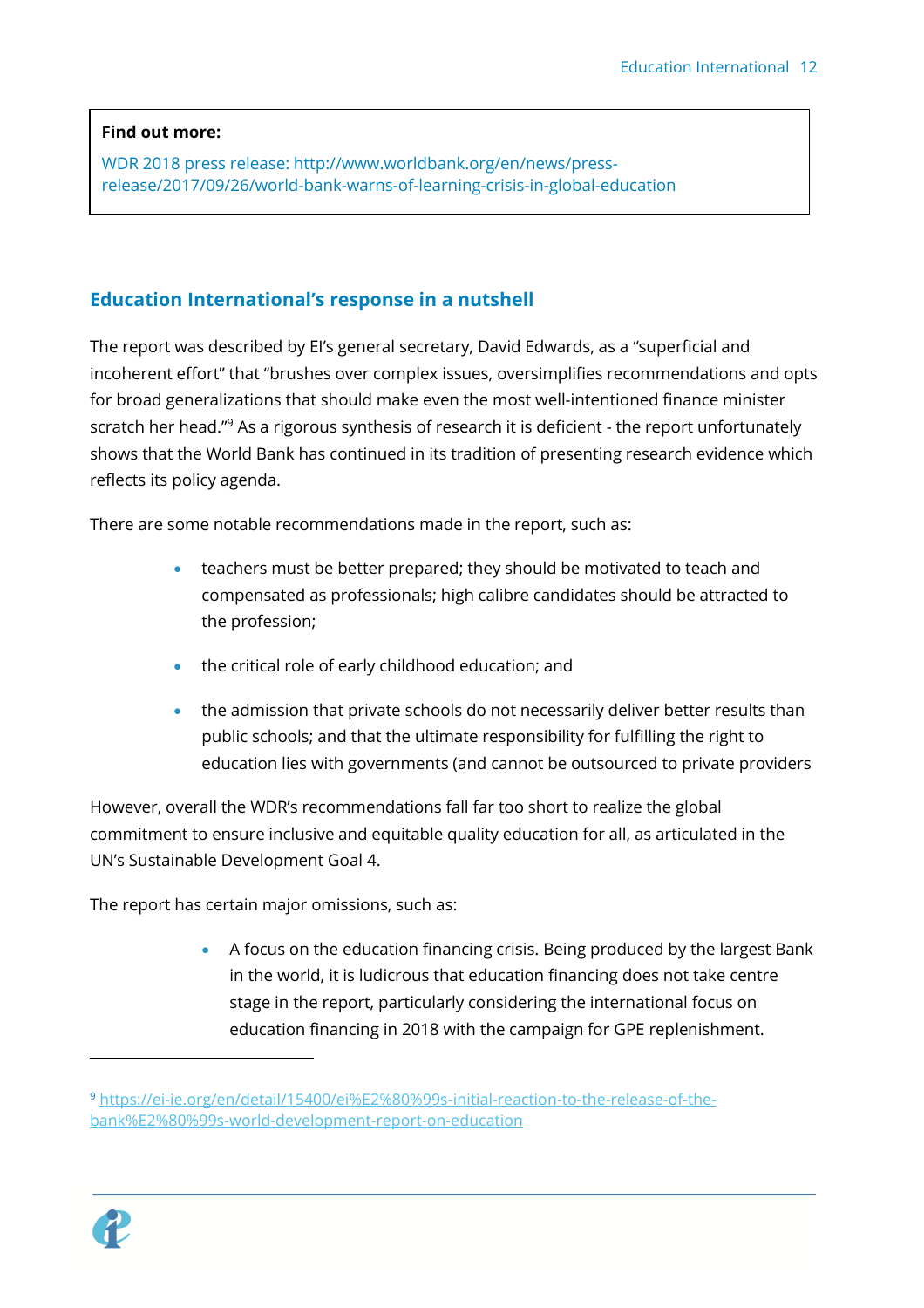• A focus on the continued problem of access.

Most crucially, it provides many recommendations that are profoundly problematic and even contradict its own analysis of the problem, such as:

- Though the report suggests that teachers are key actors for quality education who face difficult working conditions, teachers' concern for improving their working conditions is depicted as oppositional to a focus on learning
- The report's simple, seemingly apolitical recommendation to "align" all actors implies a disregard of teacher and education support personnel's rights and the importance of social dialogue for improving education systems.

Furthermore, the WDR 2018 does not speak to the Bank's own stake in the field of education policy. The report takes a "systems approach", in which it looks at education systems through a wide lens – taking into account the actions and interests of numerous stakeholders that affect learning. However, this lens excludes the Bank itself, and the Bank offers no reflexive analysis of its own historical and current position and influence in relation to education.<sup>10</sup> Indeed, the Bank, as the most prolific funder of education programmes and a key influence for education policy in developing countries, is largely responsible for the 'learning crisis' it professes to solve. The legitimacy of the Bank's advice is therefore questionable.

EI challenges all three of the report's key policy recommendations:

## 1. **Assess learning to make it a serious goal - but assessments do not improve education**

It is a fallacy that a sick person will be cured by measuring their temperature. Likewise, education is not improved simply by increasing the use of summative student assessments.

Quality education is broad and cannot be reduced to that which can be measured. It is a complex process, which demands quality tools, quality environments and most importantly, quality teachers**.** 

## 2. **Act on evidence to make schools work for all learners - but whose evidence?**

To improve education we need to act not on evidence handpicked by the Bank, but on evidence that is context-specific, and generated through dialogue with teachers and support personnel. No foreign expert knows the education system better than those who live it every day.

 $10$  Unlike the GEMR 2017/18, whose section on International Organizations includes a reflexive analysis on the GEMR's own role vis-à-vis accountability.



l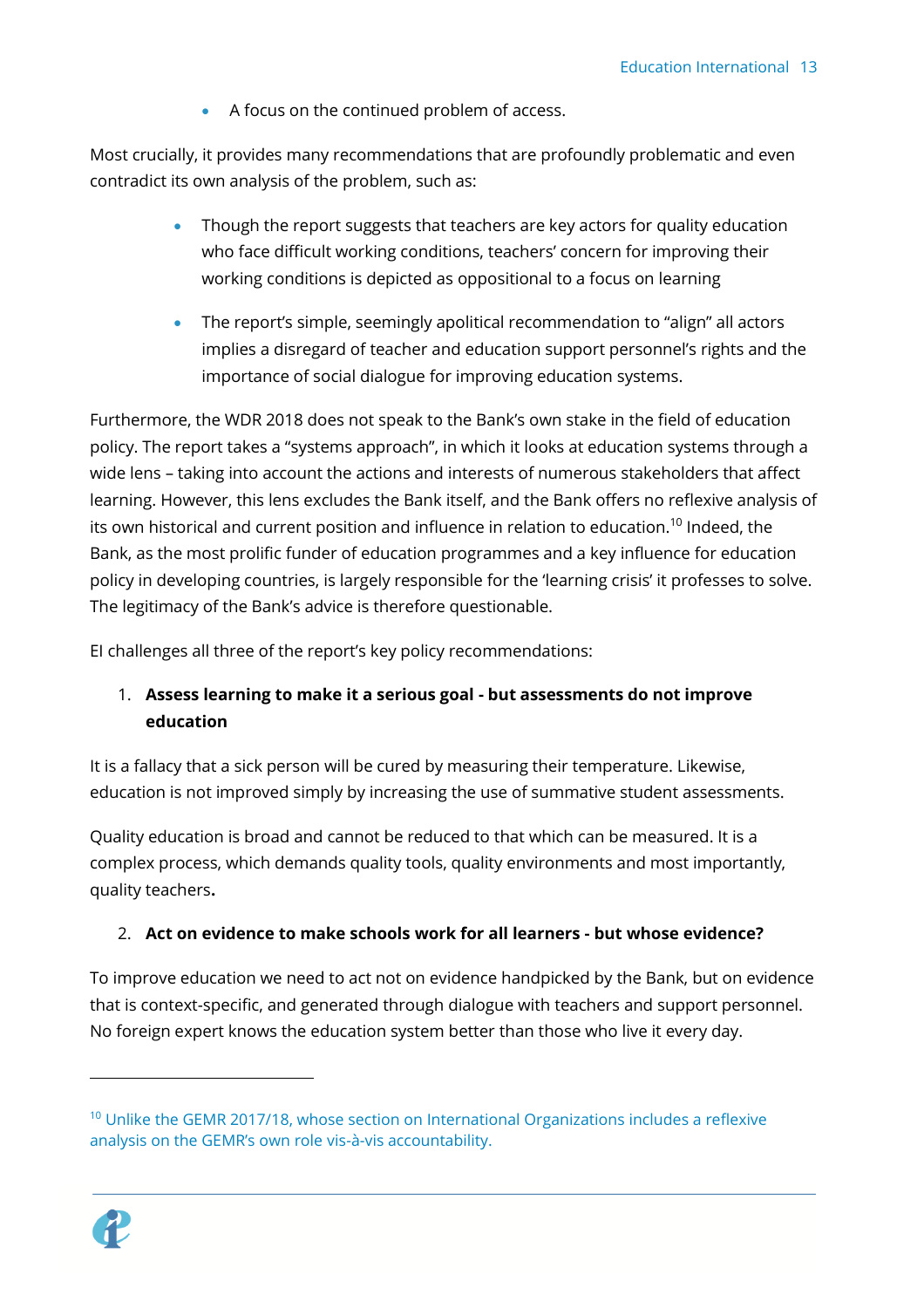## 3. **Align actors to make the whole system work for learning - but imposed policies cause misalignment.**

Many low-income countries have for years suffered the effects of implementing the Bank's policy advice as a result of concessional loans, yet the WDR is silent on the Bank's own culpability as an actor contributing to the learning crisis.

Behind the Bank's rosy picture of alignment is a false consensus based on imposed policies. This undermines national sovereignty and democratic processes, including social dialogue.

## **Find out more:**

[/13](https://issuu.com/educationinternational/docs/2018_ei_wdr_realitycheck_publicatio/13)

- EI's initial response to the report: [https://ei-ie.org/en/detail/15400/ei%E2%80%99s](https://ei-ie.org/en/detail/15400/ei%E2%80%99s-initial-reaction-to-the-release-of-the-bank%E2%80%99s-world-development-report-on-education)[initial-reaction-to-the-release-of-the-bank%E2%80%99s-world-development-report](https://ei-ie.org/en/detail/15400/ei%E2%80%99s-initial-reaction-to-the-release-of-the-bank%E2%80%99s-world-development-report-on-education)[on-education](https://ei-ie.org/en/detail/15400/ei%E2%80%99s-initial-reaction-to-the-release-of-the-bank%E2%80%99s-world-development-report-on-education)
- Jefferson Pessi. Back to Basics. How the World Bank can finally get education right. Bretton Woods Project[. http://www.brettonwoodsproject.org/2017/09/back-basics](http://www.brettonwoodsproject.org/2017/09/back-basics-world-bank-can-finally-get-education-right/)[world-bank-can-finally-get-education-right/](http://www.brettonwoodsproject.org/2017/09/back-basics-world-bank-can-finally-get-education-right/)

This blog was written by EI's Jefferson Pessi in anticipation of the report's release. The article argues that the World Bank should go "back to basics" and return to financing established national education policy rather than developing it.

• EI's "Reality Check" on the Bank's 2018 World Development Report on Education compiles the critiques of unionists and academics from around the world: [https://issuu.com/educationinternational/docs/2018\\_ei\\_wdr\\_realitycheck\\_publicatio](https://issuu.com/educationinternational/docs/2018_ei_wdr_realitycheck_publicatio/13)

## <span id="page-13-0"></span>**Responses from other international organisations and civil society**

Numerous organisations have released reactions, blogs and news items in response to the report. Below you will find links to some of them. Other civil society actors have noted the report's omissions and inconsistencies, as well as the Bank's problematic refusal to take into account the organisation's own role within the education sector and the "learning crisis".

## **Read other notable responses below:**

Civil Society and academics:

- GCE-US:<http://campaignforeducationusa.org/press/detail/WDR>
- Oxfam: [https://medium.com/@OxfamIFIs/four-quick-takeaways-on-the-world-banks](https://medium.com/@OxfamIFIs/four-quick-takeaways-on-the-world-banks-education-report-8014ef8b301f)[education-report-8014ef8b301f](https://medium.com/@OxfamIFIs/four-quick-takeaways-on-the-world-banks-education-report-8014ef8b301f)
- Action Aid: [http://www.actionaid.org/2017/09/reflections-world-development-report](http://www.actionaid.org/2017/09/reflections-world-development-report-learning-realise-educations-promise)[learning-realise-educations-promise](http://www.actionaid.org/2017/09/reflections-world-development-report-learning-realise-educations-promise)
- Action Aid's right to education expert, David Archer, is interviewed on *EI voices*: <http://www.un.org/apps/news/story.asp?NewsID=57749#.WdyhHmiCxPY>
- Prachi Srivastava (Associate Professor at the University of Western Ontario): [http://oxfamblogs.org/fp2p/the-world-banks-2018-world-development-report-on](http://oxfamblogs.org/fp2p/the-world-banks-2018-world-development-report-on-education-a-sceptics-review/)[education-a-sceptics-review/](http://oxfamblogs.org/fp2p/the-world-banks-2018-world-development-report-on-education-a-sceptics-review/)
- Steven Klees (University of Maryland):

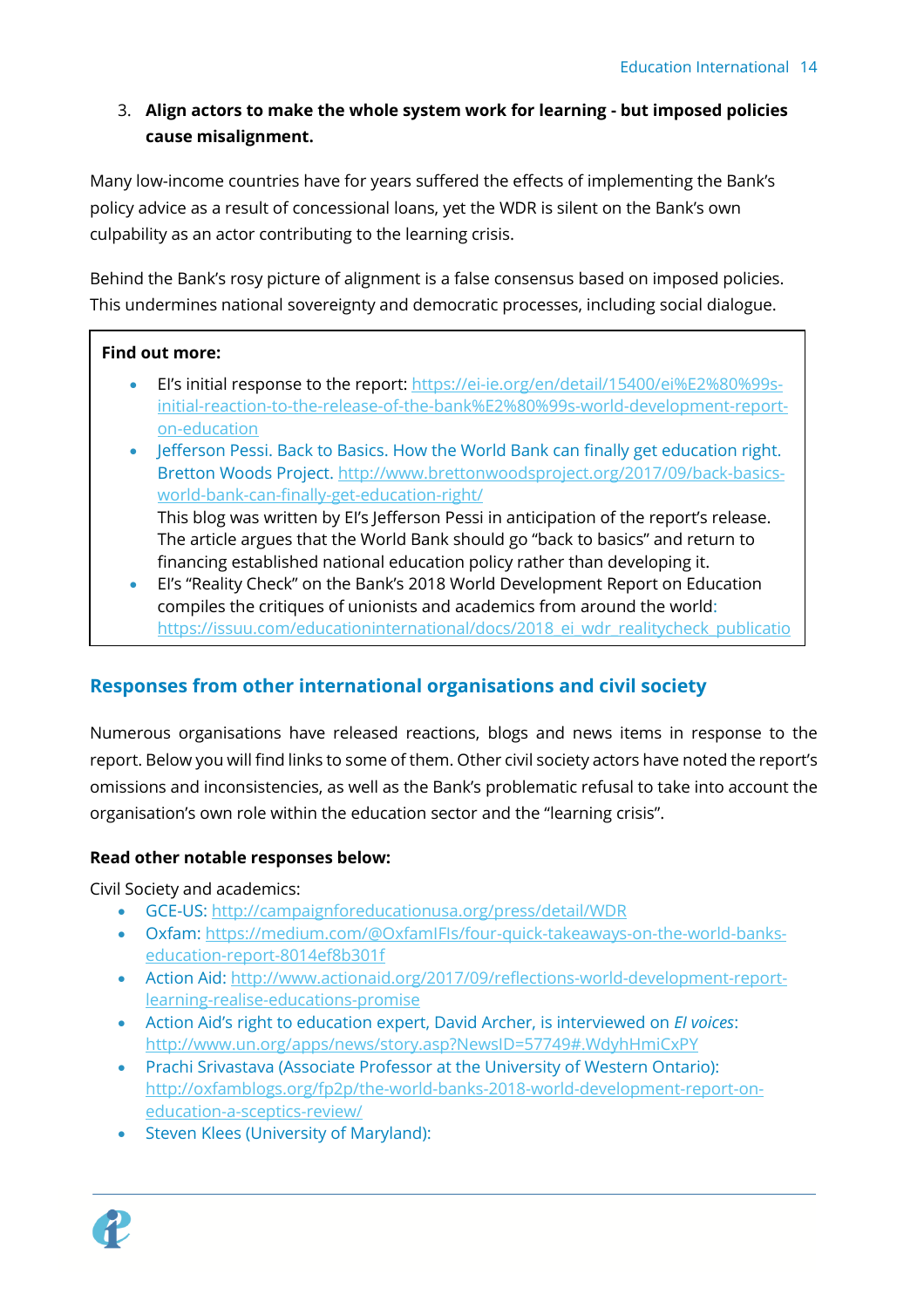```
http://www.brettonwoodsproject.org/wp-content/uploads/2017/12/At-Issue-A-critical-
analysis-of-the-World-Bank-World-Development-Report-on-education2.pdf
```
• Jeremy Rappleye and Hikaru Komatsu, writing for NORRAG: [http://www.norrag.org/critical-reflections-2018-world-development-report-learning](http://www.norrag.org/critical-reflections-2018-world-development-report-learning-important-cant-world-bank-learn-hikaru-komatsu-jeremy-rappleye/)[important-cant-world-bank-learn-hikaru-komatsu-jeremy-rappleye/](http://www.norrag.org/critical-reflections-2018-world-development-report-learning-important-cant-world-bank-learn-hikaru-komatsu-jeremy-rappleye/)

## International Organisations:

- World Bank (Tara Bateille)[: http://blogs.worldbank.org/developmenttalk/system-wide](http://blogs.worldbank.org/developmenttalk/system-wide-education-reform-hard-it-possible?cid=EXT_WBBlogSocialShare_D_EXT?t=1)[education-reform-hard-it-possible?cid=EXT\\_WBBlogSocialShare\\_D\\_EXT?t=1](http://blogs.worldbank.org/developmenttalk/system-wide-education-reform-hard-it-possible?cid=EXT_WBBlogSocialShare_D_EXT?t=1)
- GEMR (Global Education Monitoring Report): [https://gemreportunesco.wordpress.com/2017/09/28/learning-to-realize-educations](https://gemreportunesco.wordpress.com/2017/09/28/learning-to-realize-educations-promise-a-look-at-the-2018-wdr/)[promise-a-look-at-the-2018-wdr/](https://gemreportunesco.wordpress.com/2017/09/28/learning-to-realize-educations-promise-a-look-at-the-2018-wdr/)
- UN news item including audio news where the report's authors (Deon Filmer and Halsey Rogers) discuss their findings: <http://www.un.org/apps/news/story.asp?NewsID=57749#.WdyhHmiCxPY>
- Brookings Institute: [https://www.brookings.edu/blog/africa-in-focus/2017/10/06/figures-of-the-week-africa](https://www.brookings.edu/blog/africa-in-focus/2017/10/06/figures-of-the-week-africa-education-world-development-report-2018/)[education-world-development-report-2018/](https://www.brookings.edu/blog/africa-in-focus/2017/10/06/figures-of-the-week-africa-education-world-development-report-2018/) [https://www.brookings.edu/blog/education-plus-development/2017/10/06/real-time](https://www.brookings.edu/blog/education-plus-development/2017/10/06/real-time-scaling-the-2018-world-development-report-and-getting-millions-learning/)[scaling-the-2018-world-development-report-and-getting-millions-learning/](https://www.brookings.edu/blog/education-plus-development/2017/10/06/real-time-scaling-the-2018-world-development-report-and-getting-millions-learning/) Brookings Institute also hosted an event entitled "Education and Learning for a Changing World", which you can watch here:

<https://www.brookings.edu/events/education-and-learning-for-a-changing-world/>

## <span id="page-14-0"></span>3. WDR: missing the mark for quality education

## <span id="page-14-1"></span>**Key issues, what to challenge, action to take, and further reading**

In the lead up to the WDR, the World Bank published a concept note for the report which EI responded to by voicing concerns from the teaching professions and providing the Bank with recommendations from the profession of cross-cutting issues that needed to be addressed in the report if it was truly going to play a positive role in 'getting education right'. 10 recommendations were given:

- **1.** Reaffirm education as a basic human right
- **2.** Urgently increase access to quality education
- **3.** Reject the disproportionate focus on learning metrics
- **4.** Reject results-based financing based on test-results
- **5.** Align the report with the Sustainable Development Goals
- **6.** Make equity an absolute priority

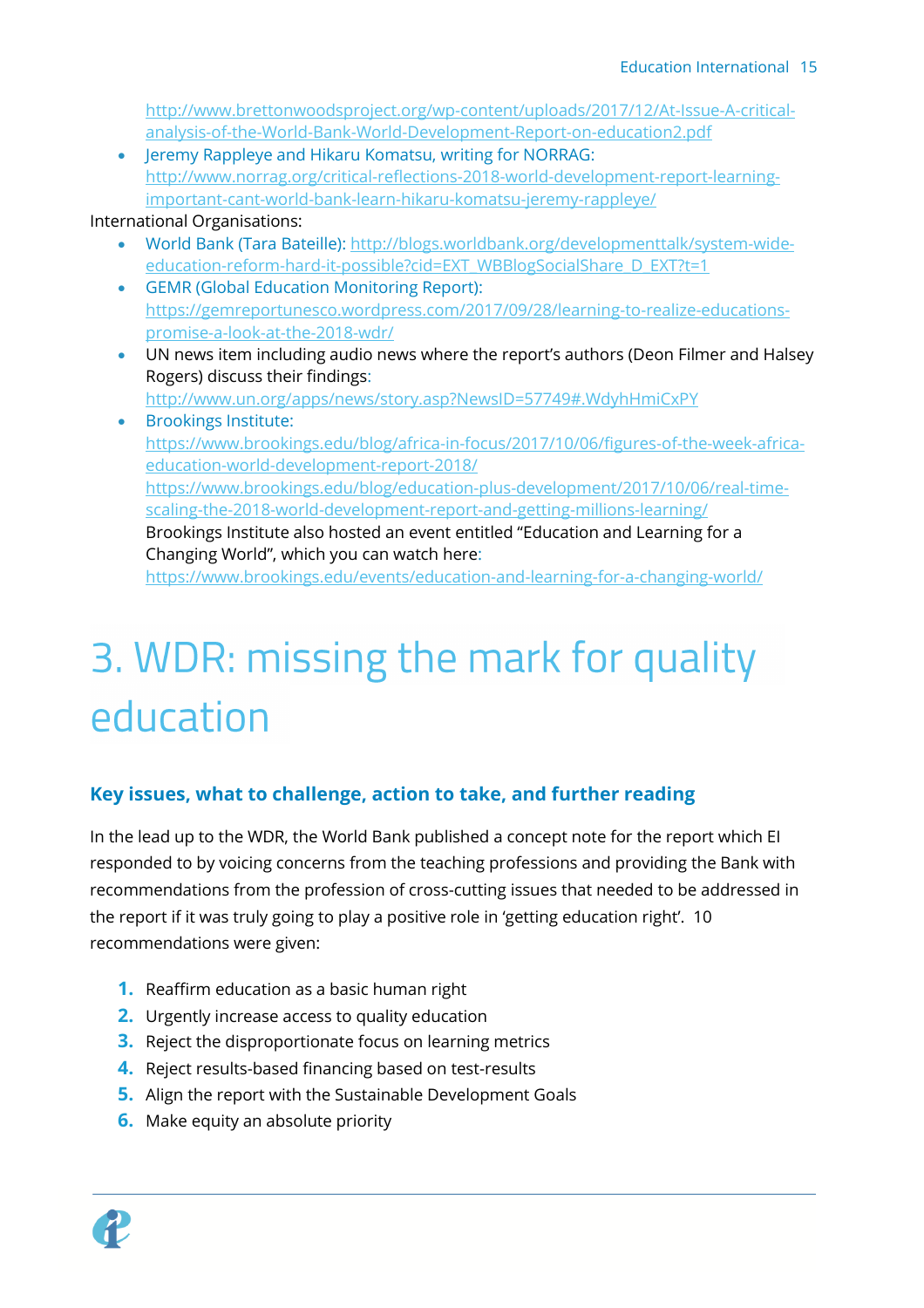- **7.** Invest in trained, qualified, motivated and well supported teachers and education support personnel
- **8.** Ensure social dialogue
- **9.** Include a focus on financing
- **10.**Caution against increased flexibility, innovation and adaption

This section revisits these cross-cutting issues and outlines to what extent the Bank has heeded the advice of those who live education day in day out – educators.

## **Why the WB's inconsistencies must be revealed and interrogated**

The Bank is well known for rifts between its knowledge products (theory) and lending activities (action). For example, in relation to teachers, *El research* found that the Bank has a history of 'doublespeak'. When comparing the Bank's large portfolio of 'knowledge products' with its lending projects, the study showed that though the Bank took a neoliberal approach in its policy advice, it gave more value to quality teaching and teacher professionalism in the projects it financed.

When reading the WDR, it is therefore necessary to reflect on the possible disjunctures between theory and practice. Seemingly 'positive' advice must be approached with scepticism as a result of this disconnect; whilst the WDR may suggest a certain policy, the WB's own (past, present and future) work in the education sector might not follow this advice and may even contradict it. For instance,

- Though the report argues for context specific solutions, the Bank leads its standardised "rating" of education systems in developing countries[: SABER,](http://saber.worldbank.org/index.cfm?indx=8&pd=12) advocating for "one-size-fits-all" solutions to improve education systems.
- Whilst the report's approach to private schooling is restrained, the Bank supports "low-fee" private schooling - most notably controversial Bridge International Academies, which provides poor-quality, for-profit education in Africa and Asia at unprecedented scale.
- Though the report argues that teachers are irreplaceable, the Bank supports Bridge International Academies, which replaces qualified teachers with tablets.
- Though the WDR shows the importance of early childhood nutrition for cognitive development, school feeding is not a focus area in its projects.

Furthermore, in reading the WDR, internal inconsistencies within the report itself can be found. For instance, though the report argues that teachers are the most important element in the education process, it simultaneously implies that teachers are unjustified demanding decent working conditions and pay, as these demands can be harmful to learning. Though it is shown that the best education systems attract the best candidates into teaching, the report also suggest that using cost-cutting solutions such as contract teachers can be a good option in the short term.

Finally, the WDR hypocritically does not recognise **its own role in causing the learning crisis** – through advocating for structural adjustment policies (SAPs) in developing countries.

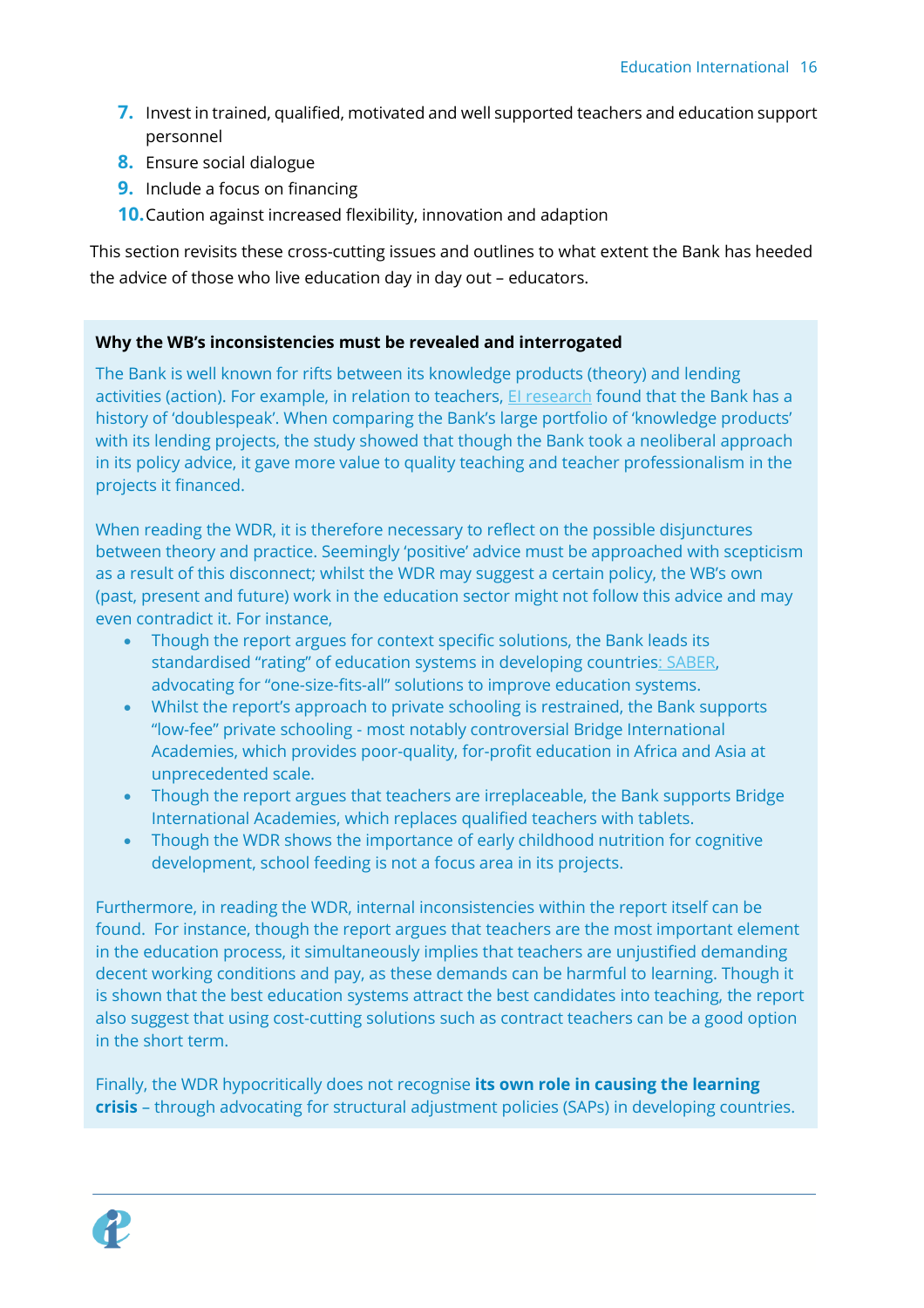It highlights where the WDR's message *does reflect what was called for by EI* and others in the education community, so that you can utilize these part of the WDR in your own campaigns, and lobby the Bank to follow its this advice in its own lending activities and programmes. It also highlights where the WDR *neglects to heed the advice of educators* – instead recommending policies that are detrimental to quality education and educators.

Ultimately, the WDR shows that **the Bank continues to recommend and impose policy that is ideologically-grounded rather than policy that is developed in consultation with** 

## **Find out more:**

• Find out more about the Bank's hypocrisy in the WDR in a blog post by Francine Menashy:

[https://worldsofeducation.org/en/woe\\_homepage/woe\\_detail/15505/wdr2018](https://worldsofeducation.org/en/woe_homepage/woe_detail/15505/wdr2018-reality-check-1-a-guide-to-reading-the-rhetoric) [reality-check-1-a-guide-to-reading-the-rhetoric](https://worldsofeducation.org/en/woe_homepage/woe_detail/15505/wdr2018-reality-check-1-a-guide-to-reading-the-rhetoric)

- Mundy, K. and Menashy, F. (2014). The World Bank and Private Provision of Schooling: A Look through the Lens of Sociological Theories of Organizational Hypocrisy. Comparative Education Review, 58(3), 401-427.
- Clara Fontdevila and Antoni Verger. 2015. The World Bank's Doublespeak on Teachers: An analysis of ten years of lending and advice. Education International.

**educators.**  ie.org/Docs/WebDepot/WebDepot/WebDepot/WebDepot/WebDepot/WebDepot/WebDepot/WebDepot/WebDepot/WebDepot/WebDepot

## <span id="page-16-0"></span>**1. Reaffirm education as a human right**

[http://download.ei-](http://download.ei-ie.org/Docs/WebDepot/World_Banks_Doublespeak_on_Teachers_Fontdevila_Verger_EI.pdf)

## **Disappointingly, though the Bank affirms education as a human right in passing, it fails to take a rights based approach to education.**

The first page of the report states that "education is a basic human right, and is central to unblocking human capabilities" (p.1), referring to the capability approach developed by Amartya Sen.

It is a welcome change to see the World Bank finally going beyond the narrow instrumental (economic) argument for education based in the human capital approach, and recognizing that education is an inalienable human right.

However, simply recognising the fact that education is a moral duty and a right under article 26 in the 1948 Universal Declaration of Human Rights is not the same as taking a rights based approach.

Taking a rights based approach involves pushing for compulsory and free primary and secondary education and accessible and progressively free early childhood and further education. It

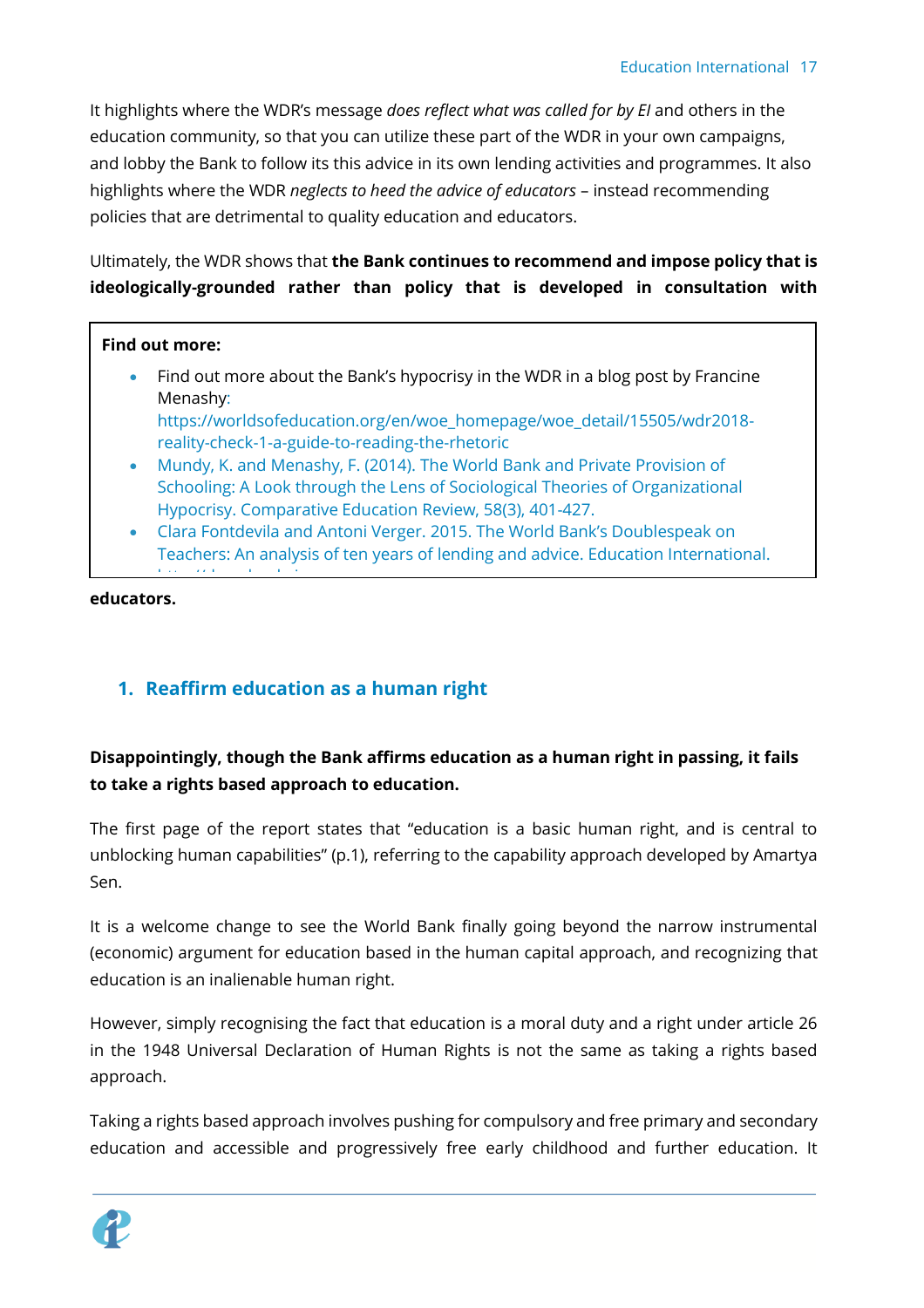necessitates the understanding that states have the obligation to protect, respect and fulfil the right to education; so accountability for the right to education has to start with national governments. According to the first UN special rapporteur on the right to education, Katarina Tomasevski (2001), for the right to education to be fulfilled, education must be available, accessible, acceptable and adaptable.

The WDR does not take this approach. On the contrary, repeated references to education as an investment (for example – early childhood education is presented as an early investment that pays dividends for a child's future learning) and the report's lack of explicit support for public education, suggests that the Bank's recognition of the right to education is no more than a passing comment.

## **ACTION:**

**Lobby the Bank to conceptualise quality education as an entitlement for all rather than as an investment (which may or may not be seen to make economic sense). Join with others to hold your government accountable as the duty bearer of the right to education.** 

#### **Find out more:**

- Menashy (2013) Interrogating an omission: the absence of the rights based-approach to education in the World Bank discourse. Discourse: Studies in the Cultural Politics of Education. p749-764. [http://www.tandfonline.com/doi/abs/10.1080/01596306.2013.728368 34:5,](http://www.tandfonline.com/doi/abs/10.1080/01596306.2013.728368%2034:5) This article demonstrates the Bank's longstanding neglect of the rights-based approach to education in its discourse.
- Alston (2015). Report of the UN Special Rapporteur on extreme poverty and human rights. [http://www.un.org/en/ga/search/view\\_doc.asp?symbol=A/70/274](http://www.un.org/en/ga/search/view_doc.asp?symbol=A/70/274)
- The Right to Education Project [http://www.right-to-education.org/page/understanding](http://www.right-to-education.org/page/understanding-education-right)[education-right](http://www.right-to-education.org/page/understanding-education-right)
- This organization promotes accountability and mobilization on the right to education

## <span id="page-17-0"></span>**2. Urgently increase free access to quality education**

**The report gives scant focus to the continued crisis in access to education for the most marginalised. It does not include research that shows the risks posed by using publicprivate partnerships as a means to improve access to education.** 

The WDR's analysis of the "learning crisis" rightly highlights that the crisis disproportionately affects the poorest and most marginalised, including children in fragile or conflict affected areas (see p. 61). It stresses that often resources are inequitably distributed and the poorest suffer.

However, the report's narrow focus on learning downplays the continued problem of access to education.

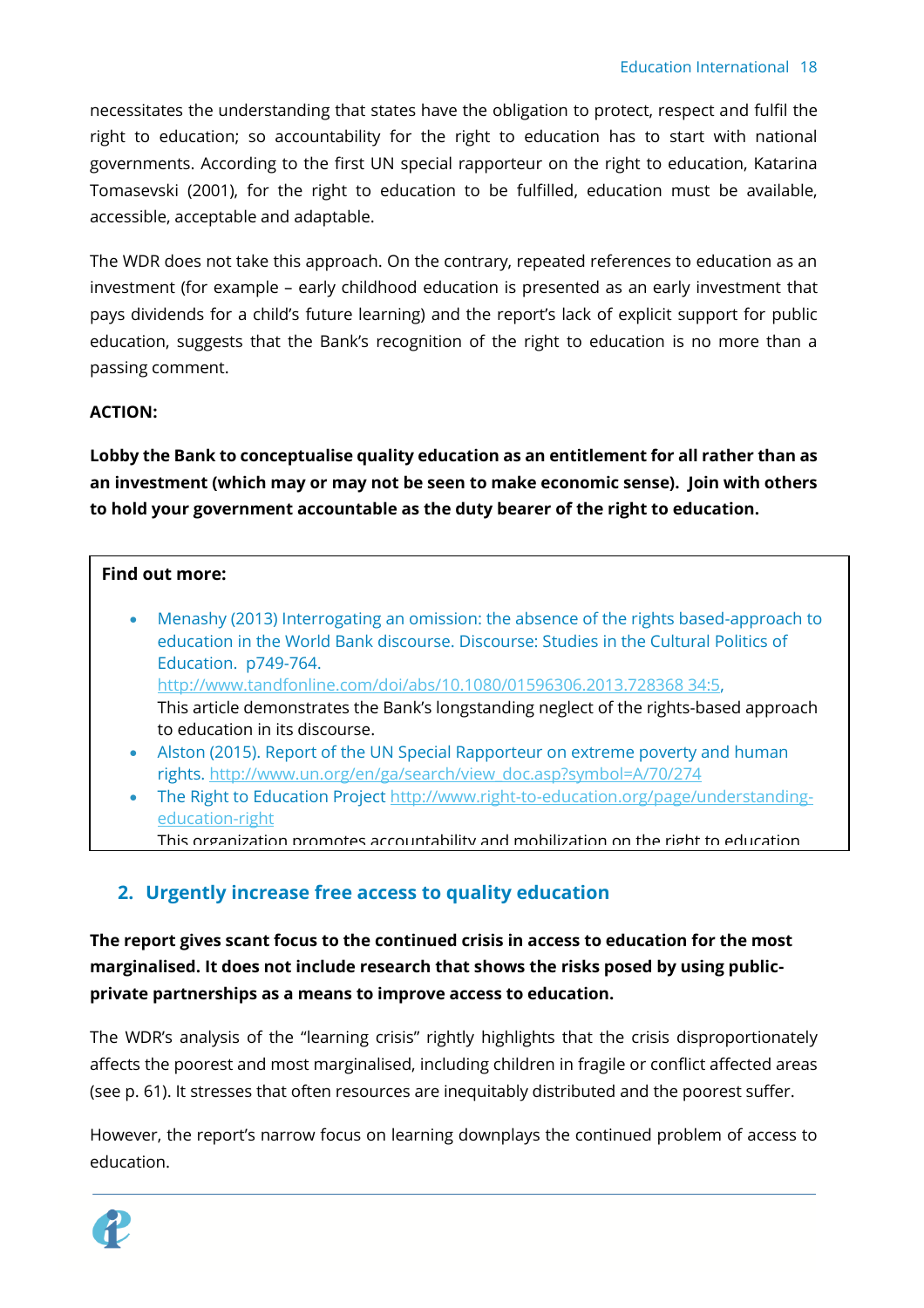There is ample evidence that access to education has not yet been achieved – 263 million children remain out of school. Progress in enrolment has now more or less stalled, and it is the most vulnerable that continue to be left out. SDG 4 refers to quality education *for all,* therefore the international community must focus not only on learning, but access + learning.

The WDR does recognise that this is a continued challenge – stating that "exclusions based on poverty, location, gender, and ethnicity persist" (WDR, p. 60) *–* but the lack of in-depth analysis on this topic is shocking and problematic.

Worryingly, the report even suggests that it is the "learning crisis" that is causing reduced enrolment in education. It is argued that: "parent's perception about whether their children are learning affect their decisions about whether to continue schooling" (p. 64). This argument obscures the reality that millions of children, especially the poor, children living in conflictaffected areas, children with disabilities, children in rural areas, and other vulnerable children are *still unable to access education*. Access is a problem that is still far from solved.

In this landscape, private actors are increasingly interested in profiting from filling the gap in accessible quality education through public-private partnerships. Even though there is increasing evidence of the risks of PPPs, the WDR depicts them as a positive solution to limited access to quality education. It states that "public-private partnerships are likely a useful strategy if countries seek to expand enrolments dramatically in a short time" (p.177).

PSL (see box below) in Liberia is given as an example of a successful policy where privately run schools can measure quality through student learning. This is a myopic statement that does not take into account the danger that the PSL pilot poses to quality public education in Liberia – the experiment takes funding and quality teachers away from public schools and exacerbates inequalities.

## **ACTION:**

**What are the main barriers to access in your country? Stand with the marginalised and advocate for government interventions that will increase the accessibility of education for disadvantaged groups.** 

**Lobby your government to fulfil its duty to provide access to education for all and not to outsource this responsibility to private partners.** 

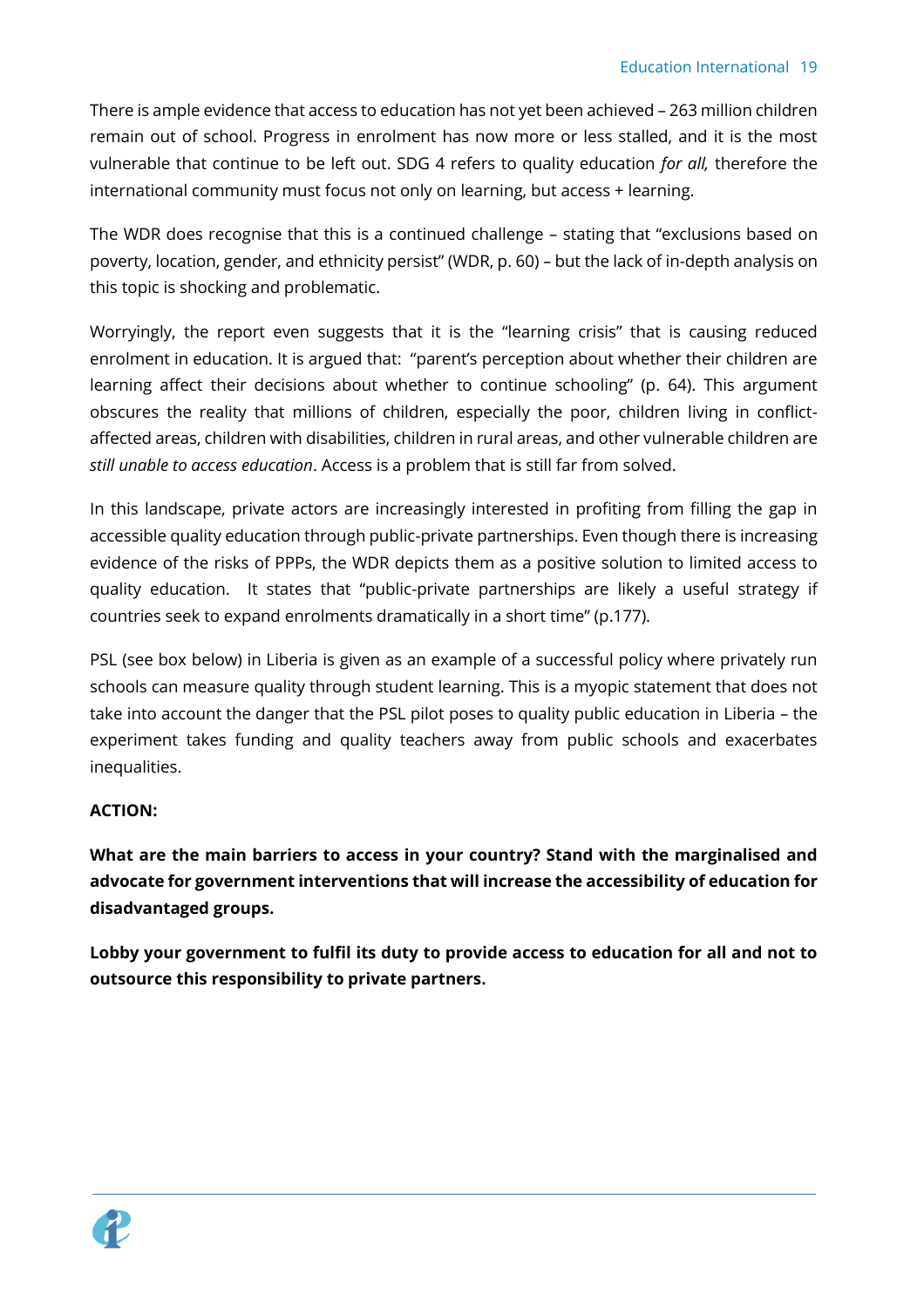## **What is PSL?**

Partnership Schools Liberia is a pilot PPP (public-private partnership) project that aims to take the Liberian education system, in the words of education minister George Werner, from "mess to best". Eight different private service providers have been contracted to run up to 25 schools each, and the results monitored. A randomised control trial (RCT) of the pilot showed that, whilst student outcomes improved in these schools, this did not mean that a PPP strategy would be beneficial for the Liberian education system, as the PSL schools' success in student outcomes was influenced by the extra funds used in these schools, the selection of teachers and the reduction of class sizes. This had a detrimental effect on public schools, and of course violated the right to education as some children, pushed out of the PSL schools, were left without access to education.

#### **Find out more:**

- Read various blogs on PSL as part of EI's Unite for Quality Education campaign: https://www.unite4education.org/?s=liberia&lang=en
- Read the results of the RCT (Centre for Global Development): https://www.cgdev.org/sites/default/files/can-public-private-partnership-improveliberias-schools.pdf
- EI also published a report that reviews and analyses documents related to PSL. You can read it here: https://download.ei-ie.org/Docs/WebDepot/LiberiaReport.PDF

## <span id="page-19-0"></span>**3. Reject the disproportionate focus on learning metrics**

**Though the Bank advises caution related to international standardised tests it fails to reject a disproportionate focus on the learning crisis. On the contrary it argues that assessment of learning is a key pillar in solving the so called learning crisis***.*

The report identifies numerous risks that emerge with the use of standardised testing. Negative effects such as teaching to the test, gaming, exclusion of students with disabilities or special educational needs are cited, and the "No child left behind" policy used in the United States is criticised in particular for having negative repercussions on schools. It is argued that; "when a single metric becomes the sole basis for big policy triggers, the corresponding stakes may become dangerously high" (p.93).

The authors rightfully point out that formative classroom assessments are key to providing realtime feedback to facilitate instruction and thereby support teaching and learning. National assessments are supported for highlighting inequalities, and international assessments (using representative samples) are said to be useful for fostering public awareness and advocating for change but should nonetheless be used with caution. The report argues that though better measurement and data is necessary to improve learning, measurement must be purposeful and must lead to action, for "weighing pigs does not make them fatter" (p.16).

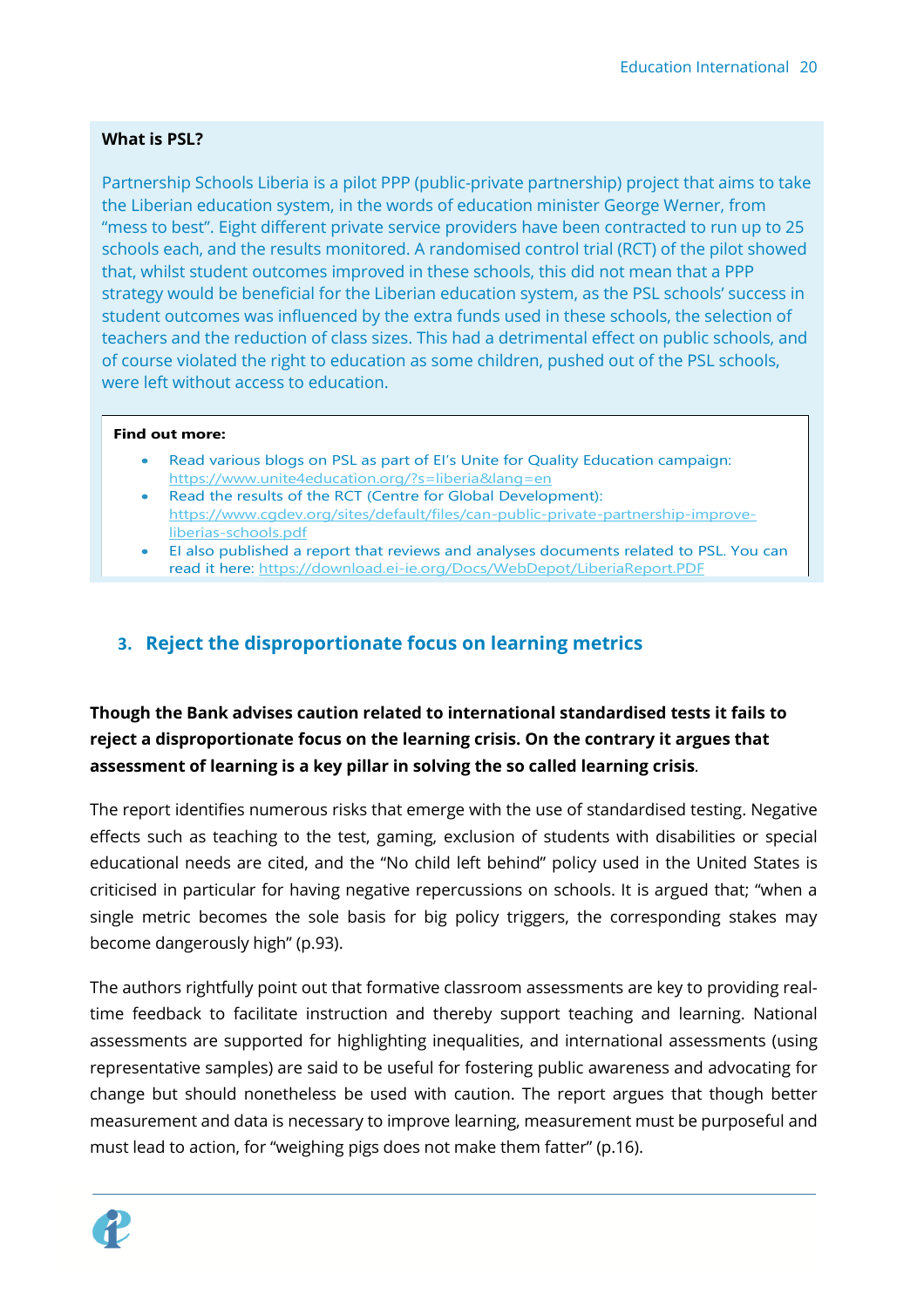It is positive to see these words of caution on the use of learning metrics coming from the Bank. However, ultimately, the WDR continues the Bank's long tradition of giving disproportionate attention (and consequently funds) to learning metrics. "Assess learning, to make it a serious goal" is one of the WDR's three major recommendations, and the overall, the report advises that assessments should play a pivotal role in improving education systems.

This emphasis on learning metrics in the WDR is problematic; learning metrics are not the panacea to improving education policies. Indeed, using a thermometer to measure the temperature of a sick person will give you information about the extent of their fever, but this act in itself will not make him/her better.

In many developing countries the fact that there are unequal and poor learning outcomes is no secret, therefore it is not appropriate to advocate for governments to use their limited resources on standardized testing to measure the specifics of the extent of the problem rather than using the resources to fund improvement of the system.

Unlike with formative assessments, with high stakes assessments, "the more summative nature of evaluations limits their ability to improve instruction" (GEMR, 2017, p.77). In fact, there is no conclusive evidence that high stakes assessments have any policy benefits. On the contrary, research points to numerous negative consequences. For example, high stakes assessments centre education around learning to prepare for tests and detracts from the broader goal of education – for individuals to gain capabilities to flourish and to be socially responsible citizens.

## **ACTION**

**Speak up to ensure that the spotlight on education as a result of the WDR does not become a spotlight on developing and funding learning metrics rather than ensuring quality education for all.**

**Continue putting pressure on your government to end the use of national assessments that put undue pressure on teachers, and narrow the curriculum. New Zealand recently** 

## **Find out more:**

- Fischman, G., Topper, A., Silova, I., Holloway, I., and Goebel, J. (2017) An Examination of the Influence of International Large Scale Assessments and Global Learning Metrics on National School Reform Policies. Open Society Foundation. [https://education.asu.edu/sites/default/files/casge\\_working\\_papers\\_2\\_updated.pdf](https://education.asu.edu/sites/default/files/casge_working_papers_2_updated.pdf)
- Fischman, Gustavo., Topper, Amy Marcetti., and Silova, Iveta. The Idiocy for All and the Rise of International Large Scale Educational Assessments. EI blog. [https://ei](https://ei-ie.org/en/woe_homepage/woe_detail/15317/idiocy-for-all-and-the-rise-of-international-large-scale-educational-assessments)[ie.org/en/woe\\_homepage/woe\\_detail/15317/idiocy-for-all-and-the-rise-of](https://ei-ie.org/en/woe_homepage/woe_detail/15317/idiocy-for-all-and-the-rise-of-international-large-scale-educational-assessments)[international-large-scale-educational-assessments](https://ei-ie.org/en/woe_homepage/woe_detail/15317/idiocy-for-all-and-the-rise-of-international-large-scale-educational-assessments)
- Ravitch, D. (Ed.). (2010). Debating the Future of American Education: Do We Meet National Standards and Assessments?. Brookings Institution Press.

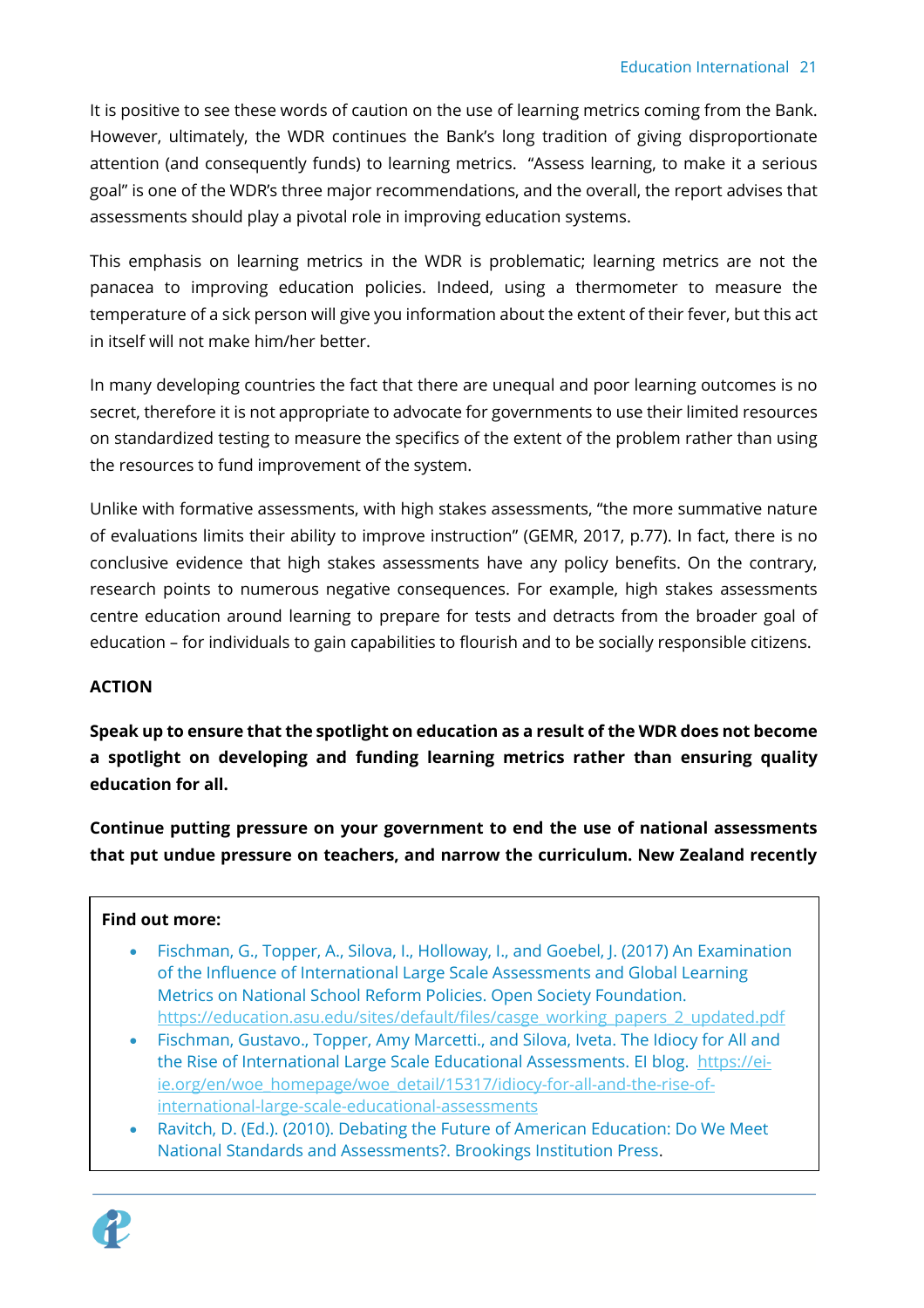**scrapped national assessments in primary school in favour of classroom based formative assessments by teachers – it is possible.** 

## <span id="page-21-0"></span>**4. Reject results-based financing based on test-results**

**The Bank fails to reject results based financing and instead advises that it should play a greater role to ensure that interventions lead to improved learning. It fails to acknowledge the evidence of the negative effects of linking resources to test results.** 

Though the report says shockingly little about education financing at all, it does advise that rich countries can play a role in offering funding for education. Specifically, it advises that this development assistance should be linked "more closely to results that lead to learning" (p.211). So results-based financing is promoted without thorough evidence showing the benefits of results-based financing. It is also promoted without a thorough analysis of the numerous problems that it can incur: evidence shows that results based financing can lead to teaching to the test, foster a culture of mistrust and competition, and underinvestment in the most marginalised schools.

According to the GEM report, not only is there not enough evidence that aid should be disbursed through results-based payments, but "the very purpose for which the approach has been introduced is also questionable"<sup>11</sup> .

Indeed, the Bank's advice to link development assistance more closely to results can be seen as an ideological continuation of the Bank's failed past policy of providing governments with conditional aid. Like conditional aid, results-based financing can undermine recipient country ownership, allow donors to impose their policy agendas, and even violate national sovereignty itself.

The Bank itself is increasing its use of results-based financing through the Program-for-Results, where funds are only disbursed subject to defined results (indicators to be met for education programmes are numerous but include test-results). In 2015, the Bank it would double its resultsbased financing for education to \$5 billion before 2020.<sup>12</sup>

<sup>12</sup> [http://www.worldbank.org/en/news/press-release/2015/05/18/world-bank-group-doubles-results](http://www.worldbank.org/en/news/press-release/2015/05/18/world-bank-group-doubles-results-based-financing-for-education-to-us5-billion-over-next-5-years)[based-financing-for-education-to-us5-billion-over-next-5-years](http://www.worldbank.org/en/news/press-release/2015/05/18/world-bank-group-doubles-results-based-financing-for-education-to-us5-billion-over-next-5-years)



 $11$  GEMR. 2018. Walk before you run: the challenges of results-based payments in aid to education.<http://unesdoc.unesco.org/images/0026/002611/261149E.pdf> p. 1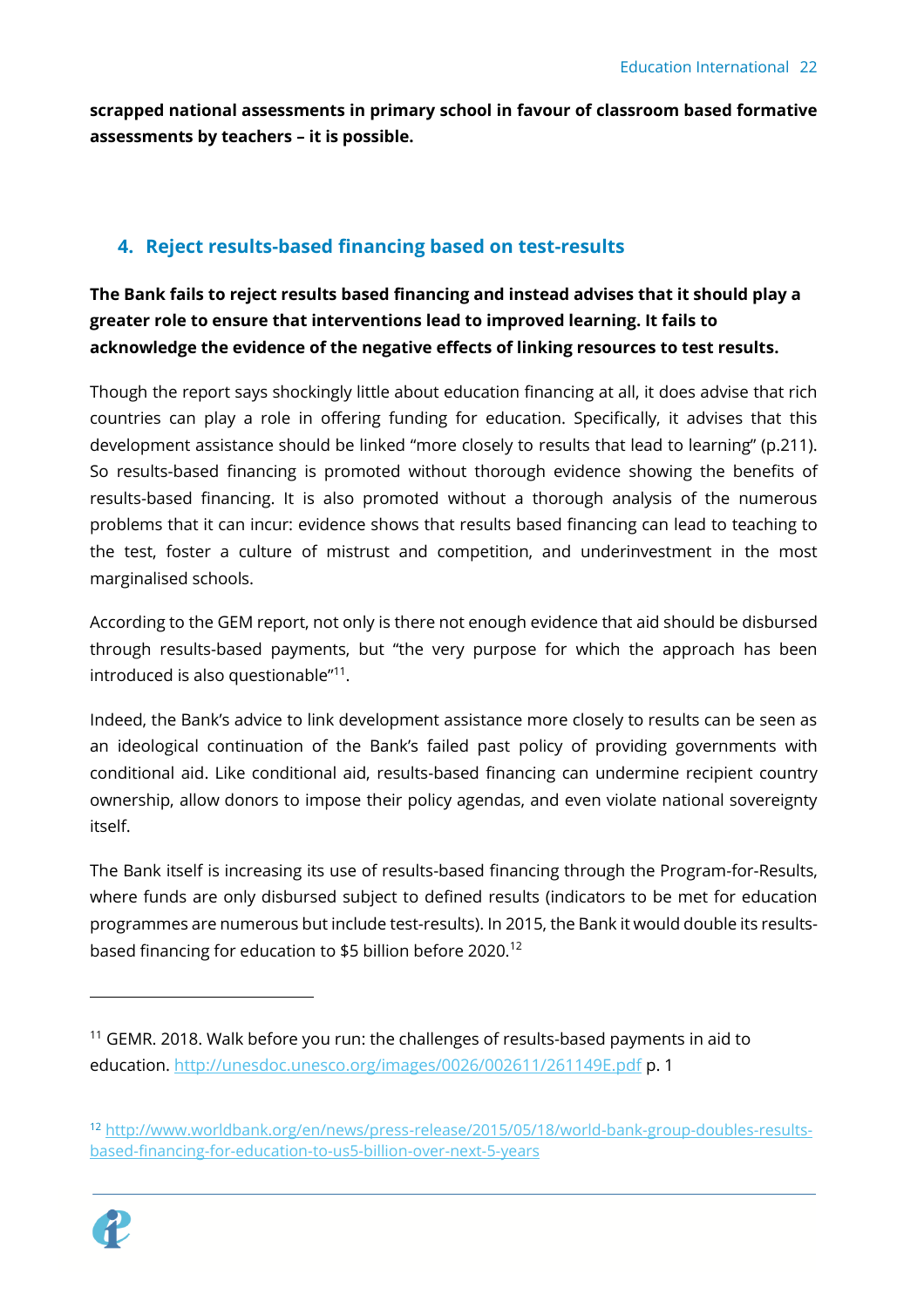For a discussion of the WDR's advice on performance-related incentivisation of teachers (based on test results), see recommendation point 7.

### **ACTION:**

**Lobby the World Bank to re-consider its emphasis on results based financing. Write a letter to the ED from your country about the negative impact of results-based financing.** 

**What has been the impact of results-based financing in education for you in the classroom? Use social media or write a blog to make others aware of the effects that you have witnessed in the classroom – what has been the impact on teaching and learning?** 

#### **Find out more:**

- The World Bank: Why we believe in Results-based Financing: <https://blogs.worldbank.org/education/why-we-believe-results-based-financing>
- The World Bank Group. 2017. Results based financing in Education: Financing Results to Strengthen Systems. World Bank. Washington. <https://openknowledge.worldbank.org/handle/10986/26268>
- GEMR. 2018. Walk before you run: the challenges of results-based payments in aid to education.<http://unesdoc.unesco.org/images/0026/002611/261149E.pdf>
- Global Partnership on Output-Based Aid in Education, Results for Development (2016). Paying for Performance: An Analysis of Output-Based Aid in Education [https://www.gpoba.org/sites/gpoba/files/Docs/Paying\\_for\\_Performance\\_-](https://www.gpoba.org/sites/gpoba/files/Docs/Paying_for_Performance_-_An_Analysis_of_Output-Based_Aid_in_Education_R4D_Final.pdf) An Analysis of Output-Based Aid in Education R4D Final.pdf

## <span id="page-22-0"></span>**5. Align the report with the Sustainable Development Goals**

## **The report fails to explicitly align itself with the Education 2030 agenda and Sustainable development goal 4. Its emphasis on learning assessments sits in opposition to SDG 4's broad scope.**

Since the agreement of the Sustainable Development Goals in 2015, there has been prominent efforts made globally to rally together in support of their implementation. International organisations, civil society, unions and national governments alike are aligning their work towards the goals and using the language from the goals in their publications to raise awareness of, mainstream, and lobby for the achievement of the goals.

In addition to the standalone goal for education, SDG4 – "ensure inclusive and equitable quality education and promote lifelong learning for all" - other goals such as goal 1 on poverty, goal 2 on hunger, goal 3 on health, goal 5 on gender equality, goal 8 on decent work, and goal 17 on partnerships, are also relevant for education.

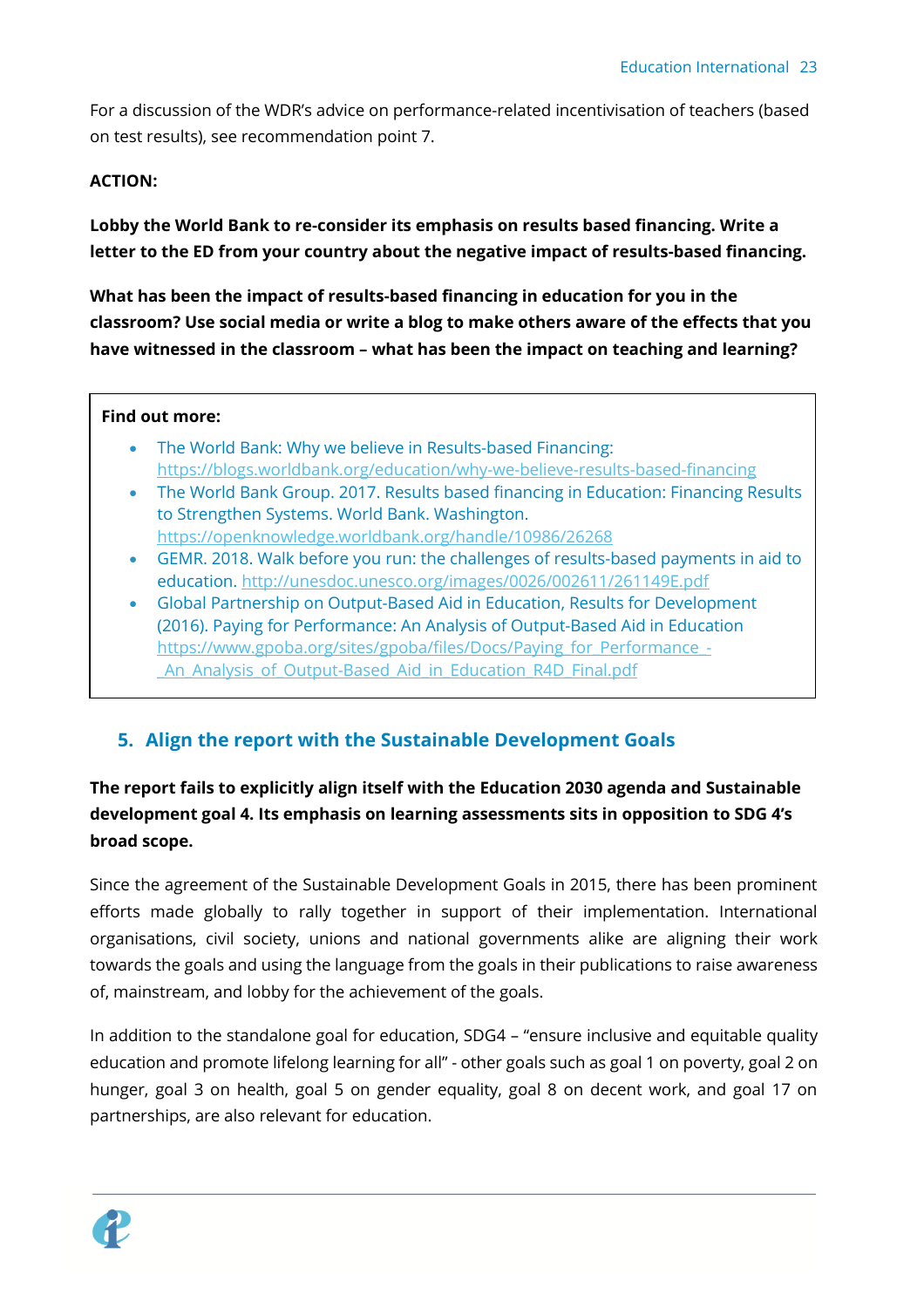It is a missed opportunity that the WDR is not more explicitly aligned with the SDGs and the Education 2030 Agenda. The SDGs are only mentioned in passing in the report. In relation to learning metrics, it notes that: "the success of the SDGs will depend on countries' ability to turn rhetoric into action by tracking learning" (p. 94), and in the final chapter, the report argues that the SDGs could successfully motivate countries to shift their focus from schooling to learning, due to comparable learning measures (p. 211).

The WDR is, thus, misrepresenting the SDGs by turning it into an agenda for learning outcomes, while the scope of SDG 4 is much broader, and includes commitments to safe learning environments and qualified teachers, to mention but a few. Some of the WDR's recommendations even seem to dispute the global agreement that teachers must be qualified. Furthermore, the WDR's focus on the basic skills of literacy and numeracy (4.1.1), is in contradistinction to the fact that to create a sustainable society, all students need a broad education that includes global citizenship, human rights and peace education, critical thinking and socio-emotional skills.

## **ACTION**

**Lobby your government to reject the Bank's advice and instead honour their commitments to the global SDG agenda and the broad vision for education as agreed in goal 4.** 

## **Find out more:**

- Read EI's 'Guide to Indicators for SDG Quality Education' toolkit to find out more about the SDGs: [https://download.ei](https://download.ei-ie.org/Docs/WebDepot/2017_SDGs_Toolkit_eng_v1.1.pdf?_cldee=bmlrb2xhLndhY2h0ZXJAZWktaWUub3Jn&recipientid=contact-d697d5980d98e411a88e005056ad0002-1a82bd5811d3490c961ef22fe4185594&esid=b9cabd3e-ef05-45cd-916e-ba84182b6cae&urlid=2)[ie.org/Docs/WebDepot/2017\\_SDGs\\_Toolkit\\_eng\\_v1.1.pdf?\\_cldee=bmlrb2xhLndhY2h0Z](https://download.ei-ie.org/Docs/WebDepot/2017_SDGs_Toolkit_eng_v1.1.pdf?_cldee=bmlrb2xhLndhY2h0ZXJAZWktaWUub3Jn&recipientid=contact-d697d5980d98e411a88e005056ad0002-1a82bd5811d3490c961ef22fe4185594&esid=b9cabd3e-ef05-45cd-916e-ba84182b6cae&urlid=2) [XJAZWktaWUub3Jn&recipientid=contact-d697d5980d98e411a88e005056ad0002-](https://download.ei-ie.org/Docs/WebDepot/2017_SDGs_Toolkit_eng_v1.1.pdf?_cldee=bmlrb2xhLndhY2h0ZXJAZWktaWUub3Jn&recipientid=contact-d697d5980d98e411a88e005056ad0002-1a82bd5811d3490c961ef22fe4185594&esid=b9cabd3e-ef05-45cd-916e-ba84182b6cae&urlid=2) [1a82bd5811d3490c961ef22fe4185594&esid=b9cabd3e-ef05-45cd-916e](https://download.ei-ie.org/Docs/WebDepot/2017_SDGs_Toolkit_eng_v1.1.pdf?_cldee=bmlrb2xhLndhY2h0ZXJAZWktaWUub3Jn&recipientid=contact-d697d5980d98e411a88e005056ad0002-1a82bd5811d3490c961ef22fe4185594&esid=b9cabd3e-ef05-45cd-916e-ba84182b6cae&urlid=2)[ba84182b6cae&urlid=2](https://download.ei-ie.org/Docs/WebDepot/2017_SDGs_Toolkit_eng_v1.1.pdf?_cldee=bmlrb2xhLndhY2h0ZXJAZWktaWUub3Jn&recipientid=contact-d697d5980d98e411a88e005056ad0002-1a82bd5811d3490c961ef22fe4185594&esid=b9cabd3e-ef05-45cd-916e-ba84182b6cae&urlid=2)
- The Global Education Monitoring Report: [http://gem-report-](http://gem-report-2017.unesco.org/en/home/)[2017.unesco.org/en/home/](http://gem-report-2017.unesco.org/en/home/)
- UN Sustainable development knowledge platform <https://sustainabledevelopment.un.org/>
- Education 2030 Framework for Action: [http://uis.unesco.org/sites/default/files/documents/education-2030-incheon-](http://uis.unesco.org/sites/default/files/documents/education-2030-incheon-framework-for-action-implementation-of-sdg4-2016-en_2.pdf)

## <span id="page-23-0"></span>**6. Make Equity an absolute priority**

**The WDR seemingly prioritises equity in its discourse. It stresses the importance of an integrated sectoral approach to combat poverty and rightfully emphasises the importance of quality early childhood education for all in order to tackle educational disadvantage.** 

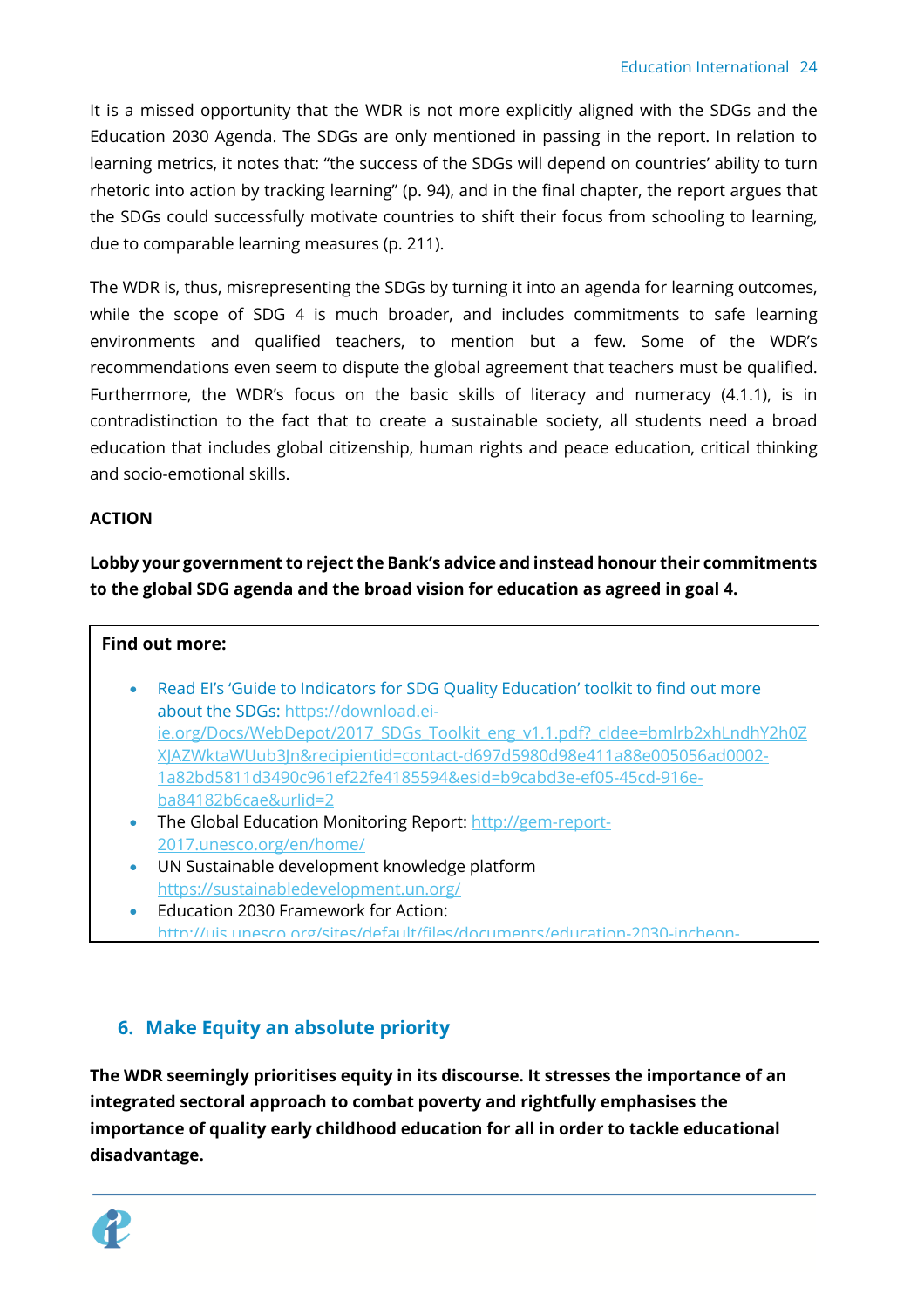**However, the Bank has a track record of imposing policies on poor countries that exacerbate rather than curb inequality and the approach taken and some advice given in the WDR implies that the Bank will continue to be part of the problem rather than part of the solution.** 

**Vital interventions to improve learning for all are not given due attention, for example, the report does not promote the importance of school feeding programmes nor increased public funding for early childhood education.** 

The report highlights that though education is central in reducing poverty, it is not a panacea, and therefore an integrated approach to tackle disadvantage is necessary. It points out that in order for learning outcomes to improve, it is not enough to focus only on improving education systems, as "even in a good school, deprived children learn less" (p.10). The effect of malnutrition on cognitive development (especially in early years) highlighted, therefore backing EI's long held [call for the integration of the health and education sectors.](http://www.ascd.org/ASCD/pdf/siteASCD/policy/ASCD-EI-Quality-Education-Statement.pdf)

However, shockingly, the research offered by the Bank about the effects of school feeding programs in the document is surprisingly mixed (p. 148). The WDR authors argue that school feeding does not always improve learning as it can "take time away from task". Such argumentation negates the Bank's supposed discourse that equity is a moral imperative.

Access to quality early childhood education (ECE) is promoted, as the research showcased shows that early childhood is the optimal period to acquire foundational skills that are a prerequisite for learning other skills at later periods of development (p.102). The report rightfully argues that unequal access to ECE means that children who have not had access to quality ECE start school at a disadvantage – affecting their chances for success in the long term. But supporting equitable ECE by definition means advocating for greater public funding for the sector, as ECE must be free to reach the poorest and most marginalised. ECE is increasingly seen as a profitable business opportunity for edu-businesses – yet the WDR does not analyse the effects this has on equity.

Regarding gender equality, the Bank continues to focus on access to schooling for girls, showing in its approach an over-simplistic and inadequate understanding of the drivers and dimensions of gender inequality. Achieving gender equality in education is not just about ensuring girls go to school. Instead there needs to gender-sensitivity in every part of educational processes. Schools must be safe places for girls and void of gender-based violence. Classrooms must be girl-friendly environments. Teachers must receive training in gender issues. And the curricular content of education must ensure that both girls and boys gain transformative knowledge to challenge gender hierarchies.

Other interventions to curb inequalities in education such mother-tongue language of instruction and materials, culturally-responsive teaching and curricula, conditional cash

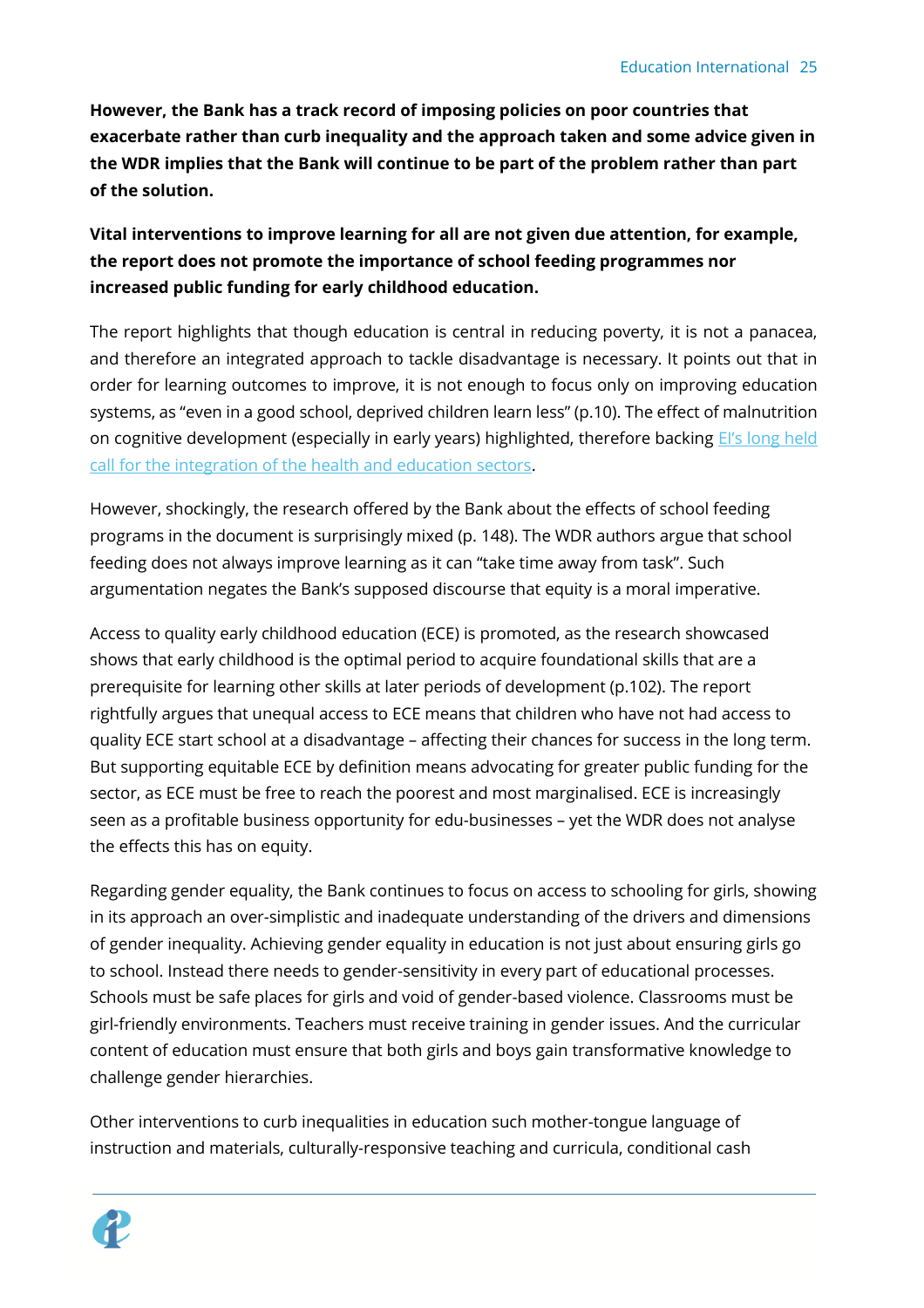transfers and attraction of quality teachers to disadvantaged areas are given little analysis in the report.

### **ACTION:**

**Don't buy into the Bank's claim that equity is its absolute priority. The Bank's policies show that the Bank's discourse has in fact not changed much at all.** 

**Lobby the Bank to stick to its stated mission of poverty eradication and sustainable development – to truly prioritise equity, the Bank must prioritise interventions for the most in need, update is approach to promoting gender equality, and demand governments to provide free, quality education for all, including in early childhood.** 

#### **Find out more:**

- The FRESH network (Focusing Resources on Effective School Health): an inter-agency group, whose framework, designed by UNESCO, UNICEF, WHO and World Bank was launched at the Dakar Education Forum: <http://www.schoolsandhealth.org/Pages/FRESH.aspx>
- ASCD: [www.ascd.org](http://www.ascd.org/)
- Urban, M., Rubiano, C. I. (2014) [Privatisation in Early Childhood Education \(PECE\) -](http://download.ei-ie.org/Docs/WebDepot/EI2015_PrivationECE_EN_final.pdf) An [Explorative Study on Impacts and Implications](http://download.ei-ie.org/Docs/WebDepot/EI2015_PrivationECE_EN_final.pdf)

## <span id="page-25-0"></span>**7. Invest in trained, qualified motivated and well supported teachers and education support personnel**

## **The WDR pays lip-service to educators as key actors whilst simultaneously recommending policies that violate their labour rights. It totally fails to recognise the vital role of education support personnel for quality education.**

The WDR acknowledges that teachers are at the core of quality education. At first glance it appears that it even supports the strengthening of the status of teachers; any unionist would agree with the Bank's statement that: "teachers need to be treated as professionals – and good professionals receive support and dignity, but are also held to high expectations" (p.13).

However, such as statement is overshadowed by how the report continues to depicts teachers as self-interested, demotivated, and under-skilled. It defends policies that de-professionalise teachers and reduce their status.

This section looks at notable advice from the report related to educators in more detail than other issues, as this advice has a direct and tangible effect on our work and must be challenged.

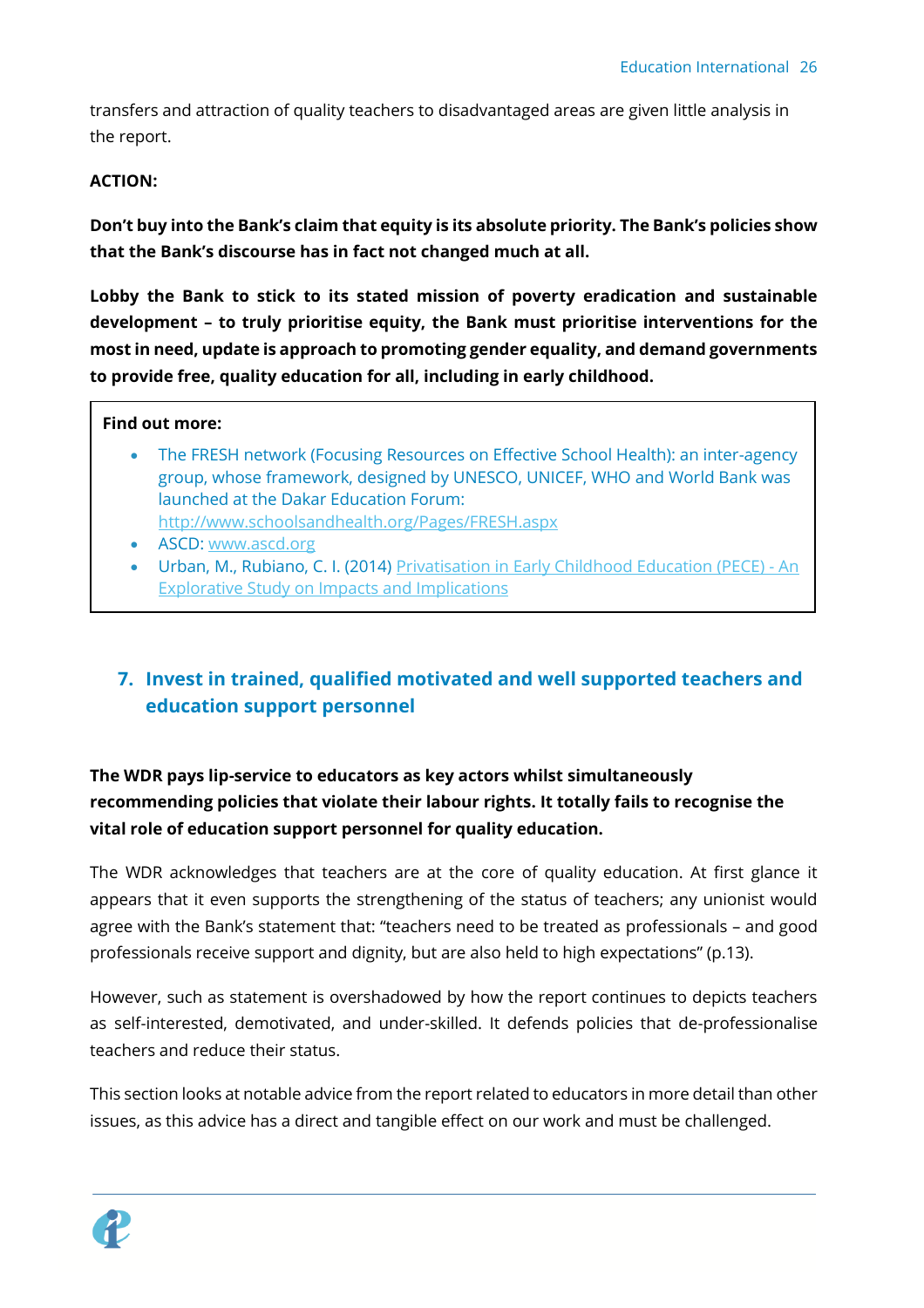## **Education support personnel**

Before continuing, it must be noted that the WDR has entirely failed to examine and highlight the vital and important contribution of education support personnel in achieving quality education. Education support personnel – non-teaching professionals ranging from school nurses to security staff, bus drivers to psychologists – have been largely ignored in the report.

This is a shocking omission - if we are to provide quality, inclusive education for all, we must recognise the importance of having sufficient and quality education support personnel working alongside sufficient, quality teachers.

## **Absenteeism**

The report frames teacher absenteeism, lack of skills and low teacher quality as one of the key problems that fuel the "learning crisis". It paints absenteeism as large scale problem that has shocking detrimental costs, pointing out that: "In India excess teacher absenteeism in the public sector is estimated to cost \$1.5 billion dollars a year" (p.173).

In doing so, the reports' authors point out that they do not aim to blame teachers. However, the fact that there is no thorough analysis (as there is in the [GEMR report,](http://gem-report-2017.unesco.org/en/home/) p.67) of the structural issues that lead to absenteeism suggests that the report *is* in fact blaming teachers.

Absenteeism does not occur because of demotivated, lazy teachers. This discourse problematically puts blame on individual teachers, rather than acknowledging the multitude of factors that lead to teachers being absent from the classroom. Direct reasons for absenteeism can include the need for teachers to travel long distances to collect pay or to request overdue payments. However, deep underlying causes of absenteeism, such as exploitatively low salaries which force teachers to work multiple jobs to survive, can be traced back to de-professionaliation, and these de-professionalisation policies have been promoted in education by the Bank itself. [Structural adjustment policies](http://www.globalissues.org/article/3/structural-adjustment-a-major-cause-of-poverty) (SAPs) in some cases forced developing countries to cap teacher salaries, by imposing loan conditionalities. The Bank can therefore be seen as contributing to the problem of "absenteeism" itself.

As shown in the case study in Gambia in the box below, teacher unions can play an important role in helping to tackle teacher absenteeism and improve education quality.

## **Initial teacher education and CPD**

Regarding teachers' continuous professional development (CPD), according to the Bank: "most of current practice is ineffective" (p.131). It is argued that the large majority of teachers do receive professional development, but that this training is not of high quality. Consequently, it is suggested by the Bank that "teachers often lack the skills or motivation to be effective" (p. 10). Better quality CPD is promoted to improve teacher performance, but teachers are also presented

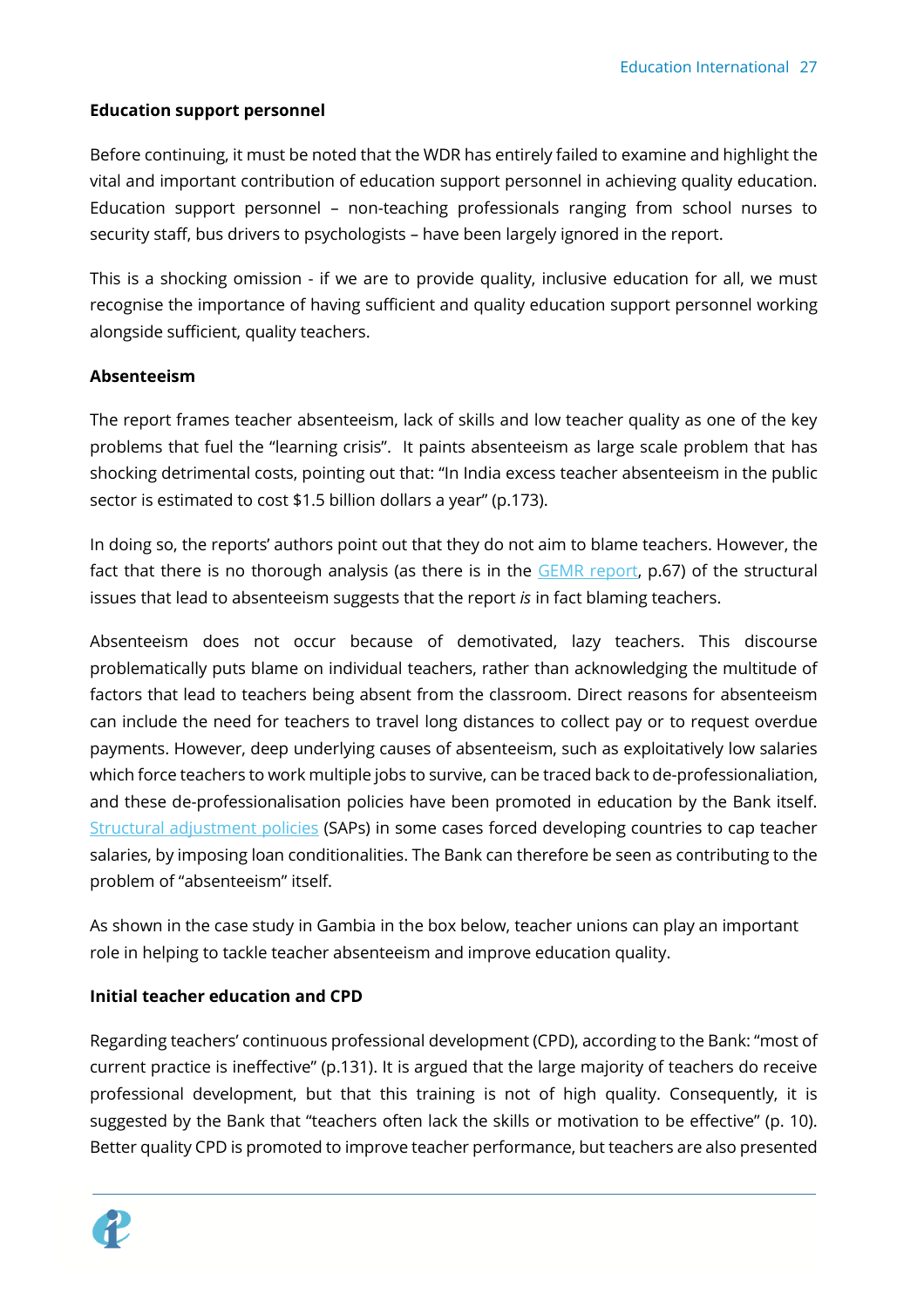as holding back reforms and not "caring enough" to make pedagogical changes that lead to better learning.

These claims are not accurate. The report suggests that large amounts of money is already spent on CPD and that better financing of CPD is not a factor that will help to support teachers to have the skills necessary to provide quality teaching. This is shocking, as in EI's tri-annual Status of [Teachers survey,](https://download.ei-ie.org/Docs/WebDepot/The%20Status%20of%20Teachers%20and%20the%20Teaching%20Profession.pdf) 69% of respondent unions indicated that there was no access to CPD free of charge (p.48). Sufficient financing for quality PLD is vital for quality teaching – teachers also need to be enabled to be part of CPD – being paid for their training time, having their classes covered and having the support of their school directors.

The Bank advises that professional development could be improved through training that is individually targeted and repeated, with follow up coaching – often around a specific pedagogical technique. Teachers should also be trained to pitch to the level of the student to avoid learners failing behind to the point where they cannot catch up (p.131).

However, a sophisticated, detailed discussion of the issues regarding effective CPD is not given to back up these general recommendations. Furthermore, the report does not point out that in order for CPD to best support quality teaching, teachers must be consulted on their needs, so that the CPD they receive is relevant and useful to them. Unions are also playing an important role in filling the gap caused by a lack of government funding to CPD, providing their members with various forms of CPD such as collaborative learning opportunities. This is not taken into account in the report.

Worse still, in the WDR, initial teacher education/ pre-service training is "called into question" by the Bank, based on the perceived success of unqualified teachers in raising student outcomes through schemes such as Teach for America (p.133). It is argued that experience and qualifications have a weak correlation with learning so this is not how salaries and career progression should occur.

Unions must fight this dangerous narrative and ideological 'evidence' from the Bank. This denial of the importance of initial teacher training goes against the global agreement that to achieve quality inclusive education for all we must increase the numbers of *qualified and trained* teachers – target 4.c of the Sustainable Development Goals.

## <span id="page-27-0"></span>*Working Conditions:* **Precarious work**

In the WDR, the use of contract teachers is presented as a potentially rationale, cost-effective choice for governments with teacher shortages, if the project is managed well. Such promotion of precarious work de-professionalises teachers. Additionally, this promotion of short term solutions is in contradiction to the WDR's own recommendations elsewhere in the report that better candidates need to be attracted into the profession to improve quality in the long term. In

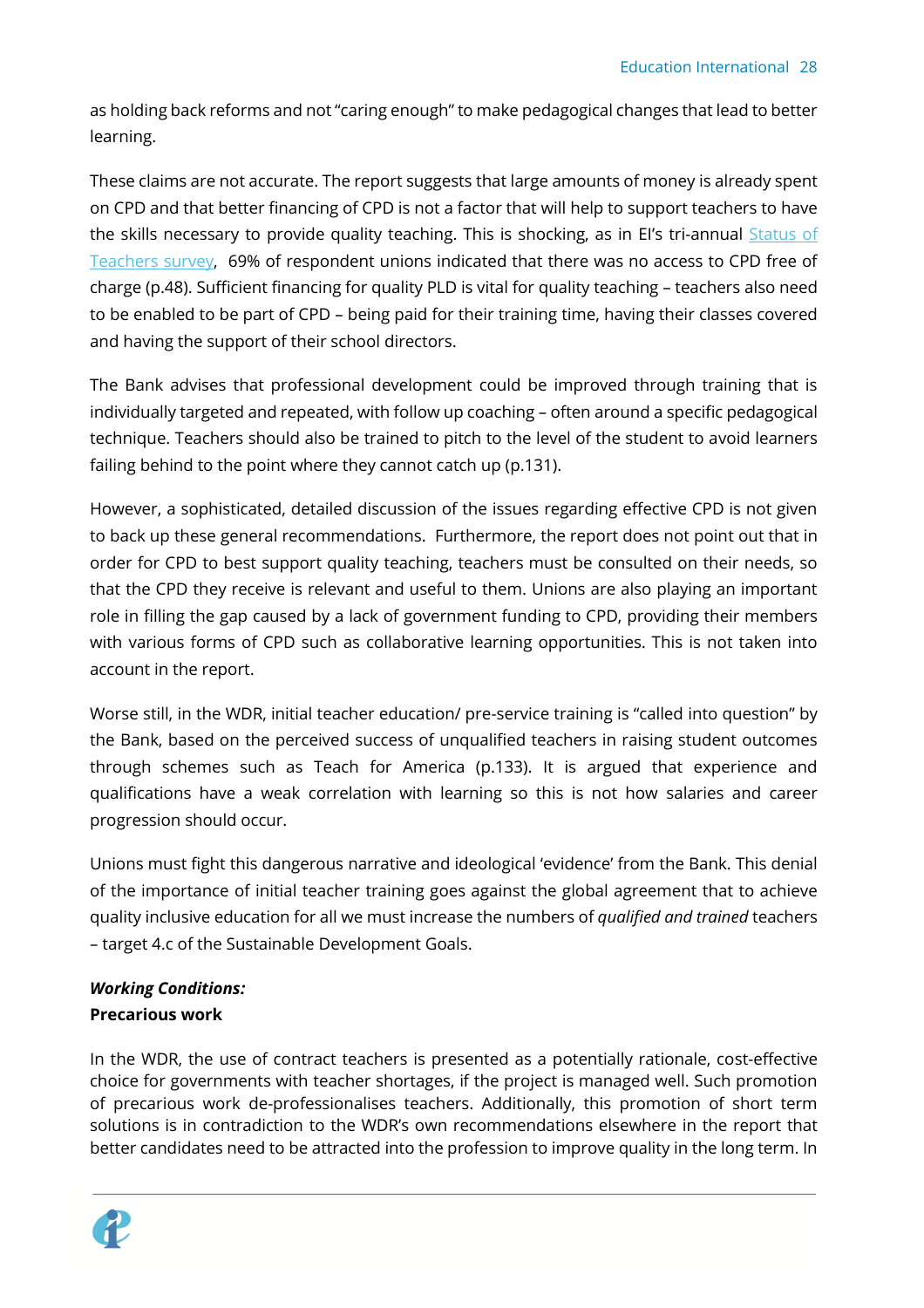order for this to happen, teaching must be viewed as a high status profession, with decent salaries and good working conditions. Short term contracts and low pay will deter the best candidates.

The WDR notes that the use of contract teachers can be difficult to scale up because of other actors (e.g. unions) interfering and blocking the reforms (p.170 gives the example of Kenya where the Kenyan Teachers' Union successfully challenged the scaled up introduction of contract teachers, as such hiring practices violated constitutional rights to equal pay for equal work). We want to this to remain the case – for teachers and unions to continue putting pressure on governments to ensure that teachers have decent contracts and working conditions.

## **Salaries**

The report points out that teachers' salaries often account for over 80% of the education in low income countries. It is true that teachers' salaries typically account for a large proportion of most country's education budget – but, as the most important components for providing quality education, this is understandable and appropriate.

In a small box on p. 137 (Box 6.5), the WDR appears to suggest that evidence shows that raising teachers' salaries does not improve their motivation so in turn does not improve student learning outcomes. However, it cites only one study – in Indonesia, where it was found that doubling teachers' pay had no positive effect on learning. Even without taking into account the limitations of the findings of this study as a result of numerous possible problems with the way that the randomised control was carried out, the WDR's use of just one study to back up their advice on whether or not raising salaries is a good policy option is irresponsible and misleading. The box concludes that; "though higher salaries could attract more capable candidates into the profession over time, raising salaries is no quick-fix for shortcomings in motivation or effort" (p. 137).

Raising teacher salaries so that they are comparable to the salaries of similarly educated professionals is not only necessary as part of a long term strategy to raise the status of teachers and education quality, but it is also a key indicator of sufficient teacher motivation for Sustainable Development Goal 4 (indicator 4.c.5).

## **Labour rights**

The report seems to suggest that teachers and politicians are trapped in coercive and entrenched interdependencies (p.195). This simplistic analysis argues that teachers can wield power over politicians through the promise (or not) of electoral support, whilst politicians can manipulate teachers through jobs or desirable transfers. It is argued that when trapped in such "unhealthy interdependencies", participants "devise mechanism to protect themselves from undue blame or punishment".

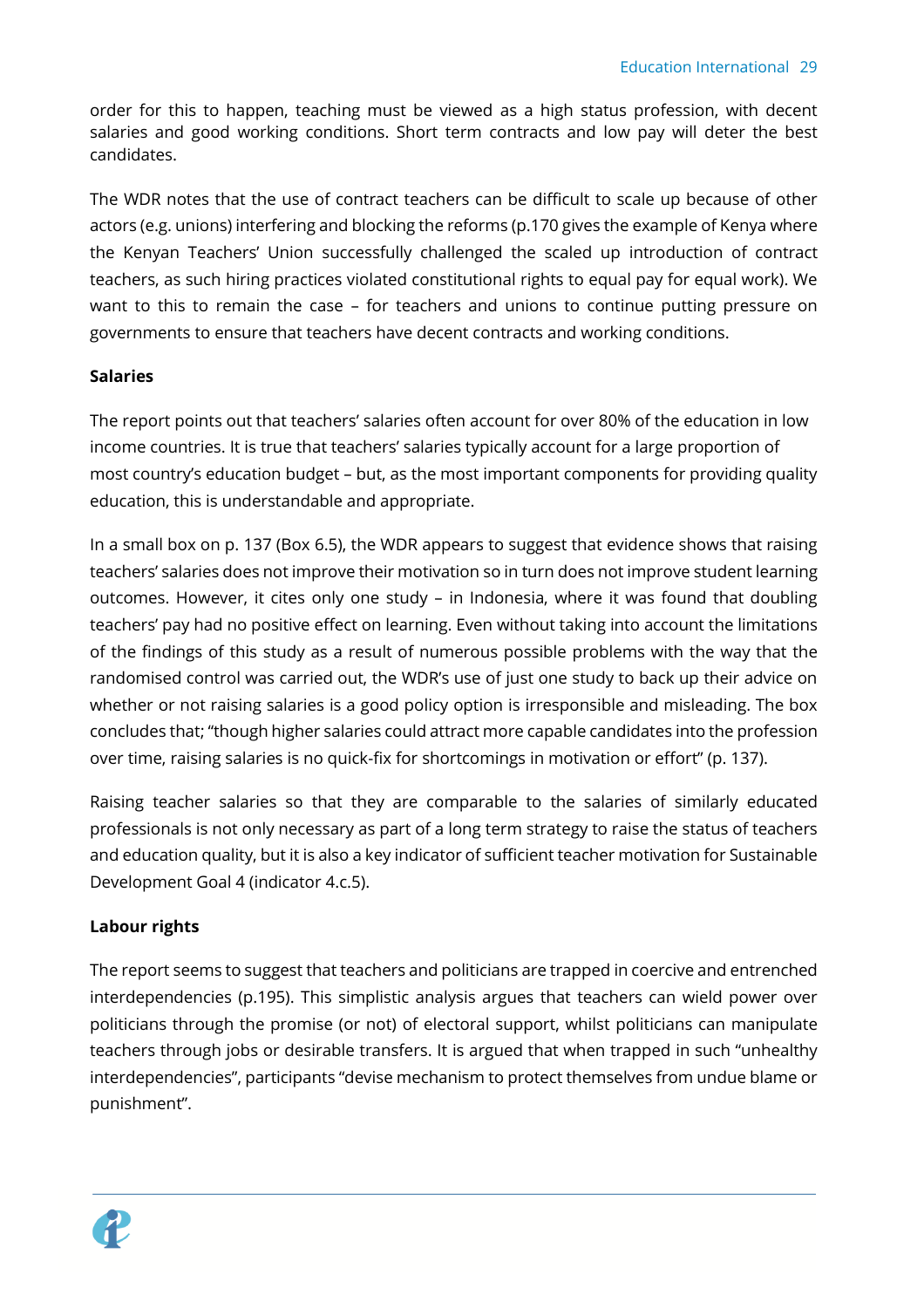Teachers' fight for secure employment is presented as in tension with their vocation to help children learn. The report states: "teachers and other education professionals – even when motivated by a sense of mission – also fight to maintain secure employment and to protect their incomes" (p. 13). This not only neglects to recognise teachers' *right* to decent work but also disregards the fact that teachers' working conditions are the student's learning conditions.

#### **Performance related incentivisation**

Performance incentives are discussed as a way to increase teacher motivation (p.139). Some of the negative effects of this carrot-and-stick style motivation mechanism are pointed out (for example, the report discusses how in Kenya, teachers taught to the test and neglected more 'holistic learning' as a result of an incentive programme). However, the report implies that, in the short term, such incentives are necessary to improve outcomes. This disconnect between what the Bank recommends for the long term (a respected, supported and high calibre teaching profession) and the short term is highly problematic.

The report's advice appears to be that good teachers should be rewarded and bad teachers should be punished or even fired. An economist, is cited, suggesting that "replacing the least effective 7-12% of teachers could bridge the gap between US student performance and that of Finland" (p.137). This discourse is simplistic, disregards the differences in school conditions and the ease with which teachers in schools with students that are mainly for higher social economic backgrounds can achieve good results from their students compared to teachers working in poorer schools, and ignores the flaws in student-performance based teacher evaluations.

Promoted by the Bank not only in the WDR but in most of its policy advice on teachers, use of performance based pay is likely to expand. Yet, according to the GEMR, linking student performance to teacher salary reduces equity (GEMR, 2017, p. 77) as lower performing students are often excluded in policy and practice. An unhealthy competitive environment, reduced teacher motivation, and teaching to the test are also promoted

#### **ACTION**

**If the World Bank wants to support quality education for all, then they must support teacher-driven education policy and teacher professionalism.** 

**Refute the Bank's advice on performance related pay and campaign for evaluation systems designed and agreed upon by the profession itself**.

**Unite with other educators through your union to develop professional standards, engage in collaborative professional development, and develop teacher-driven solutions to contribute to reducing teacher absenteeism.** 

**Lobby your government to respect international recommendations on the status of teachers (see the 1966 ILO/UNESCO recommendation below).** 

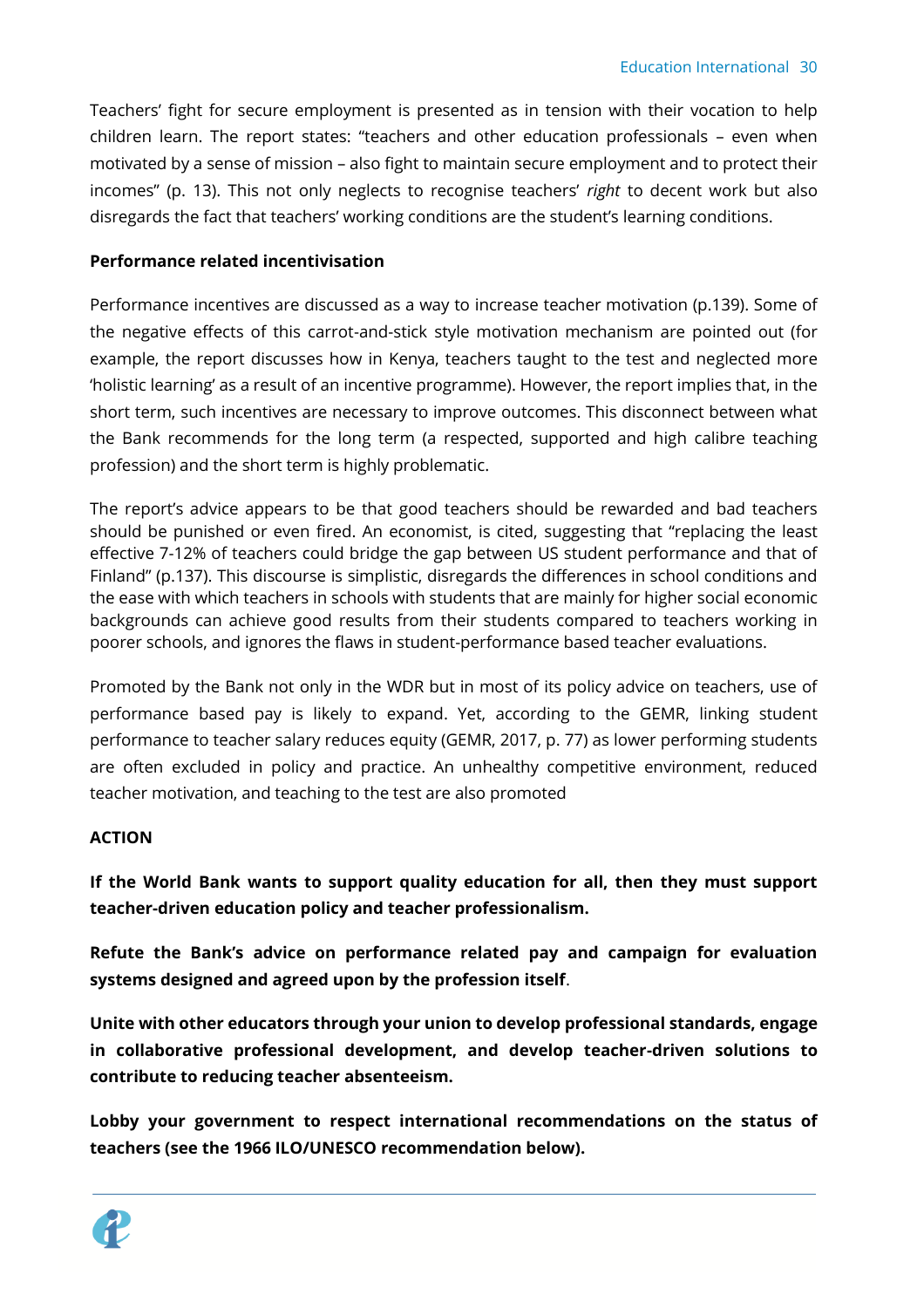**Reports from CEART (the Committee of Experts on the Application of the Recommendation concerning Teachers), which monitors the implementation of the recommendation, show that there are still numerous barriers to the realisation of the recommended status of the profession. Is the status of teachers being violated in your country? If so, consider submitting an allegation to the commission. More information about the procedure can be found [here.](http://www.ilo.org/wcmsp5/groups/public/---ed_dialogue/---sector/documents/genericdocument/wcms_368325.pdf?_cldee=amVubmlmZXIudWxyaWNrQGVpLWllLm9yZw%3d%3d&recipientid=contact-1a947bba1269e611bf3b005056ad0002-37b3be70abbf493dabad3814e7ac2103&esid=f5fd30d2-7a88-44de-a0f3-1927c5044560&urlid=2)**

## **Solving teacher absenteeism innovatively – the case of the Gambia teachers' union**

One major cause of teacher absenteeism is the need for teachers to travel to collect their salary. Teachers working in remote areas may have to travel for days to go to the nearest town or city where they can pick up their pay from a bank. Not only does this mean that teachers must be absent from school, but travelling long distances can put teachers at risk, especially female teachers.

In the Gambia, the Gambian Teachers' Union, the GTU has helped to solve teacher absenteeism by taking up the responsibility of paying teachers, using the Gambia Teachers Union Cooperative Credit Union (GTUCCU). Teachers no longer have to travel long distances to collect their salaries, and are no longer paid late as the union can pre-finance salaries when the government is late in processing them. This intervention has resulted in a significant drop in teacher absenteeism, but has also meant that "ghost teachers" have been revealed, saving the government money.

#### **Find out more:**

Blog by the General Secretary of the GTU, Marie Antoinette Corr: https://worldsofeducation.org/en/woe\_homepage/woe\_detail/15620/wdr2018-reality-check-8-inthe-gambia-the-positive-role-of-unions-in-contributing-to-quality-education-by-marieantoinette-corr

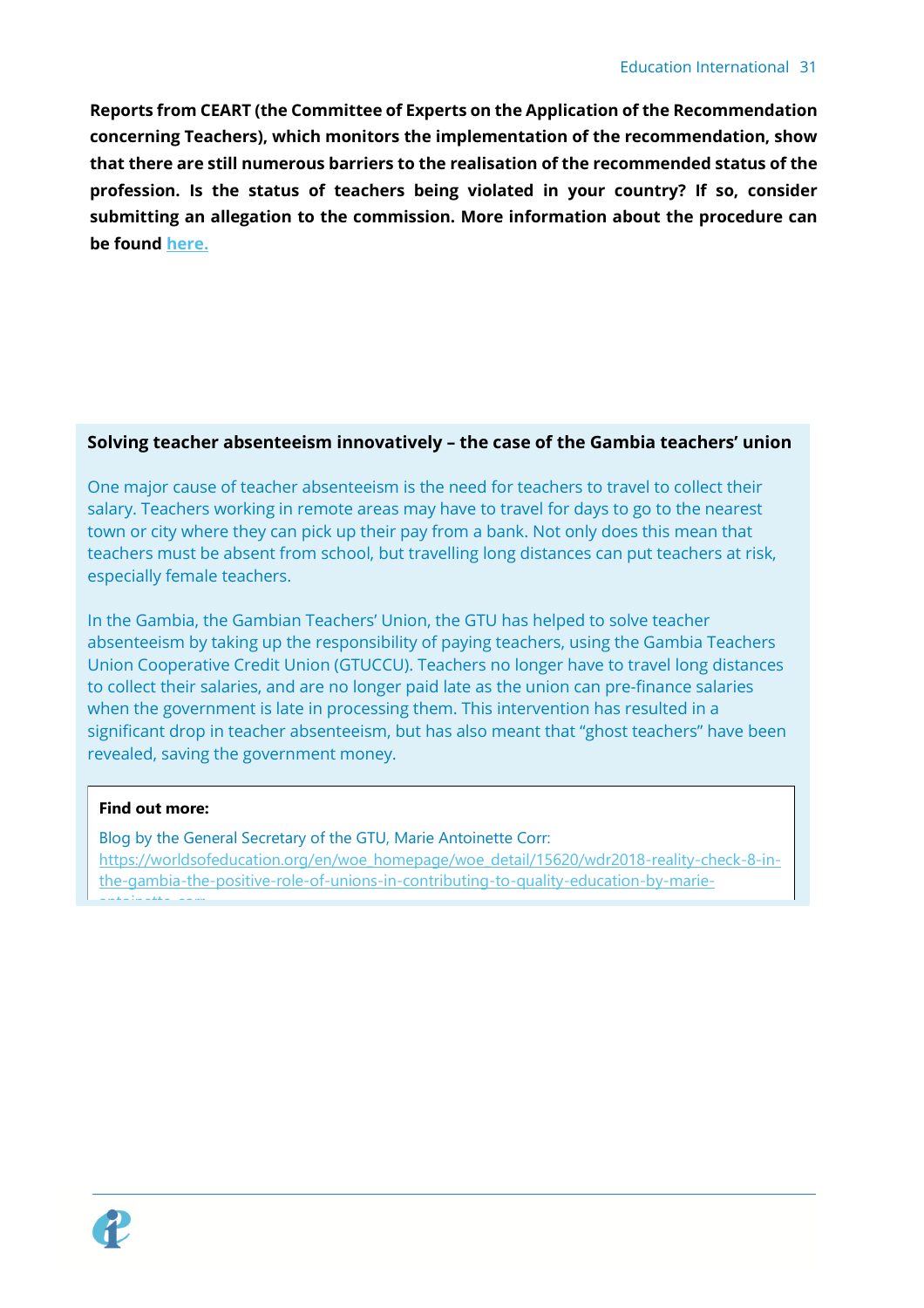## <span id="page-31-0"></span>**8. Ensure social dialogue**

## **The WDR utterly fails to recognise the right to social dialogue and the importance of the participation and consultation of teachers and their unions in education policy decision making.**

The WDR gives little emphasis to the importance of unions and teacher organisations, collective bargaining, social dialogue, or teacher participation and consultation in policymaking.

On the contrary, the report focuses only one box (10.1) specifically on unions. The analysis depicts unions as entities that occasionally support learning, but more often than not detract from learning. The box states: "Teacher unions are important institutions for protecting the rights of teachers, but do they matter for student learning? The quantitative literature identifies situations in which unions may have undermined high-quality teaching and learning". It also argues that examples of unions being beneficial for reform efforts are "hidden behind large-scale correlations" and that "unions sometimes stifle the formation of an effective teaching cadre".

The WDR therefore (unsurprisingly) contributes to the Bank's long-run tradition of union-bashing. This approach to unions opposes the commitment made in the Education 2030 Framework for

## **Find out more:**

- Figazzolo, L. (2013) [The use and misuse of teacher appraisal](http://download.ei-ie.org/Docs/WebDepot/TeacherAppraisal.pdf)
- Vasileios, S. (2015). The status of teachers and the teaching profession. Education International.
- Value added measurement or modelling (VAM). Sorenson, Tore Bernt. 2016. Education International. [https://www.ei](https://www.ei-ie.org/media_gallery/2016_EI_VAM_EN_final_Web.pdf)[ie.org/media\\_gallery/2016\\_EI\\_VAM\\_EN\\_final\\_Web.pdf](https://www.ei-ie.org/media_gallery/2016_EI_VAM_EN_final_Web.pdf)
- ILO/UNESCO Recommendation concerning the Status of Teachers (1966) and the UNESCO Recommendation concerning the Status of Higher Education Teaching Personnel (1997) [http://www.ilo.org/wcmsp5/groups/public/---ed\\_dialogue/--](http://www.ilo.org/wcmsp5/groups/public/---ed_dialogue/---sector/documents/normativeinstrument/wcms_493315.pdf) sector/documents/normative/ $\epsilon$  -document/webs/normative/ $\epsilon$

Action, which clearly states that: "teachers, and their organizations, are crucial partners in their own right and should be engaged at all stages of policy-making, planning and implementation"<sup>13</sup>

[http://www.unesco.org/fileadmin/MULTIMEDIA/HQ/ED/ED/pdf/FFA\\_Complet\\_Web-ENG.pdf](http://www.unesco.org/fileadmin/MULTIMEDIA/HQ/ED/ED/pdf/FFA_Complet_Web-ENG.pdf) (p.1)



<sup>&</sup>lt;sup>13</sup> Education 2030 Incheon Declaration and Framework for Action for the implementation of Sustainable Development Goal 4.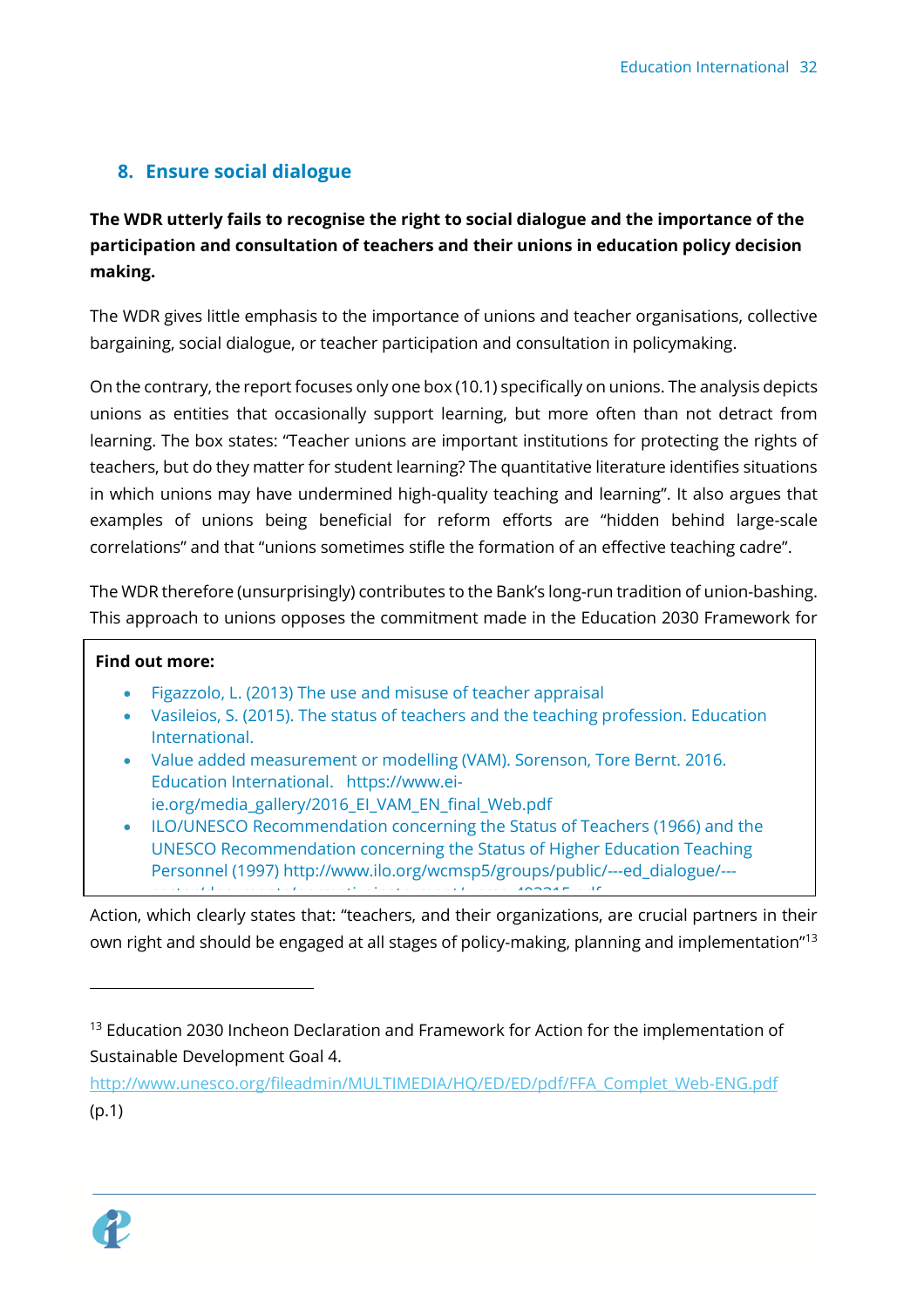## **ACTION:**

**It is vital that unions push back against the World Bank's negative portrayal of the vital work that unions do for quality and equitable education. Why not inform the Bank and spread awareness of the projects that your union does and the impact that they have for quality education for all?** 

## **Find out more:**

- Read a blog from World Bank's Education Director, Jaime Saavedra, on the critical role of inspiring teachers to improve learning. [http://blogs.worldbank.org/education/pending-homework-more-teachers-who](http://blogs.worldbank.org/education/pending-homework-more-teachers-who-inspire?cid=EXT_WBBlogSocialShare_D_EXT)[inspire?cid=EXT\\_WBBlogSocialShare\\_D\\_EXT](http://blogs.worldbank.org/education/pending-homework-more-teachers-who-inspire?cid=EXT_WBBlogSocialShare_D_EXT) Whilst paying lip-service to the importance of teachers, he nonetheless puts down the profession by arguing that there is a great lack of inspiring teachers.
- Bruns, B., & Luque, J. (2015) Great Teachers: How to raise student learning in Latin America and the Caribbean. The World Bank. [http://documents.worldbank.org/curated/en/432391468089383429/pdf/895140WP0P](http://documents.worldbank.org/curated/en/432391468089383429/pdf/895140WP0P1226380Box385284B00PUBLIC00ACS.pdf) 1226300Box385284B00BUBLIC00ACG.pdf

## <span id="page-32-0"></span>**9. Include a focus on financing**

**The WDR fails to focus on financing in the WDR. The WDR includes only one short 'spotlight' financing, where it suggests that efficient use of funds is more important than increased funding rather than both being vital.** 

Given that there is global consensus within the education community that increased and sustainable financing for education is paramount if we are to achieve Sustainable Development Goal 4, it is shocking that this does not form a key message in the WDR.

It is a missed opportunity that the World Bank, considering its position as the largest bank in the world, does not use the WDR to promote the importance of addressing the global financing deficit in education. The financing challenge in education is understated and there are *no recommendations given in regards to strategies for mobilising financing.* 

In the very last pages of the report, it is stated that "global estimates of the investments required to raise learning as part of the sustainable development goals imply a need to increase development assistance – particularly to low income countries" (p.212).

This is of course vital, but the report does not stress the extent of the current financing crisis in education. Estimates show that global spending on education must increase from \$1.2 trillion per year to \$3 trillion by 2030 in order to have a chance at achieving SDG 4; the WDR's failure to join the global call for sustainable domestic financing is disappointing.

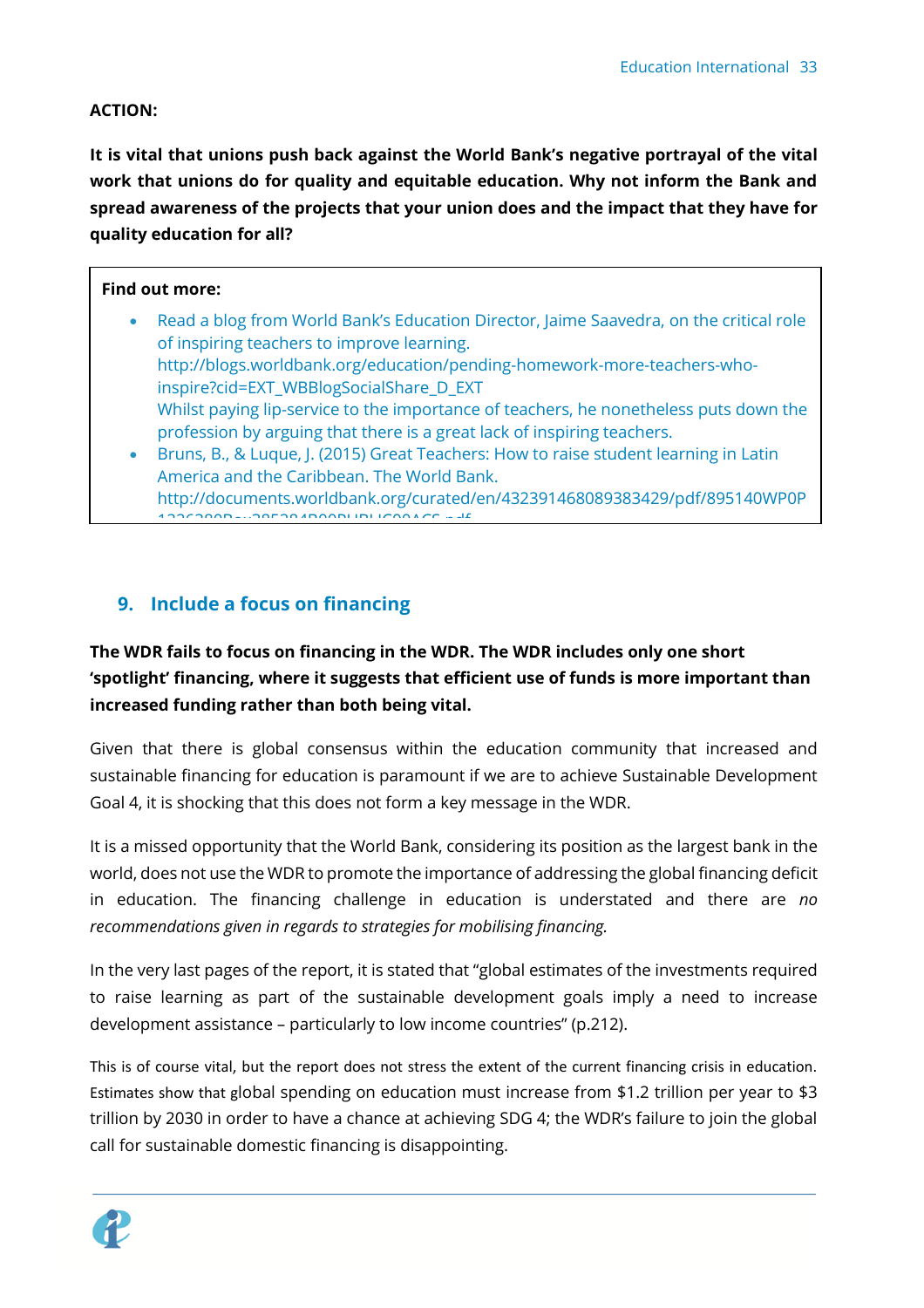Instead, the report claims that the relationship between public spending and student learning is weak. The "spotlight" section on education finance on p.183-4 questions the value of spending more on education, as successful education systems are found to be possible even in countries that spend very little on education. Furthermore, it implies that financing for education is already ample – "given all the investments that countries have made in education, shortfalls in learning are discouraging" (p.9). The argument given is that inputs are useful, only if they are the "right" inputs. In particular, it is stressed that investment needs to be made (by both so called developing countries and donor countries) to support the development of and improvements in national, regional and international learning assessments.

This discourse is unhelpful and detrimental to the education community's efforts to prioritise and greatly increase education financing.

## **ACTION**

**The WDR's failure to analyse and make a clear statement on increasing education financing means that civil society has to redouble its efforts to pressure governments and donors to invest in education.** 

**Hold your government accountable to their commitments in the [Education 2030](http://www.unesco.org/fileadmin/MULTIMEDIA/HQ/ED/ED/pdf/FFA_Complet_Web-ENG.pdf) [Framework for Action,](http://www.unesco.org/fileadmin/MULTIMEDIA/HQ/ED/ED/pdf/FFA_Complet_Web-ENG.pdf) where it is specified that governments should spend at least 20% of national expenditure on education and donors countries should commit at least 0.7% of gross national product (GNP) for ODA to developing countries (FFA, p. 10).**

**Lobby your government to close tax havens, combat tax avoidance and evasion, and ensure that companies pay their fair share of taxes.** 

**Question your government's involvement in international assessments. Is inclusion in IEA and OECD international assessments going to improve your country's education system? What are the costs?** 

## **Find out more:**

- Information about GPE replenishment: <https://replenishment.globalpartnership.org/en/chapter/gpe-replenishment/>
- The International Commission on Financing Global Education Opportunity: <http://educationcommission.org/>
- The Finance Commission advocates for increased education financing. However, it also promotes the adoption of an International Education Financing Facility for Education, which
- Education 2030 Incheon Declaration and Framework for Action for the implementation of Sustainable Development Goal 4. [http://www.unesco.org/fileadmin/MULTIMEDIA/HQ/ED/ED/pdf/FFA\\_Complet\\_Web-](http://www.unesco.org/fileadmin/MULTIMEDIA/HQ/ED/ED/pdf/FFA_Complet_Web-ENG.pdf)[ENG.pdf](http://www.unesco.org/fileadmin/MULTIMEDIA/HQ/ED/ED/pdf/FFA_Complet_Web-ENG.pdf)

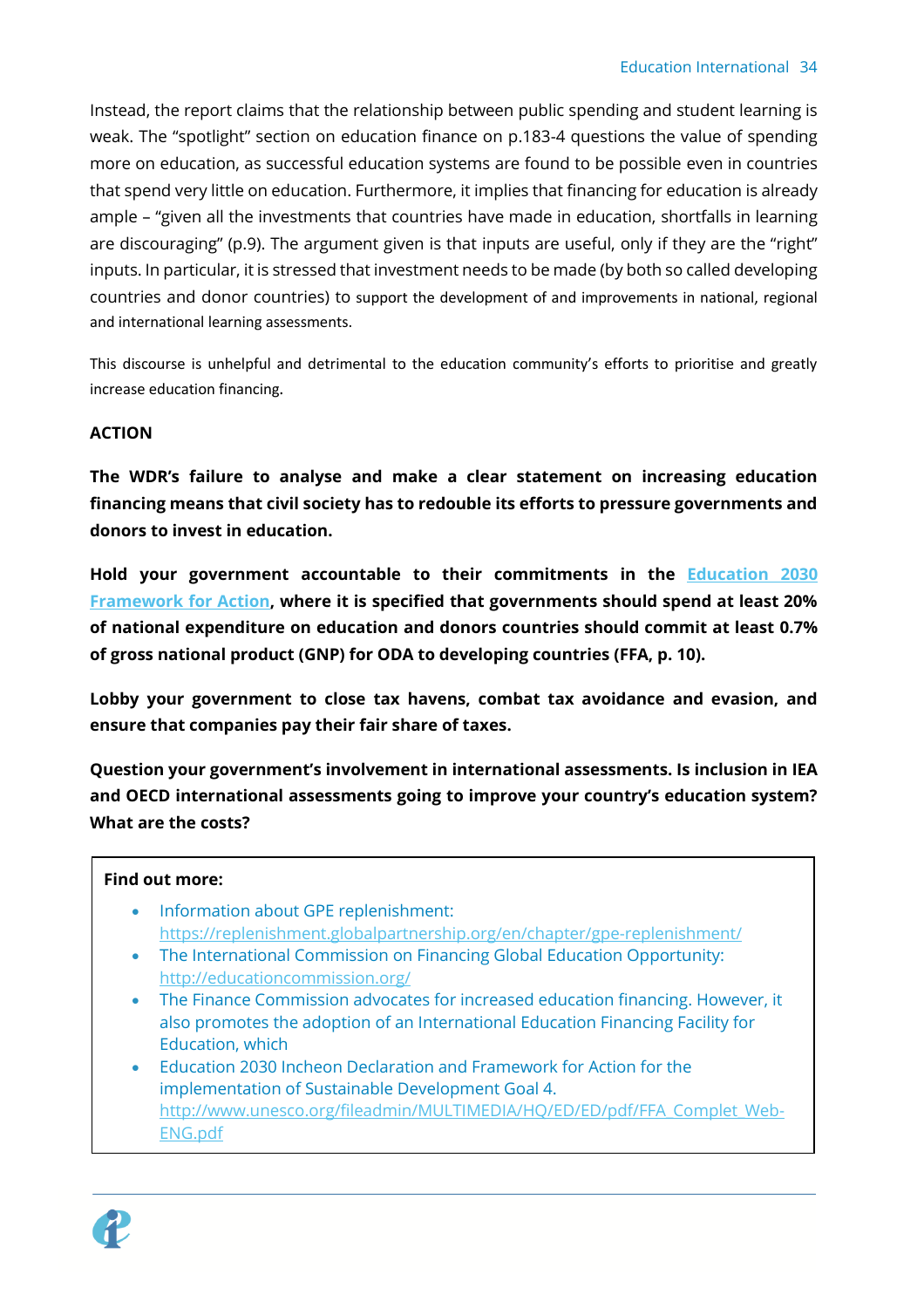## <span id="page-34-0"></span>**10. Caution against increased flexibility, innovation and adaption**

**The WDR states that "***there is no consistent evidence that private schools deliver better learning outcomes than public schools***" and outlines some of the threats posed by private schools. However, it does not champion public education and the Bank hypocritically continues to support "innovative" profit-making edu-busineses such as Bridge International academies through the International Finance Corporation.** 

Though the WDR provides shockingly little detailed discussion on the private-public debate, the short analysis that it does provide on the issue concedes that "**there is no consistent evidence that private schools deliver better learning outcomes than public school**" (p.176). It also identifies numerous risks of education privatisation, such as:

- the exclusion of disadvantaged or less able/desirable students;
- social segregation;
- exploitation of families for profit;
- and the undermining of public education.

It argues that "**overseeing and regulating private schools effectively may be no easier than providing quality schooling**", and that whether or not they encourage private schooling, **governments "cannot contract out the responsibility for ensuring that all children and youth have the opportunity to learn"** (p.178).

The Bank also explicitly states that user fees and direct schooling costs act as a barrier to schooling. Examples are given of how cutting user costs significantly raised school participation by children from poorer families in Burkina Faso, Uganda and Malawi (p. 63).

In analysing how multiple stakeholders can pull away from rather than align towards learning, the report also recognises that "some private suppliers of education services – whether textbooks, construction or schooling – pursue profit, which can lead them to advocate policy choices not in the interest of students" (p.13).

## **No explicit support for importance of public education**

However, the WDR does not explicitly advocate for *free, public* quality education. Instead, following their **Education Strategy 2020**, the report appears to define education systems in a broad manner, inclusive of *all* learning opportunities available in a country, both *public and private.*

There is no in-depth analysis of the threat of privatisation and commercialisation on education for all. Rather, private actors' interest in profit is depicted as comparable to other interests that

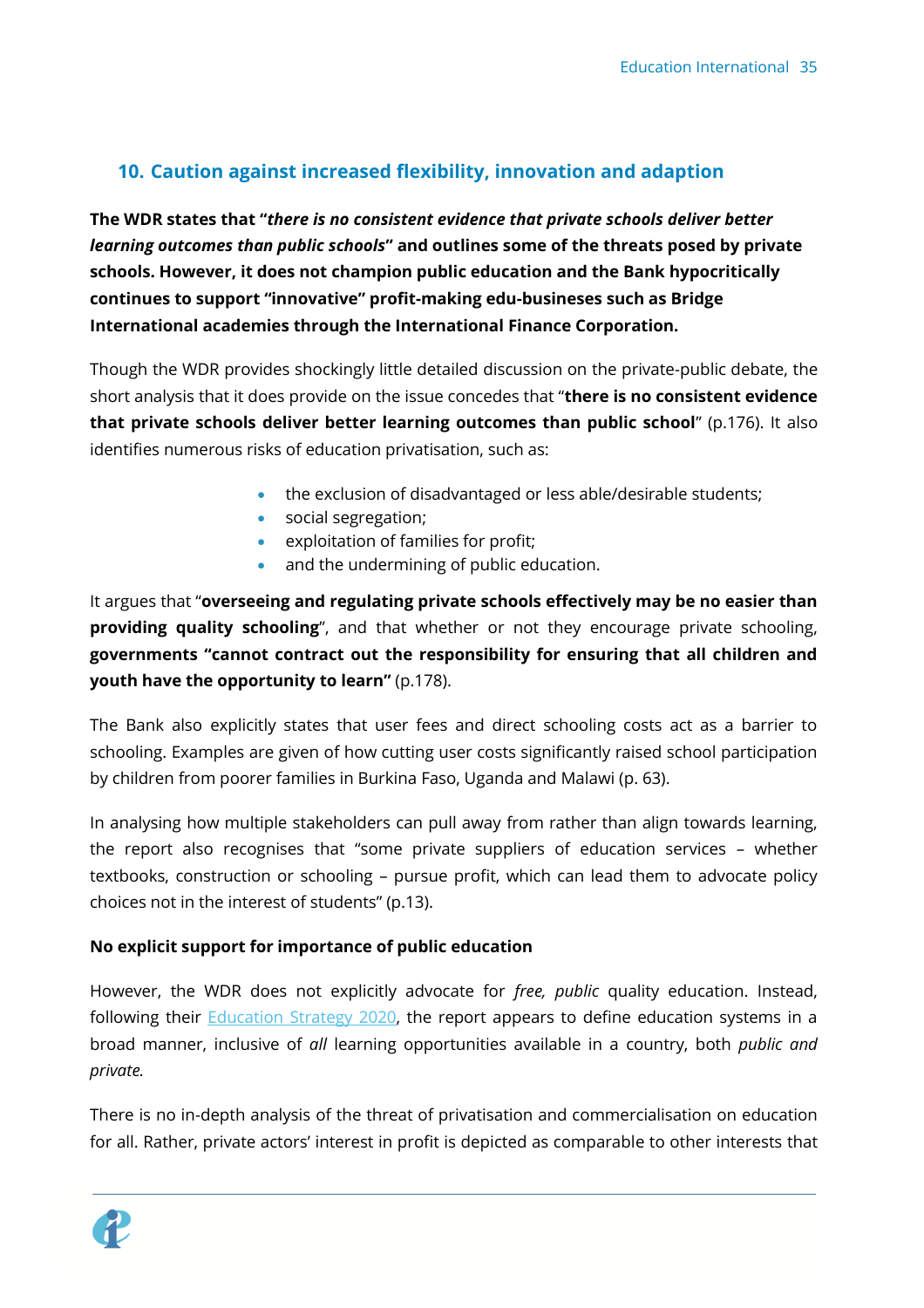do not align with learning, which every other stakeholder is claimed to have (e.g. politicians' desire for re-election and teachers' interest in their salaries). Such discourse belittles the threat that profit-making has on quality education.

## **Teachers as irreplaceable?**

The WDR values highly the importance of the teacher-student relationship, and argues, in line with Education International, that technology can never replace a teacher but, if used appropriately can be a useful complementary tool.

However, [International Finance Corporation \(IFC\) has funded](http://www.ifc.org/wps/wcm/connect/news_ext_content/ifc_external_corporate_site/news+and+events/news/bridgeschools_feature) Bridge International Academies, whose [education model is based on replacing quality teachers with tablets.](https://download.ei-ie.org/Docs/WebDepot/DOC_Final_28sept.pdf) Furthermore, it is ironic that, in a section entitled "focus everything on teaching and learning" (p.22), the advice given does not relate to teaching and learning approaches, practices or pedagogy, but rather mentions the usefulness of technology.

#### **ACTION**

**Get involved with EI's Global Response campaign against the commercialisation and privatisation of education, and the campaign to Unite for Quality Education**: [www.unite4education.org](http://www.unite4education.org/)

**Challenge the Bank to stick to its own advice in the WDR regarding the risks of private schooling to equity and quality education. Lobby the IFC to stop investing in private providers such as Bridge International Academies.** 

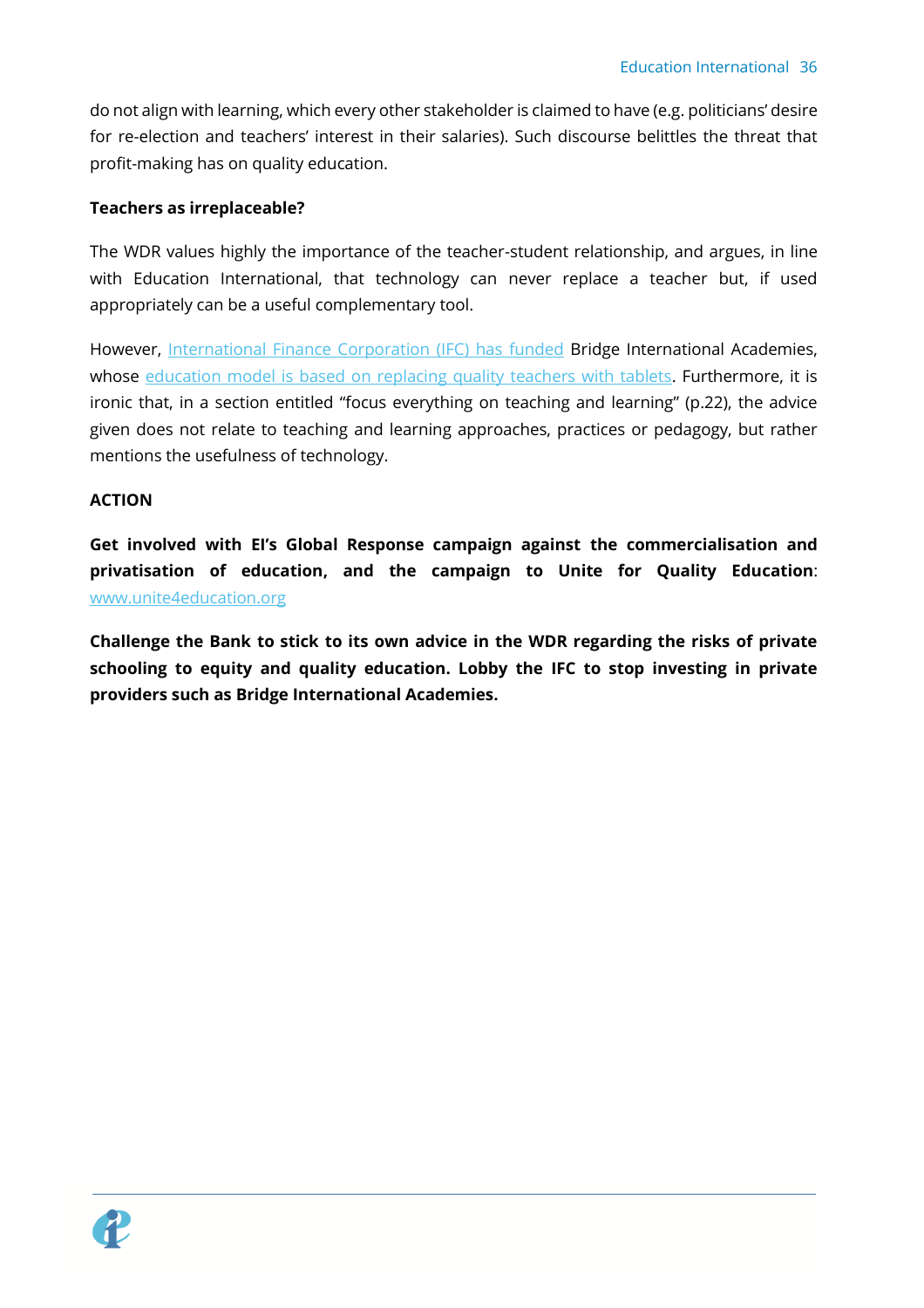**Press releases regarding the IFC's investments in private education can be found here:**  [https://ifcext.ifc.org/ifcext/pressroom/ifcpressroom.nsf/PressReleasesAll?SearchView&Query=FI](https://ifcext.ifc.org/ifcext/pressroom/ifcpressroom.nsf/PressReleasesAll?SearchView&Query=FIELD%20MainTopic=%22Education%22%20&SearchOrder=4&SearchMax=0) [ELD%20MainTopic=%22Education%22%20&SearchOrder=4&SearchMax=0](https://ifcext.ifc.org/ifcext/pressroom/ifcpressroom.nsf/PressReleasesAll?SearchView&Query=FIELD%20MainTopic=%22Education%22%20&SearchOrder=4&SearchMax=0) **Have IFC-invested edu-businesses had negative effects on equity or quality public education in your country? Challenge the IFC to DIVEST from these businesses.** 

## **What is Bridge International Academies and why should the World Bank (according to its own findings and advice in the WDR) condemn it?**

Bridge International Academies (Bridge) is a profit-making company that has private nursery and primary schools in Kenya, Uganda, Nigeria, Liberia and India. Its business model relies on cutting costs and it operates in unregistered below-standard school buildings, which have been declared illegal in Uganda and Kenya (but the company has continued operating against the law).

Bridge hires untrained teachers who are paid low salaries. Their model claims that tablets, loaded with word-by-word lesson scripts and class registers are a substitute for qualified teachers to achieve quality education. Unqualified and lowly trained teachers teach by blindly following the tablets, in defiance of the Incheon Declaration and the Framework for Action, which calls for "professionally qualified" teachers.

The WDR is unequivocal about the importance of quality teachers for quality education. It is clear that educational technology is a complement rather than a replacement for quality teaching. Research cited in the WDR shows that the teacher-student relationship is at the core of quality education.

The WDR also stresses that interventions must be made to increase access and enhance the learning outcomes of the most disadvantaged. Bridge hopes to scale up its for-profit education provision – cutting costs by operating with a standardised model on a large scale. Its user fees therefore exclude the poorest, and its standardised school-in-a-box model directly goes against the Bank's own advice in the WDR that solutions found to address deficits education systems and provision should be context specific and based on local realities.

**ACTION: EI asks for your support to lobby the IMF to stop supporting Bridge and for the World Bank to condemn the business. Rather than showing innovation, Bridge's** 

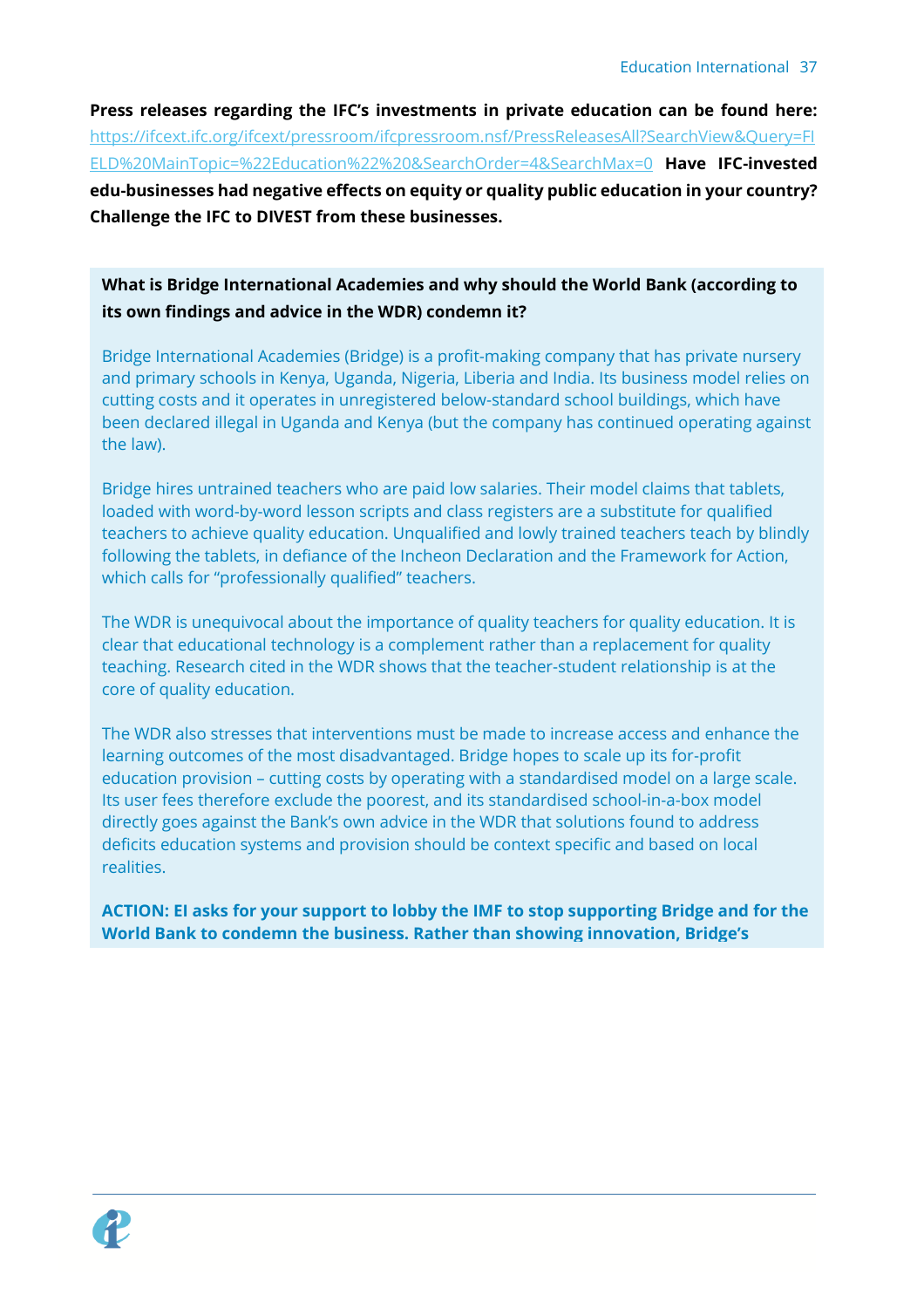## **Find out more:**

Private Profit: Public Loss: [http://www.right-to-education.org/sites/right-to](http://www.right-to-education.org/sites/right-to-education.org/files/resource-attachments/GCE_Private_Profit_Public_Loss_2016_En.pdf)[education.org/files/resource-attachments/GCE\\_Private\\_Profit\\_Public\\_Loss\\_2016\\_En.pdf](http://www.right-to-education.org/sites/right-to-education.org/files/resource-attachments/GCE_Private_Profit_Public_Loss_2016_En.pdf) Verger, A., Fontdevila, C. & Zancajo , A. (2016) [The privatisation of Education: A political](https://www.amazon.com/Privatization-Education-International-Perspectives-Educational/dp/0807757594)  [economy of global education reform\(](https://www.amazon.com/Privatization-Education-International-Perspectives-Educational/dp/0807757594)published by Teachers College Press) A brief description of PPPs by Verger A. <https://www.youtube.com/watch?v=-J0cTXLGch8> Verger, A., and Moschetti, M. (2017). [http://repositorio.minedu.gob.pe/bitstream/handle/MINEDU/5284/Public-](http://repositorio.minedu.gob.pe/bitstream/handle/MINEDU/5284/Public-Private%20Partnerships%20as%20an%20Education%20Policy%20Approach%20Multiple%20Meanings%2c%20Risks%C2%A0and%C2%A0Challenges.pdf?sequence=1&isAllowed=y)[Private%20Partnerships%20as%20an%20Education%20Policy%20Approach%20Multiple%20](http://repositorio.minedu.gob.pe/bitstream/handle/MINEDU/5284/Public-Private%20Partnerships%20as%20an%20Education%20Policy%20Approach%20Multiple%20Meanings%2c%20Risks%C2%A0and%C2%A0Challenges.pdf?sequence=1&isAllowed=y) [Meanings%2c%20Risks%C2%A0and%C2%A0Challenges.pdf?sequence=1&isAllowed=y](http://repositorio.minedu.gob.pe/bitstream/handle/MINEDU/5284/Public-Private%20Partnerships%20as%20an%20Education%20Policy%20Approach%20Multiple%20Meanings%2c%20Risks%C2%A0and%C2%A0Challenges.pdf?sequence=1&isAllowed=y) **UNESCO** Verger, A. and Moschetti, M. (2016). Public-Private Partnerships in Education: Exploring Models and Policy Options. Universitat Autònoma de Barcelona [http://repositorio.minedu.gob.pe/bitstream/handle/MINEDU/5284/Public-](http://repositorio.minedu.gob.pe/bitstream/handle/MINEDU/5284/Public-Private%20Partnerships%20as%20an%20Education%20Policy%20Approach%20Multiple%20Meanings%2c%20Risks%C2%A0and%C2%A0Challenges.pdf?sequence=1&isAllowed=y)[Private%20Partnerships%20as%20an%20Education%20Policy%20Approach%20Multiple%20](http://repositorio.minedu.gob.pe/bitstream/handle/MINEDU/5284/Public-Private%20Partnerships%20as%20an%20Education%20Policy%20Approach%20Multiple%20Meanings%2c%20Risks%C2%A0and%C2%A0Challenges.pdf?sequence=1&isAllowed=y)  $M_{\odot}$  and  $M_{\odot}$  and  $M_{\odot}$  and  $M_{\odot}$  and  $M_{\odot}$  and  $M_{\odot}$  and  $M_{\odot}$  and  $M_{\odot}$  and  $M_{\odot}$  and  $M_{\odot}$  and  $M_{\odot}$  and  $M_{\odot}$  and  $M_{\odot}$  and  $M_{\odot}$  and  $M_{\odot}$  and  $M_{\odot}$  and  $M_{\odot}$  and

# <span id="page-37-0"></span>4. A Call to Action: What can teachers and unions do to challenge the WDR?

**The WDR, coupled with GPE replenishment, has brought education into the spotlight in development discussions in 2018. Teachers and unions must be active and ensure that our voices are heard, especially whilst the education sector has visibility. The alternative is to allow non-education actors such as the World Bank to speak for us and to guide policy developments in education for development.** 

Below are some suggestions and tips that might help when you and your union respond to the WDR as part of your broader campaign for teacher and union rights, and quality education.

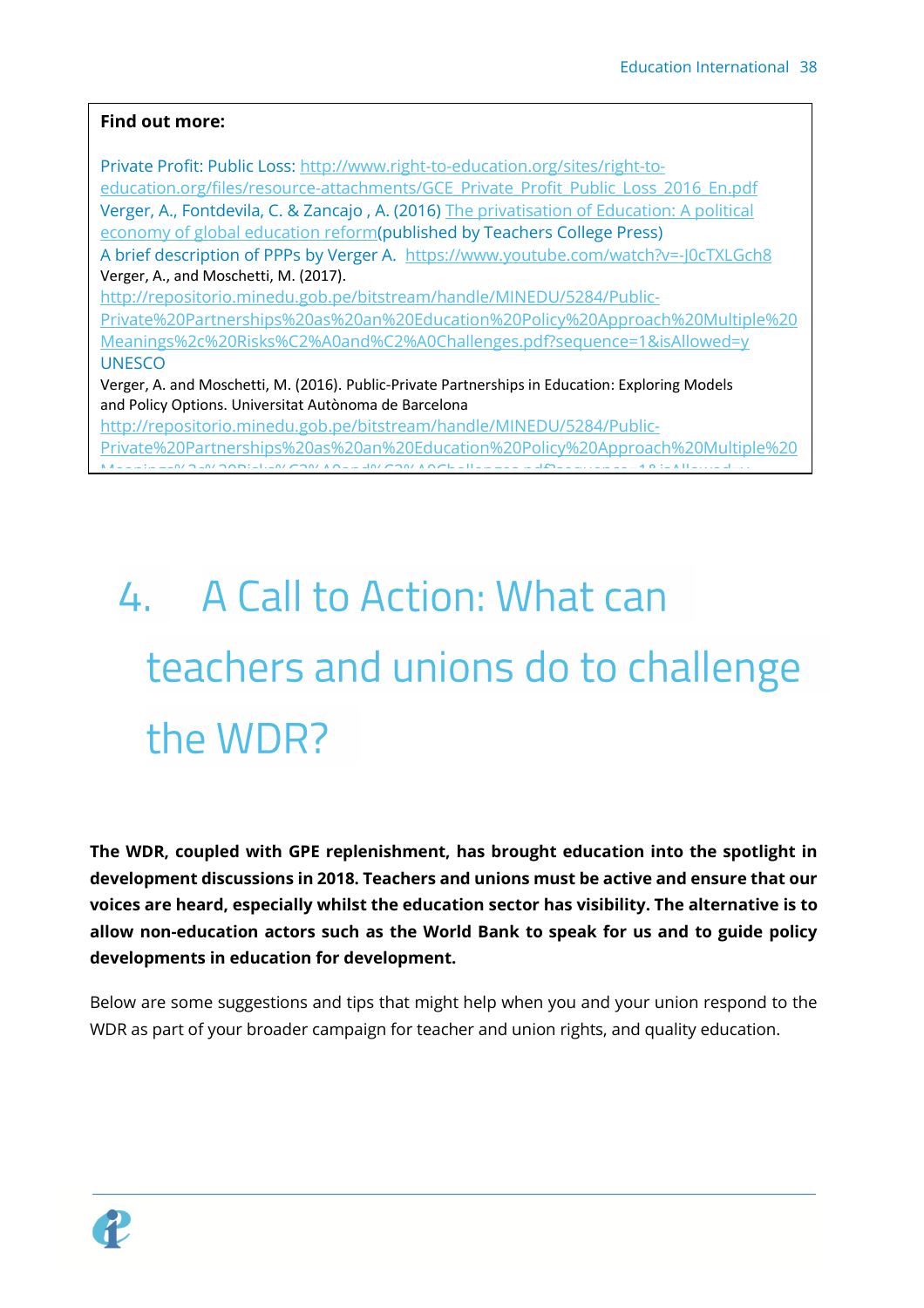### <span id="page-38-0"></span>**Raise awareness of the impact of the Bank's policy and practice**

Has your country been subject to structural adjustment programmes or has received concessional loans from the World Bank group? How have they affected your country in terms of economic and social development? As part of countering the Bank's imposed policy, why not do some research about the lending programmes and conditions that are in place in your country.

Do you know to what extent your country's education policy is influenced by the World Bank? Is there a relationship between the daily challenges you face and the policies imposed upon your government by the World Bank?

Monitor the Bank's activities in your country and make others aware of the WB's negative impact to your work.

#### **To find out more:**

Bretton Woods Project<http://www.brettonwoodsproject.org/>

#### <span id="page-38-1"></span>**Counter-case studies and research**

Does the WDR include examples/data from your country?

If so, think about the following:

- Do you think that your country was included as a legitimate example to the broader argument made?
- Was the research cited produced by independent researchers rather than World Bank employees or consultants?
- Was the research used recent and 'in-date'? Has the WDR adequately represented the current situation in education in your country through its example?
- Was the research cited from your country used appropriately to adequately represent the findings of the research?
- Do the arguments made by the Bank adequately represent the "whole story" of what is happening "on the ground" in your country?

If the answer is no for any of the above, we suggest that your union thinks about producing "counter-case studies".

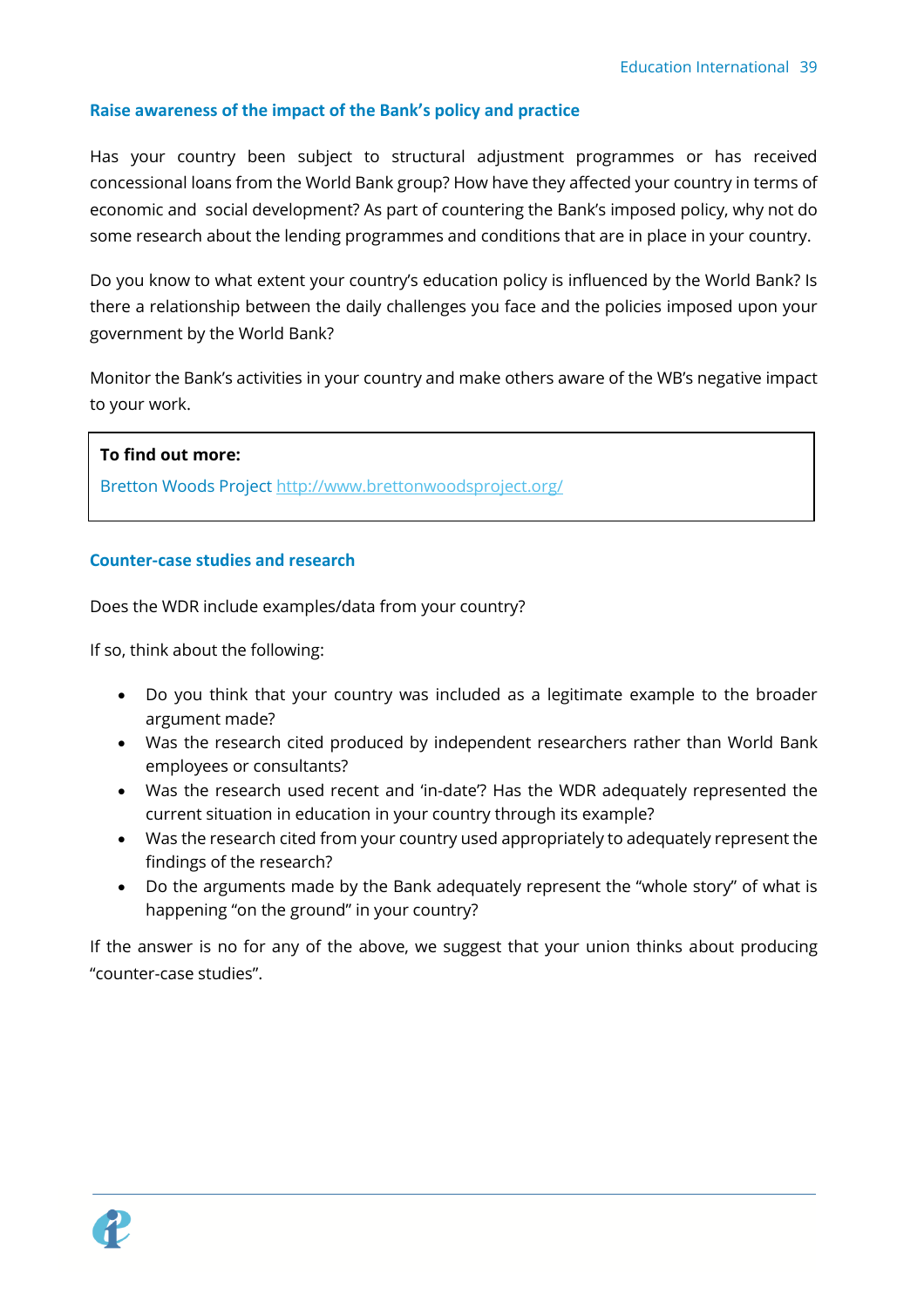This could involve sharing existing "counter-research" that better describes and analyses the situation in your country with EI and your members, to try to dispel inaccurate narratives. If no research currently exists, consider your union's capacity to conduct its own "counter-research". You could also contract an independent researcher from a local university to conduct the research. Either way, please be sure to notify EI about this research – we may be able to help you by providing communications or media coverage of the research, in order to build a strong

## **Find out more:**

The following resources may be useful for improving your organization's capacity for research: EI research toolkit:

[https://worldsofeducation.org/en/woe\\_homepage/woe\\_detail/15658/from-research-to-](https://worldsofeducation.org/en/woe_homepage/woe_detail/15658/from-research-to-advocacy-a-guide-to-planning-conducting-and-disseminating-research)

"counter-narrative" to the information in the report.  $\;$ 

#### <span id="page-39-0"></span>**What are your experiences at the chalkface? Make your voice heard**

As educators, why not share/publicise/write about/discuss your own lived experiences and daily reality.

- What challenges do you face?
- What do you love about our job?
- What system reforms do *you* think are necessary to improve the quality of education in your country?
- What initiatives have you led to fight for quality education?

Ask your union to publish your opinion-piece, article, podcast or video. Alternatively, get in touch with EI, and we may be able to publish it on our website, helping to raise awareness about the local realities of individual teachers and the need to include teachers in policy making and decision making on education.

## <span id="page-39-1"></span>**Continue campaigning for strengthened social dialogue**

Defend trade union rights and keep campaigning for the importance of social dialogue. Teachers should be consulted for all policy changes, this is vital for the success of policy reform. This is the case not just on a national level but also on the international level - the Education 2030 [Framework for Action](http://uis.unesco.org/sites/default/files/documents/education-2030-incheon-framework-for-action-implementation-of-sdg4-2016-en_2.pdf) specifies the importance of consulting teachers an engaging with unions in implementing the SDG apparatus.

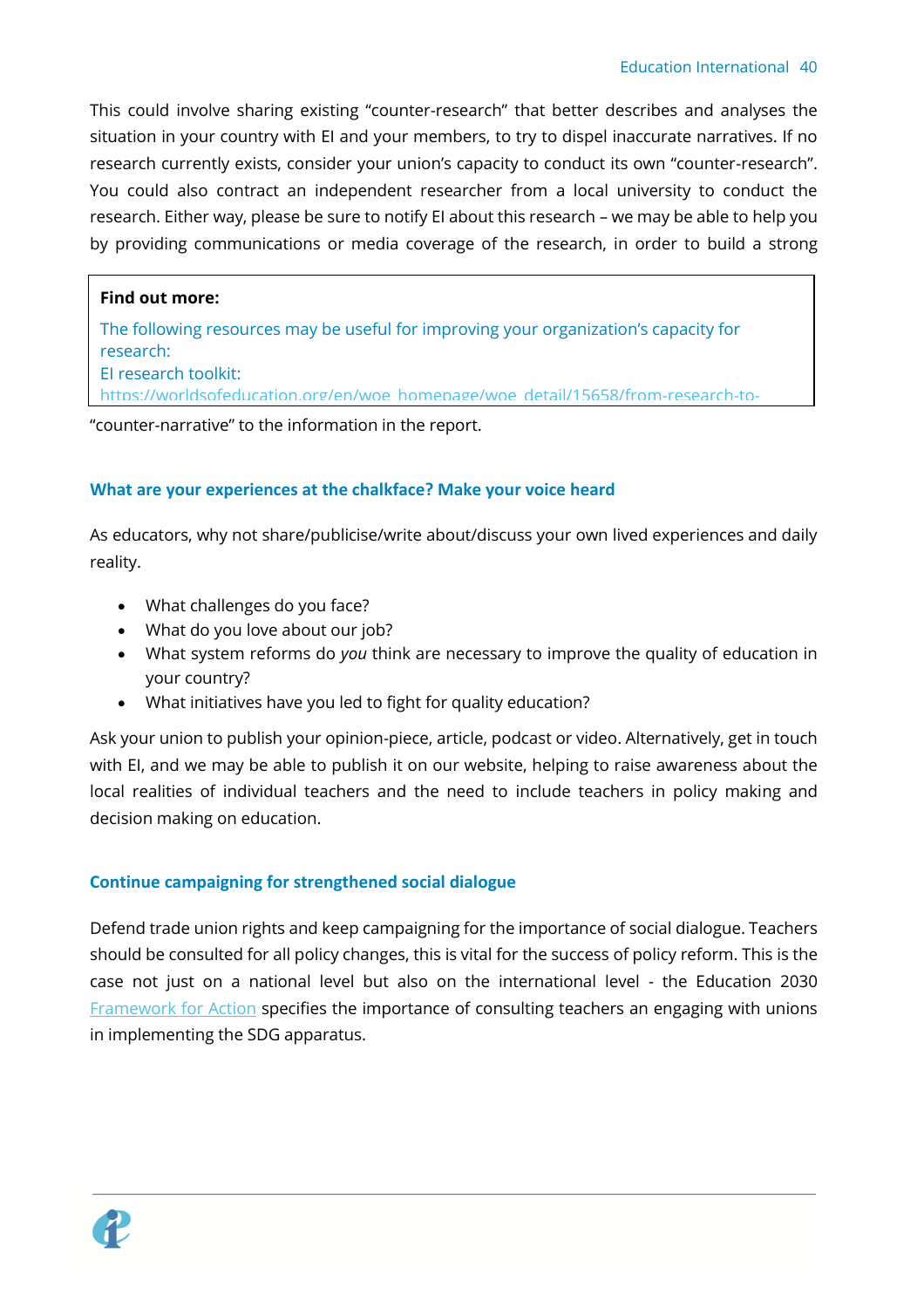#### <span id="page-40-0"></span>**Support your union to grow stronger**

The WDR portrays unions in a generally poor light, suggesting that whilst there are exceptions, in the majority of cases, unions are harmful to student learning. Unions are portrayed as holding back education reform by putting a concern for teachers' own welfare before that of student learning and quality education. The report calls for an alignment of all actors towards learning and the building of coalitions of stakeholders that work together for learning, however this seems to side-line unions, and appears to recommend informal coalitions of teachers, students, private sector, policy makers and parents in favour of social dialogue through traditional union channels.

As the report acts as advice for ministry officials, it vital that in response to the report, unions redouble their efforts to become stronger and more effective. Recent research commissioned by EI (see below) shows that for union renewal, unions need to ensure that they are relevant (especially for young teachers). In addition to supporting teacher on industrial issues, successful unions are vibrant professional organisations offering professional support and development.

Think about what your union can do to counter the "union-bashing" discourse of the WDR.

- How can your union build its membership and support base?
- How can your union better publicise its work and efforts towards achieving quality education?
- How can your union gain greater public support and spread awareness of the work that unions do to protect or advocate for quality education?

#### **Find out more:**

Stevenson, H., & Bascia, N. (2017) Organising teaching: developing the power of the profession. Education International. [https://download.ei](https://download.ei-ie.org/Docs/WebDepot/Research_institute_mobilising_final.pdf)[ie.org/Docs/WebDepot/Research\\_institute\\_mobilising\\_final.pdf](https://download.ei-ie.org/Docs/WebDepot/Research_institute_mobilising_final.pdf)

## <span id="page-40-1"></span>**Focus on financing**

In response to the glaring omission of an in-depth analysis of the education financing crisis in the WDR, teachers and unions are encouraged to redouble their efforts to campaign for increased education financing. What is the education financing situation at your school? What about in your district? At the national level?

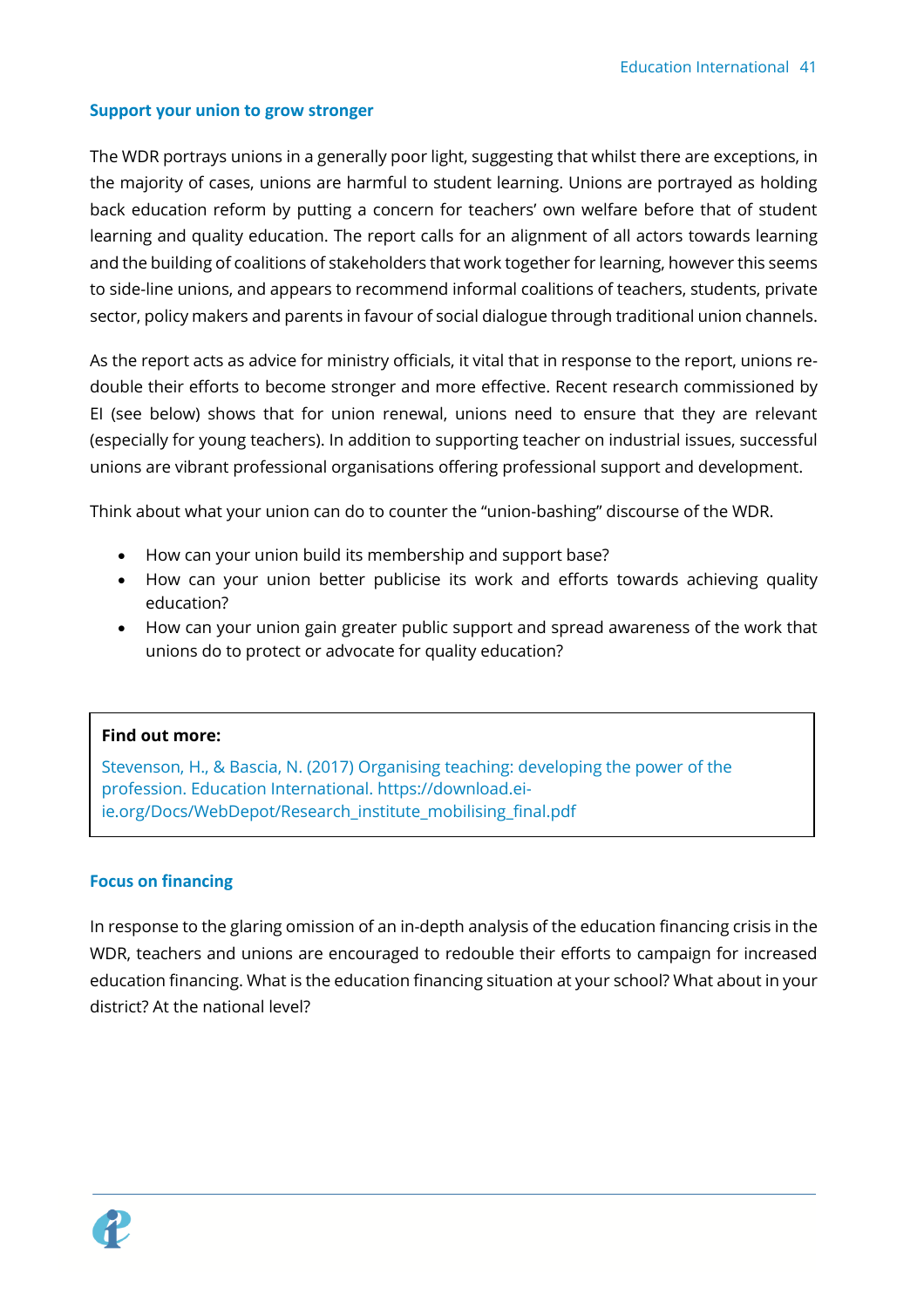### <span id="page-41-0"></span>**Advocacy and lobbying strategies**

Jaime Saavedra only recently became the senior director of Education (Education Global Practice) at the World Bank (2017). For this reason, there is hope that he will be open to consultations and take into account the importance of views from those who are "on-the-ground" in schools.

- Why not write a letter to the Bank in response to the WDR? You could also engage with the executive director (ED) from your country: [http://www.worldbank.org/en/about/leadership/directors.](http://www.worldbank.org/en/about/leadership/directors) If your country has very little voting power, why not contact various additional EDs to bring up your concerns or share research evidence from your country on a certain issue?
- Are the WDR authors/team coming to your country in their world tour to launch the report? Can you attend and present your critical analysis? Are there other key events taking place in your country where you can seize the opportunity to raise you voice and get good press coverage?

Alternatively, target your ministry of education:

- Let them know teachers' collective perspective of whether the Bank's advice should be taken on and where it should, according to a strong evidence base, be rejected.
- Lobby your government through social media, for example you could target the relevant politicians through twitter.

#### <span id="page-41-1"></span>**Unite for quality education!**

Remember the benefits of working together with others. There is certain to be other local and international organisations that have similar concerns and demands for quality education and teachers rights. Below are some tips for igniting interest:

- Discuss the WDR or issues related to its content that you think are relevant in your context in the classroom. Teach your students about how to advocate for change and stand up for the issues they think matter. You could use excerpts from the WDR in the classroom in order to stimulate critical thinking or encourage global citizenship. Inspire your students to campaign for quality education.
- Join together with your colleagues discuss what do you need to support you to provide quality education. What needs to change in your environment? You could raise awareness of the issues you think are relevant by organising an event at your school.
- Lobby your union to put the necessary issue on their agenda.
- Join with parents and community members. Discuss the education system in your country and the challenges faced to provide quality education to all learners. What needs to happen for this to change? In what way can your community play a role?

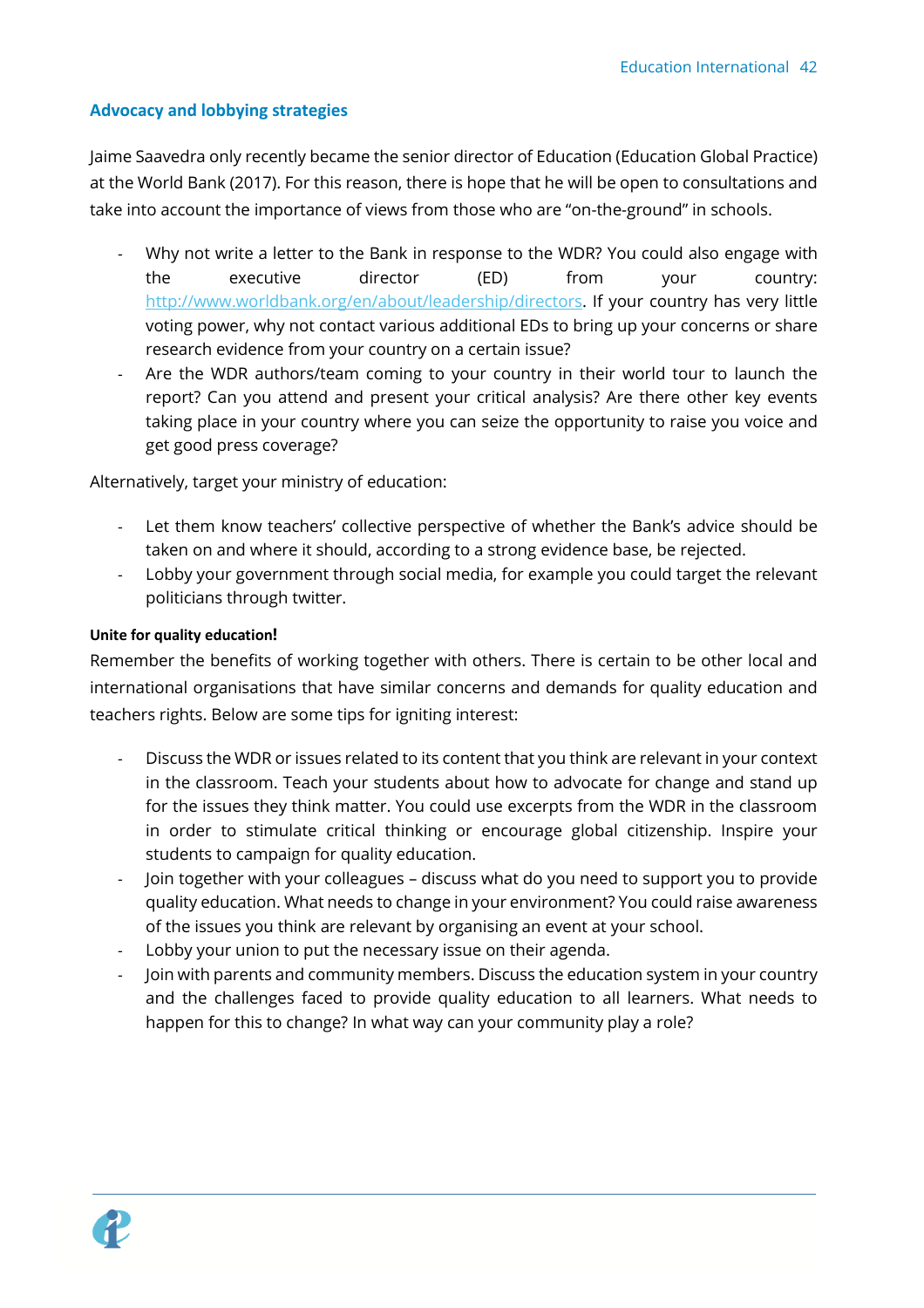## <span id="page-42-0"></span>5. Conclusions

**It must be noted that this is not by any means a comprehensive critical analysis of the report's problematic analysis and policy advice in the WDR. For example, this guide does not look at the WDR's perspective on gender, school autonomy, TVET or higher education, neither does it offer a critical analysis of the sources used in the report.** 

**Nonetheless, we hope that this guide serves as a useful tool to help you gain an overview of the direction of the Bank's policy advice, and encourages you to think further about how to respond to the policy implications of the recommendations made in the report.** 

**Teachers and education support personnel around the world together with EI can ensure that the WDR's harmful narrative on education professionals does not go unopposed.** 

**Educators all over the world try their best to provide quality education in difficult circumstances. It is educators who know best how to improve education systems as they live it every day. Educators and their unions have the right to play a role in guiding education reform and policy to achieve Sustainable Development Goal 4. So reject the Bank's perceived authority on education policy – the World Bank, after all is a bank. You are the experts in education.**